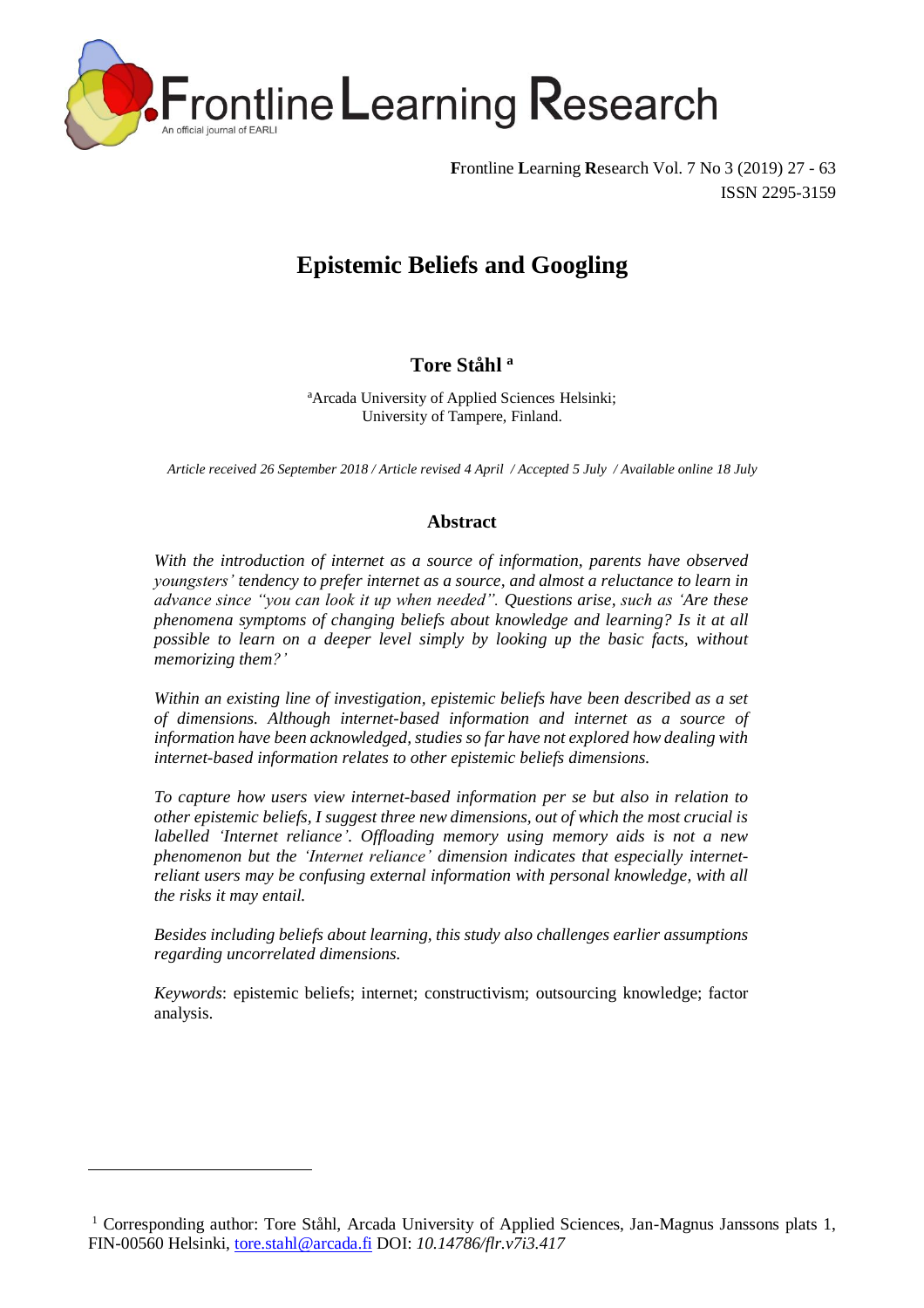

# **1 Introduction and aim of study**

During the last decade, most people will have heard youngsters respond to a question with the acronyms JFGI or GIYF (*"Just F…g Google It"* and *"Google Is Your Friend"*, see https://en.wiktionary.org/wiki/JFGI). For most adults, expecting a proper answer, this response was surprising, puzzling and perhaps even offensive. The response is, however, an illustration of the gap between the parent generation's "You should know this"-view on knowledge, and the young generation's stance "I'll look it up when I need it".

With the introduction of easy and ubiquitous access to information over internet, the attitude of looking it up when one needs it became common, especially among frequent internet-users. Given that the young generation born after the mid 1980's grew up surrounded by information and communications technologies (hereafter ICT), the interesting question is, has the easy and ubiquitous access to information actually influenced their view on knowledge, knowing and learning?

During the first decade of this millennium, the so-called Digital Natives of the Net generation were supposed to hold characteristics such as being constantly on-line, being ICT savvy and being at home on social media (e.g. Prensky, 2001; Siemens, 2005). Indeed, the youngsters differ from their parent generation in that they lack a personal history of the time before mobile phones, internet and search engines (Gunter, Rowlands, & Nicholas, 2009, p. 3), not to mention smart phones. Large parts of the youngsters within this cohort embrace the opportunities provided by ICT, e.g. preferring internet-based information instead of books (cf. OSF, 2010; Purcell et al., 2012, p. 4). Still, several studies have pointed out the heterogeneity within the generation (cf. Jones & Hosein, 2010; van den Beemt, Akkerman, & Simons, 2011). Also among the students participating in the present study, large differences occurred regarding both self-reported ICT and media use patterns and performance-based ICT skills (Ståhl, 2017).

Within education, the easy and ubiquitous access to information raises concerns about how and upon which information students build their knowledge, since they seem to accept the veracity of on-line information too easily, and lack the skills of thinking critically and synthesizing the information found on-line (Purcell et al., 2012, pp. 26-27). The vast popularity of search engines (with covert operating logics) in combination with users' lacking critique has considerable epistemic implications, as demonstrated in the theoretical work and the studies cited below (section [Knowledge and information in the internet era\)](#page-2-0). The present study will build upon the above studies that confirm the existence of the JFGI phenomenon.

Existing self-report instruments for measuring epistemic beliefs are not capable of capturing signs indicating internet-induced changes in the views of knowledge and learning. Especially the Digital Natives' ways of dealing with knowledge and learning have been described in literature (some examples in section *[Hypothesized dimensions](#page-13-0)*) but so far, this topic has been scarcely approached from an epistemic point of view. This topic calls for empirical investigation, which requires instruments.

This paper will describe how the existing dimensions (*Structure and Certainty of knowledge, Innate learning ability* and *Omniscient authority*) are extended with the new dimensions *Constructivist approach, Internet reliance* and *Learning by dialogue*. Creating a validated instrument requires more than one round and therefore, the aim of this endeavour is an initial exploration of how new dimensions might contribute to a better description of how today's higher education learners in an internet-saturated context view knowledge and learning.

Contemporary research regarding epistemic beliefs largely subscribes to epistemic beliefs being limited to beliefs about knowledge, and not about learning. The present study will deviate from this view by exploring also views about learning. Doing so, this study contributes to the discussion by looking beyond the knowledge dimensions of epistemic beliefs, and by describing the connection between beliefs about knowledge and beliefs about learning, a connection that is necessary to illuminate consequences for educational practice.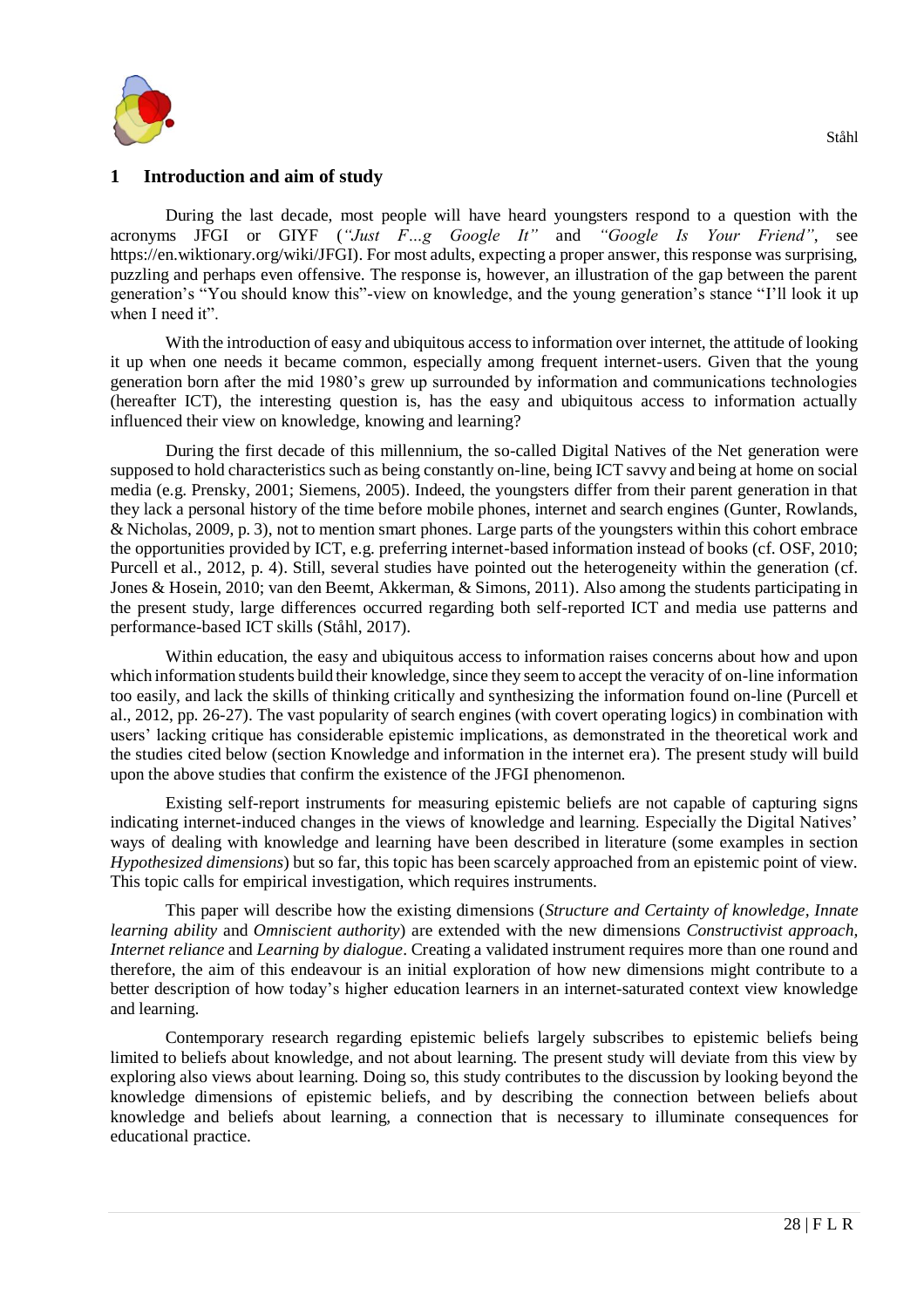

# <span id="page-2-1"></span>**2 Personal knowledge, external information**

To provide a rationale for the present study, this section will

- 1) review some studies regarding knowledge, information and epistemic beliefs in the internet era,
- 2) review epistemic beliefs as a research area,
- 3) review some arguments regarding learning as part of epistemic beliefs, and
- 4) discuss why domain specificity and justification of knowledge where omitted from the study at this stage.

#### <span id="page-2-0"></span>**2.1 Knowledge and information in the internet era**

George Siemens tried to grasp the impact of technology and the decreasing half-life of knowledge by introducing connectivism as a new learning theory for the digital age. He suggested supplementing the existing forms of propositional (knowing-that) and procedural (knowing-how) knowledge with 'knowing-where' and 'knowing-who', i.e. an understanding of where to find knowledge. According to Siemens, since we cannot experience everything or store all knowledge ourselves, we store knowledge in other people and in non-human appliances. The key is connectedness, and the knowledge is distributed (Downes, 2007, p. 84; Siemens, 2005). Connectivism was apparently neither a learning nor a knowledge theory but rather a pedagogical view but still, the connectivist ideas resemble the concept of distributed mind, which suggests that knowledge can reside in people, in tools, and in cultural settings, and that the potential lies in the combination of those (cf. Shaffer & Clinton, 2006).

The results of an experimental study by Sparrow and her team suggest that internet has become a kind of extension to our individual memory system. If the net is available, we do not bother to memorize the information itself but rather, where to find the information, as when youngsters respond: "JFGI!" We are becoming increasingly symbiotic with our computer-based tools, growing into interconnected systems that remember less by *knowing information* than by *knowing where to find* the information. (Sparrow, Liu, & Wegner, 2011)

The concept of the extended mind (Clark & Chalmers, 1998) suggests that human cognition may extend beyond the brain and include elements from social and technological environments (cf. Siemens, 2005). Applying the concept to the context of the web opens up for the concept of the web-extended mind, which includes the idea that *"… the informational and technological elements of the web can, at least on occasion, constitute part of the material supervenience base for (at least some of) a human agent's mental states and processes"* (Smart, 2012, p. 451). The mere existence of the web does not automatically make it part of a person's extended mind but in addition, three criteria need to be met: the availability criterion, the trust criterion and the accessibility criterion (Clark & Chalmers, 1998; Smart, 2012). Considering the development, that has taken place within the web and smart phone contexts since Smart wrote his article, we have reason to suspect that users often regard these criteria as met, and too easily incorporate on-line information into their personal body of knowledge: due to internet capable smartphones, the availability and the accessibility criteria are easily met. The problematic part is the trust criterion: on-line information is too easily endorsed and too rarely subject to critical scrutiny (Purcell, Brenner, & Rainie, 2012, pp. 10-11). This is especially problematic since e.g. Google made personalized search in 2009 the default option for all users (Simpson, 2012, p. 437).

The personalization of search results performed by search engines means that the results are tailored to what will probably interest the enquirer, and that those hits that do not fit the enquirer's profile are ranked down or even omitted. According to Thomas Simpson (2012), the epistemic significance of search engines lies in their acting as surrogate experts, firstly as they assist the enquirer in finding sources and secondly as they orient the enquirer to supposedly relevant sources of information (the expert role also discussed by Fisher, Goddu, & Keil, 2015, below). The problematic aspect here is that by filtering and ranking the results, the search engine implies a judgment about what is relevant, without the enquirer having neither insight into, nor the possibility to influence the criteria for judgement. As Simpson (2012, p. 427) puts it: *"… objectivity may require telling enquirers what they do not want to hear, or are not immediately interested in"* (my emphasis)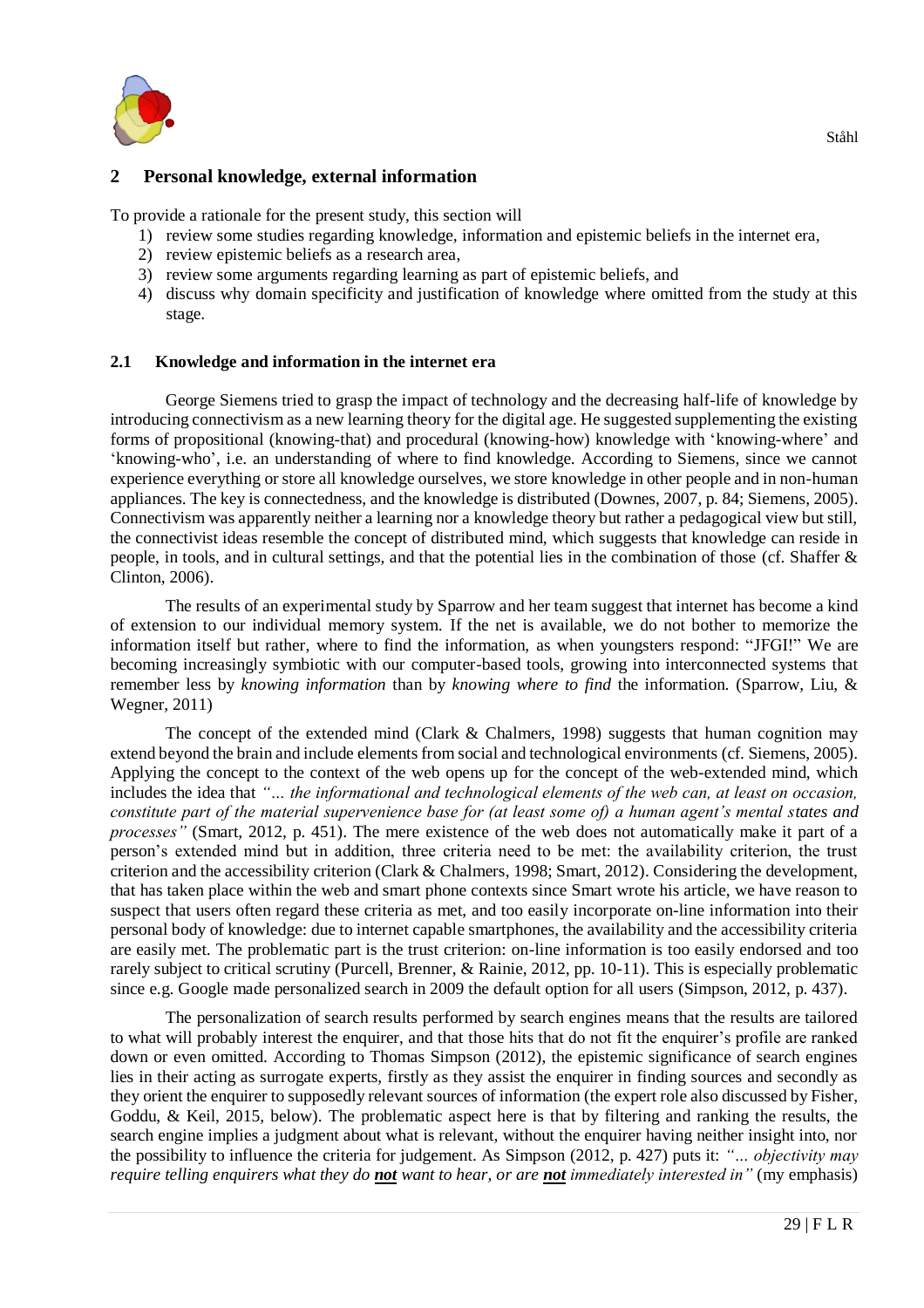

(also see Hinman, 2008). Therefore, Simpson regards personalization as an actual threat to objectivity. By *leaving out relevant voices*, the tailored search results contribute to an epistemic bubble, and the operating logics of search engines combined with the enquirers' ignorance increases the risk of the enquirer being trapped in an epistemic bubble or even an echo chamber (Nguyen, 2018).

The complexity of the objectivity problem is illustrated by the findings of Purcell, Brenner, & Rainie (2012): although a majority in their study disapproved search engines collecting information about their searches, 23-29% thought that using the information for personalizing search results was a positive feature (pp. 19-21). Further, on average two thirds of the participants believed that the information provided by search engines was fair and unbiased: the younger, the more they relied on search engines' objectivity (pp. 10-11). A further aspect, illustrating the objectivity problem, is the ritualization described by Bhatt & MacKenzie (2019), i.e. students' information seeking practices being largely motivated by adhering to what they call the rules of the game. These rules can be appropriate in the beginning to induce students to the knowledge creation practices of the discipline but when detained too long, they may inhibit the development of students' information seeking skills and trust in their own capacity to consider the justification of the information they find.

In an experimental study, Fisher et al. (2015) highlight the risks embedded in ubiquitous access to information, which may blur the boundaries between personal knowledge and external information, thus creating an illusion of possessing personal understanding. Further, their results suggest that some individuals tend to regard internet as an expert regardless of domain. These results pose a true challenge for education at all levels, at least if we consider personal and integrated knowledge, instead of loose bits of information, as the objective of education and learning.

Miller & Record (2013) discuss the covert operating logics of search engines and their epistemic implications using a framework building upon a responsibilist account of justified belief. According to this, an epistemically responsible enquirer will aim at having true beliefs and will therefore perform all the necessary actions to collect sufficient evidence to support his belief, such as checking a broad enough range of e.g. web pages and comparing them to other types of sources (cf. Bråten, Brandmo, & Kammerer, 2018). There are, however, three cases where the enquirer may fail to acquire justification for his belief: 1) the enquirer neglects performing a proper search, 2) the enquirer performs a proper enquiry, but the results do not support his belief or 3) the activity to justify his belief is not possible, e.g. due to lack or impracticability of a technology. Assuming that an enquirer is literate enough to avoid the first case, he can still fail as in cases 2 and 3. In cases of internet searches the problem is that, due to the covert search logics, the enquirer may not even know that he has failed. He may believe that he has performed a proper search but, due to the search engine's filtering and ranking, the results may not provide the full picture of facts required to justify or rule out the belief. Furthermore, due to the covert operating logic, it is impracticable (case #3) for the enquirer to assess the quality of the set of sources provided by the search engine.

As shown above, the past decades' technological development has induced changes in how individuals acquire information, and blurred the boundaries between personal knowledge and external information. The problem is not about using external memory aids or systems for offloading information (Säljö, 2012). As Säljö explains, man started developing external symbolic storages and artificial memory systems thousands of years ago, and memory aids such as Otto's physical notebook (Smart, 2012) or address books in smartphones are everyday tools used to offload information from our memory. However, there is a risk that (especially young) users not only *offload* information but perhaps even *outsource* cognitive processes, since they may lack the epistemic competencies and practices required in this new information ecology (cf. Bhatt & MacKenzie, 2019; Fisher et al., 2015; Säljö, 2012; Sparrow et al., 2011).

To provide a rationale for the approach of this study, the following sections will briefly review 1) epistemic beliefs as a research area, 2) how epistemic beliefs may relate to learning and 3) dimensions and tools for measuring epistemic beliefs. These sections also aim at explaining how this study was delimited and why some aspects, albeit frequently discussed in other studies, were not included in this study.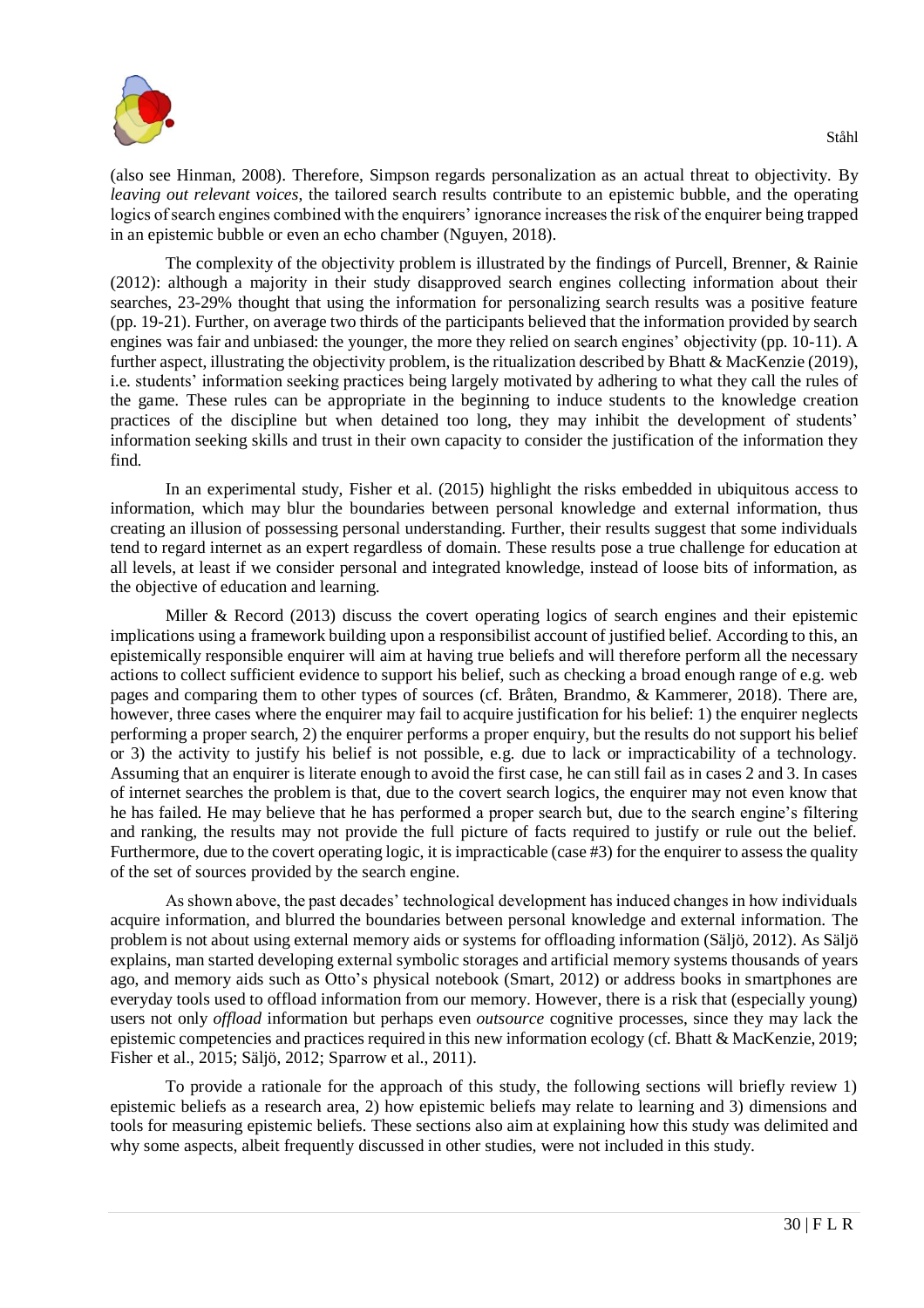

# **2.2 Epistemic beliefs as a research area**

William G. Perry's (1970) study of college students' ideas regarding Source and Certainty of knowledge is commonly regarded as the starting point for research on epistemic beliefs or personal epistemology Over the past decades, epistemic beliefs have been conceptualized in different ways (cf. Schraw, 2013). Some researchers conceive them as broad and developing stage-like. Other researchers conceive them as a set of more or less independent dimensions expressing beliefs about knowledge and learning, Marlene Schommer (1990; 1993) being the first in this line of research. The term 'epistemic beliefs' will be used here since the study will focus on the respondents' (implicit and unconscious) views of knowledge, not their theories of knowledge or epistemology (cf. Kitchener, 2002; Hofer, 2008, p. 5).

The works during the 1990ies of Marlene Schommer (1990; 1993, later Schommer-Aikins) and Barbara K. Hofer and Paul R. Pintrich (1997) in developing research around epistemological theories are important to acknowledge. During the first decade of this century, research around epistemic beliefs increased and extended from Perry's original North American, white, elite, male college students context to other age groups and geographical and cultural contexts. For extensive overviews, please see the works by Hofer & Pintrich (2002), Niessen, Vermunt, Abma, Widdershoven, & van der Vleuten (2004), deBacker, Crowson, Beesley, Thoma, & Hestevold (2008) and Khine (2008). Further, the more recent works by Schraw (2013) Greene, Sandoval, & Bråten (2016), Bernholt, Gruber, & Moschner (2017) and Knight et al. (2017), out of which the four latter where not yet available at the time for planning this study.

Domain-specificity and domain differences have been issues throughout the years. The initial assumption, that one's epistemic beliefs are general across domains, has been questioned and instead, it has been suggested that one can hold different epistemic beliefs, depending on the field of knowledge one is dealing with (Muis, Bendixen, & Haerle, 2006). The longitudinal study by Trautwein & Lüdtke (2007), albeit focusing on the certainty dimension only, confirmed the hard-soft difference but also that students aiming at certain college programmes differed regarding their beliefs already at the end of their upper secondary education. In their large review, Muis et al. (2006) noted that empirical research had been presented in support for both domain general and for domain specific epistemic beliefs respectively, and that they may co-exist and possibly interact. The suggestions by Muis et al. were strongly supported by both Hofer (2006) and Alexander (2006). To conclude, I acknowledge the co-existence of and interaction between domain-general and domainspecific epistemic beliefs. The question regarding domain-generality vs. domain-specificity was, however, not the focus of the present study.

The development of self-report instruments for measuring epistemic beliefs has encountered several challenges. In his review article, Schraw notes that there has been disagreement about the underlying conceptual structure, and replications of exploratory factor analyses (hereafter EFA and CFA will be used for exploratory and confirmatory factor analysis, respectively) have often failed. Common problems have been that items load in an unexpected manner often resulting in less factors or another factor structure than anticipated in the underlying conceptual model, too few items loading per factor and the resulting model showing a low explanation score. (Schraw, 2013)

In the present study, I will subscribe to the line of research that considers the concept of epistemic beliefs as multidimensional. Assuming that hitherto described dimension sets are not sufficient to describe epistemic beliefs in the new information ecology, I attempt to introduce some new dimensions. The aim of testing new dimensions required starting on a general level and therefore, the questionnaire items (except for the internet-related items) did not refer to any specific discipline or context (section [Instrument construction\)](#page-9-0).

# <span id="page-4-0"></span>**2.3 Epistemic beliefs and learning**

Alongside with motivation and cognitive styles, the concept of epistemic beliefs is an important factor affecting learning and study success. Hofer & Pintrich (1997) called for more research to understand how students' epistemic beliefs may influence learning performance. Further, they suggested that the type of learning tasks may shape the students' epistemic beliefs, as shown later by Kienhues, Bromme, & Stahl (2008).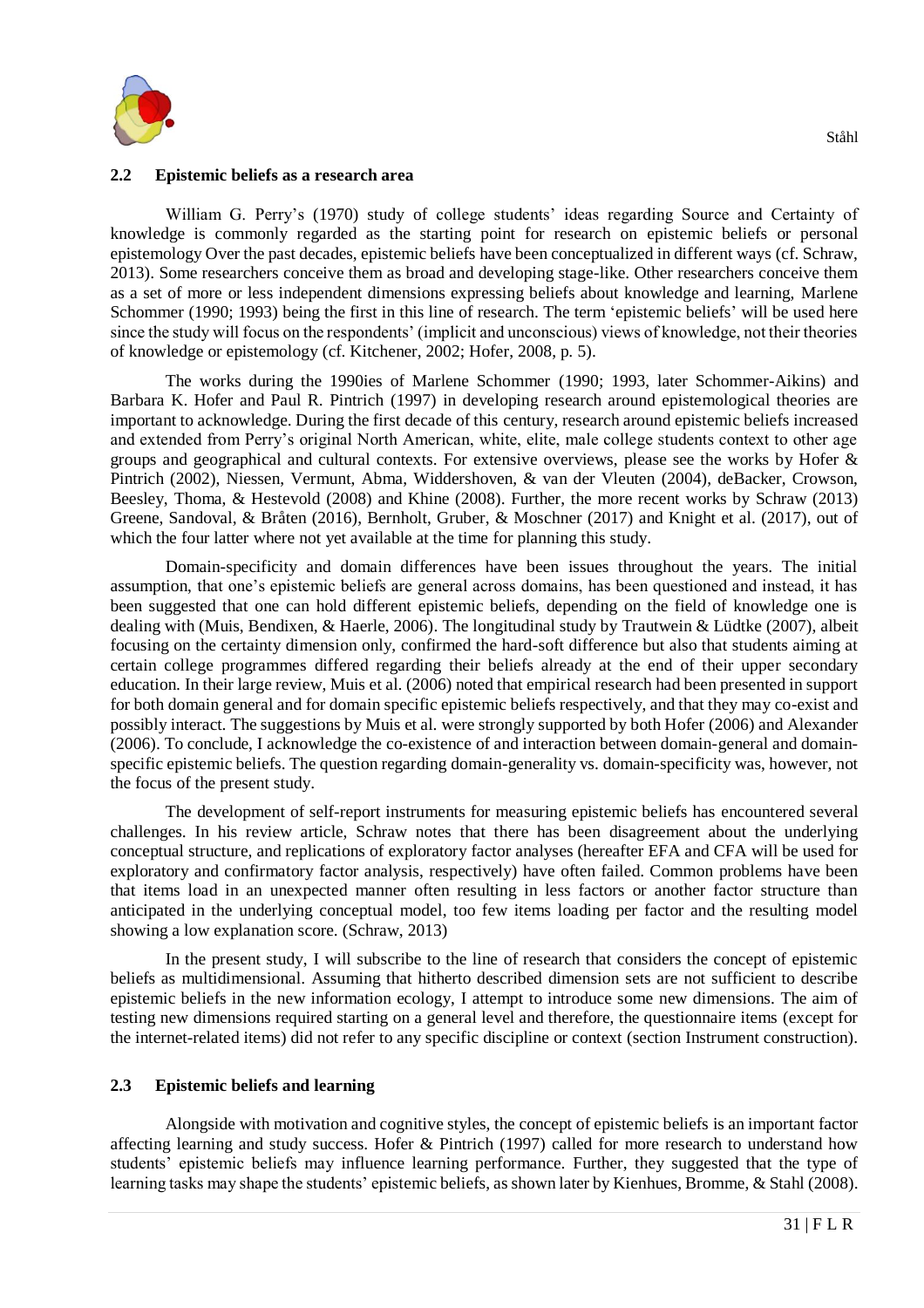

Brownlee, Walker, Lennox, Exley, & Pearce (2009) approached the topic of epistemic beliefs qualitatively, and their results highlight that first-year students may hold subjectivist or objectivist core beliefs that may decrease their ability to engage in critical thinking, required in higher education. Walker et al. (2009) also approached first-year students and identified some students being at risk of having difficulties in higher education due to their naïve beliefs about learning and knowing.

There is also evidence suggesting cultural differences. Zhang  $&$  Watkins (2001) observed that Chinese students' cognitive-developmental patterns were the opposite of the patterns observed in the U.S. sample. Their results also indicate that epistemic beliefs are not static but developing (cf. Kienhues et al., 2008). Further, Hofer (2008, pp. 11-12) observed differences between Japanese and US college students such that US students had more sophisticated beliefs about the factors describing certainty, simplicity, source and justification of knowledge.

Education is moving towards methods of teaching and learning that often involve using Internet-based resources (e.g. the flipped classroom, Knewton, 2011). These methods require more self-regulation from part of the student, and e.g. Bråten (2008, pp. 369-370) highlights the risk that students with naïve epistemic beliefs may tend to over-reliance towards internet-based resources.

Regarding the changes in teaching methods, it is worth noting that the teachers' choices of pedagogical activities and learning settings are also influenced, perhaps unconsciously, by the teacher's own epistemic beliefs (Palmer & Marra, 2008, p. 337). An overall awareness regarding epistemic beliefs is called for among teachers at all levels of education. An interesting attempt to support this awareness is the theoretical model between epistemic beliefs and self-regulation suggested by Muis (2007), where epistemic beliefs facilitate selfregulation and play a crucial role in all four phases (Task definition, Goal setting, Enactment and Evaluation) of the learning process.

An example from a constructivist education context (PBL) is the study by Otting, Zwaal, Tempelaar, & Gijselaers (2010), where the results showed a connection between conceptions of expert knowledge and traditional conceptions of teaching and learning on one hand, and on the other hand a connection between learning effort and a constructivist conception of teaching and learning.

The examples above illustrate that there is much going on within the educational context, most importantly that education is moving from being teacher- and subject-centred towards being more student- and learning-centred. The development of the technological structures around ICT is increasingly beyond control of the educational system. However, learning analytics is an area where education is actively applying ICT: the core characteristic is the generation of high-resolution data about various types of [learning] actions (Knight, Wise, & Chen, 2017), and applying knowledge from multidisciplinary perspectives such as business intelligence, web analytics and data mining for analysis purposes (Ferguson, 2012). Thus, learning analytics can generate real-time individual and group performance information with potential to support teachers' decision-making (Knight, Wise, & Chen, 2017). Knight et al. (2017) present a novel approach as they explore how students' epistemic beliefs predict e.g. students search behaviour (traced using learning analytics methods). Their results did not show a convincing predictive value, whereas the results by Pieschl, Stallmann, & Bromme (2014) were a bit more encouraging. This issue is further commented in section *[Internet-specific](#page-6-0)  [epistemic beliefs](#page-6-0)*.

#### **2.4 Dimensions and measurement**

Within the line of investigation that regards epistemic beliefs as multidimensional, self-report instruments have been developed to capture the dimensions of epistemic beliefs. In her original 63-item Schommer Epistemological Questionnaire (SEQ), Schommer (1990; 1998) suggested the dimensions *Simple knowledge*, *Certain knowledge*, *Innate ability, Quick learning* and *Omniscient authority*. Using EFA, Schommer managed to extract four but not the Omniscient authority dimension. Thus, the dimensions described views on both knowledge and learning. Several authors (e.g. Hofer & Pintrich, 1997) have criticized Schommer for not performing factor analysis on the 63 original items but using 12 subscale scores (packages)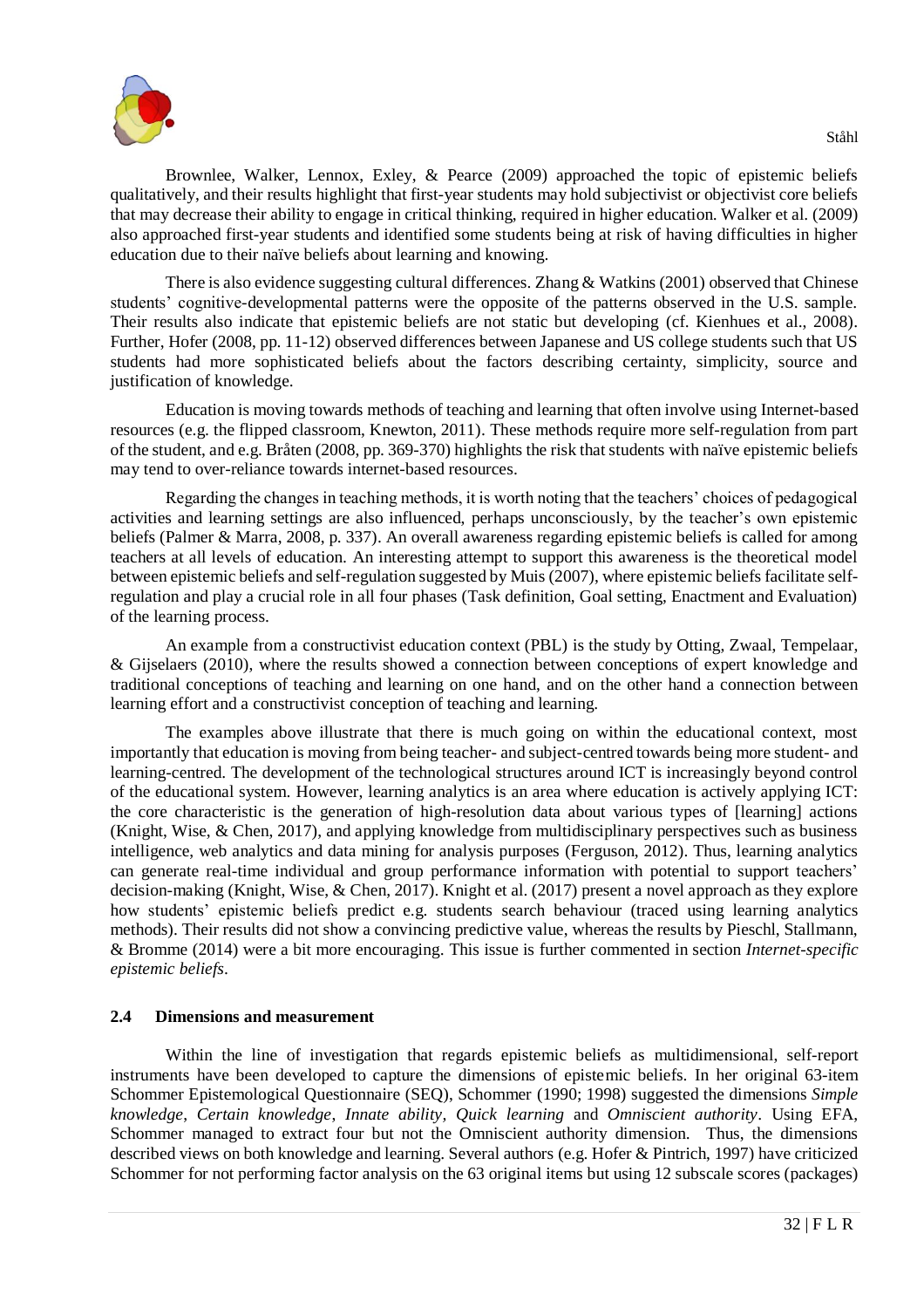

based on those items, as variables. Still, Schommer's questionnaire has been the starting point for a large part of later development regarding questionnaire-based instruments (for an overview, please see Niessen et al., 2004), out of which the following instruments, besides the SEQ, were used as reference in the present study:

- Wood & Kardasch (2002) developed the *Epistemological Beliefs Survey* (EBS) containing 38 items, out of which 32 stemmed from or resembled items in the SEQ, and covering two SEQ dimensions.
- Schraw, Bendixen, & Dunkle (2002) developed the *Epistemic Beliefs Inventory* (EBI) containing 28 items, out of which 17 stemmed from or resembled items in the SEQ. EBI reflected the same dimensions as the SEQ.
- Moschner, Gruber, & Studienstiftungsarbeitsgruppe EPI (2005) developed the 43-item *Fragebogen zur Erfassung epistemischer Überzeugungen* (*Questionnaire for capturing epistemic beliefs*, hereafter FEE) containing nine items from SEQ. FEE included the three SEQ dimensions *Certainty of knowledge, Learning ability and Omniscient authority*. Additionally, the FEE proposed five new dimensions labelled *Social aspects of knowledge, Value of knowledge, Culture related aspects of knowledge, Gender related approaches to knowledge* and *Reflective nature of knowledge*.

#### *2.4.1 Knowledge, knowing and learning*

The discussion whether epistemic beliefs should be limited to beliefs about knowledge and knowing, or whether beliefs about learning should be included, has been ongoing throughout the decades. Hofer & Pintrich (1997) recommended excluding beliefs about learning for the sake of clarity of the concept of epistemic beliefs. Instead, they retained Certainty and Simplicity of knowledge (describing *nature of knowledge*) and proposed the dimensions Source of knowledge and Justification for knowing to describe the *nature of knowing*.

Schommer introduced an embedded systemic model that included *Beliefs about Ways of Knowing*, interplaying with *Beliefs about Knowledge* and *Beliefs about Learning*, i.e. beliefs about knowledge and learning as separate constructs but within the same system (Schommer-Aikins, 2004).

Sandoval (2005) warned for conflation of the concepts. Although beliefs about knowledge will probably influence one's beliefs about learning, Sandoval proposed that they should be investigated as separate constructs. In a comment to the discussion, Elby (2009) suggested that it is too early to decide and therefore, views on learning should at least for the time being be included in the concept of epistemic beliefs for further empirical and theoretical development.

For the present study, data were collected regarding beliefs about both knowledge and learning and consequently, the analyses include both aspects. This approach is also supported by previous research presented in the section [Epistemic beliefs and learning.](#page-4-0)

#### <span id="page-6-0"></span>*2.4.2 Internet-specific epistemic beliefs*

The point of departure for this study, the tendency not to look up information until needed and to rely on internet-based sources, is close to the research regarding internet-specific epistemic beliefs by Bråten, Strømsø and their teams. In 2005, they developed the Internet Specific Epistemic Questionnaire (ISEQ: Bråten, Strømsø, & Samuelstuen, 2005), which was based on the four dimensions described by Hofer & Pintrich (1997) and thus omitting learning dimensions. In performing EFA, Bråten et al. used Maximum Likelihood (hereafter ML) as extraction method together with an oblique rotation method but did, however, extract only two factors. They labelled the first one *General Internet Epistemology*, which included beliefs concerning the certainty and simplicity of Internet-based knowledge, as well as beliefs concerning the Internet as a source of knowledge, i.e. three dimensions in one factor. The second factor was labelled *Justification for Knowing* and described whether internet-based knowledge claims could be accepted without critical evaluation, or should they be critically evaluated using multiple sources, reasoning and prior knowledge.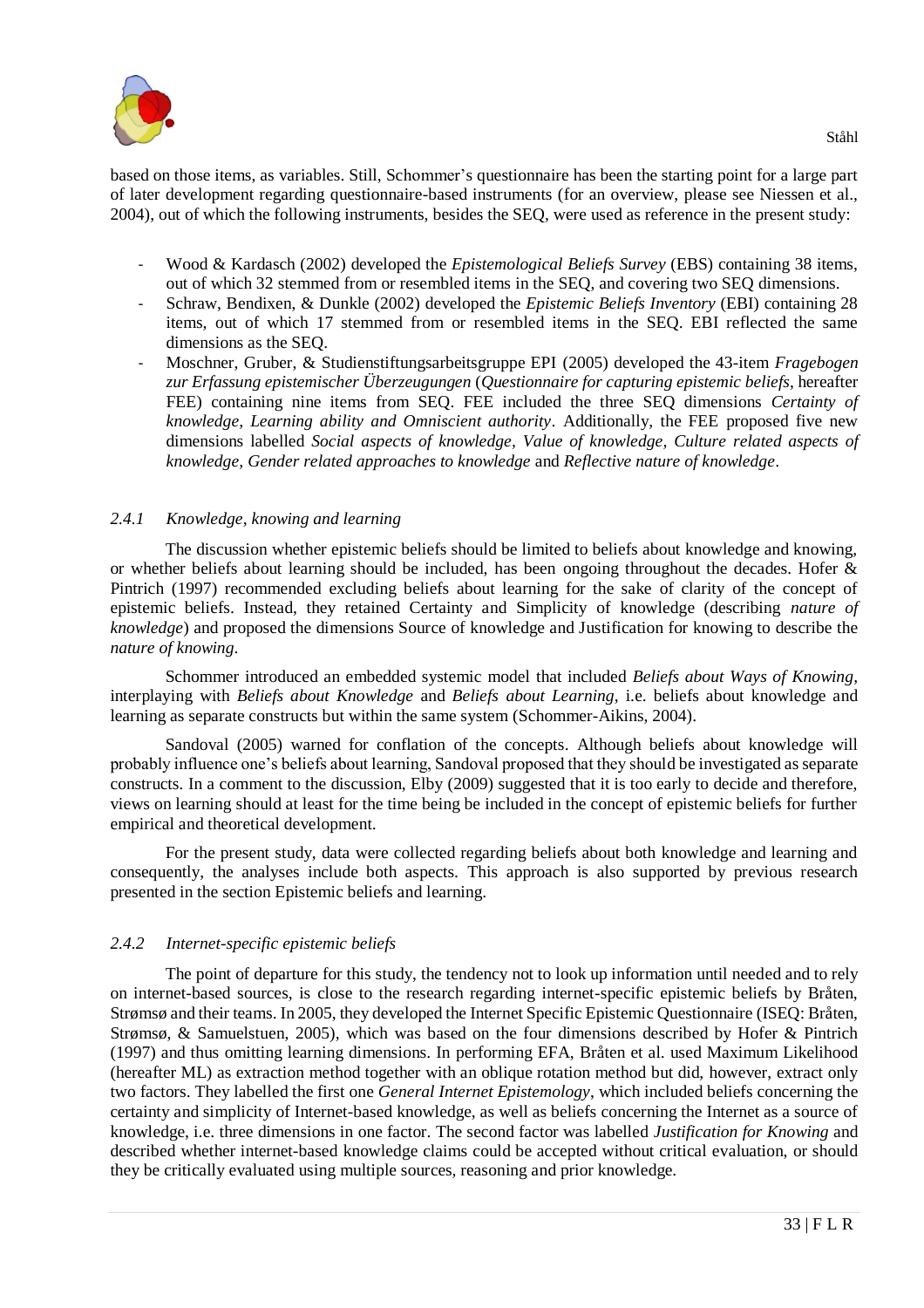

All eighteen ISEQ items referred to internet and thus, all questions connected explicitly and exclusively to the internet context. Further, when reading the ISEQ *General Internet Epistemology* items it seems obvious that they do not actually reflect the certainty or structure of *knowledge* (cf. corresponding items in Table 1) but rather, they mainly express the coverage and availability of information on the internet. Thus, the ISEQ seems to leave questions open about the respondent's beliefs regarding certainty and simplicity of knowledge in general, about the beliefs regarding other sources of knowledge, and how these beliefs relate to each other; unanswered questions constituting a research gap.

In a subsequent study, Bråten & Strømsø (2006) applied parts of the SEQ (Schommer, 1990), but not the ISEQ, to explore the connection between epistemic beliefs and internet-based search and communication activities. It turned out e.g. that students who believed in quick learning tend to overlook the importance of critically evaluating web-based resources. In another study, based on 17 out of 18 items in the ISEQ item set, the authors extracted only three factors (using ML and Direct Oblimin): *Certainty and source of knowledge*, *Justification for knowing* and *Structure of knowledge* (Strømsø & Bråten, 2010).

The ISEQ has also been applied in other contexts and for other purposes: Karimi (2014), exploring the connection between internet-specific epistemic beliefs and grammar achievement, extracted the same three factors as Strømsø & Bråten (2010), although with Varimax rotation. Chiu, Liang, & Tsai (2013) used a Chinese translation of the ISEQ, and applied an EFA method (apparently with oblique rotation) but upon only twelve items. These authors did, however, not extract ISEQ dimensions as described by Bråten et al. (2005) but instead, the four dimensions originally suggested by Hofer & Pintrich (1997), i.e. Certainty, Simplicity and Source of knowledge and Justification for knowing, but using items specifically denoting an internet-based context. Kammerer & Gerjets (2012) applied ISEQ to categorize users for comparison, but they only used eight items attributed to the ISEQ-dimension Certainty and Source of knowledge and thus, did not test the factor structure proposed in the original ISEQ.

The study by Knight et al. (2017) exemplifies a research approach linking epistemic beliefs with log data analytics. They used the ISEQ in an extensive study to explore whether the two-factor ISEQ scores could predict e.g. trustworthiness ratings of internet-based sources or traced search behaviour. According to their results, the factor scores did not predict search behaviour, and they had only small predictive value for trustworthiness rating. The approach by Knight et al. is interesting and relevant but raises the question: Could the connections to search behaviour have turned out differently had they not used the two-factor ISEQ, where the General Internet Epistemology factor contains a mix of Certainty, Structure and Source of knowledge? E.g. the results by Pieschl et al. (2014), indicate that students' epistemic beliefs influence how they approach complex tasks.

To conclude, epistemic beliefs have been explored also in relation to internet-based information, but the picture is disparate. The studies referred to above, as well as many other studies, suffer from the problems addressed by Schraw (2013). The studies published prior to the present data collection (Bråten et al., 2005; Bråten & Strømsø, 2006; Strømsø & Bråten, 2010) focused on beliefs about internet-based information without actually relating these beliefs to beliefs about knowledge based on other information sources. The studies referred to above also leave the question open, whether internet should be regarded as an authority or knowledge source, or a specific context (cf. Grossnickle Peterson, Alexander, & List, 2017, p. 262).

# <span id="page-7-0"></span>*2.4.3 Justification for knowing*

Hofer & Pintrich (1997) introduced *Justification for knowing* as a dimension, which was later supported by several researchers. Both Alexander (2006) and Greene, Azevedo, & Torney-Purta (2008) have noted that this dimension is least developed, and that exploring justification is more challenging than exploring other dimensions. This assumption seems well founded considering the complexity of the justification aspect, e.g. in terms of the responsibilist account of justified belief suggested by Miller & Record (2013) (see section [Personal knowledge, external information\)](#page-2-1).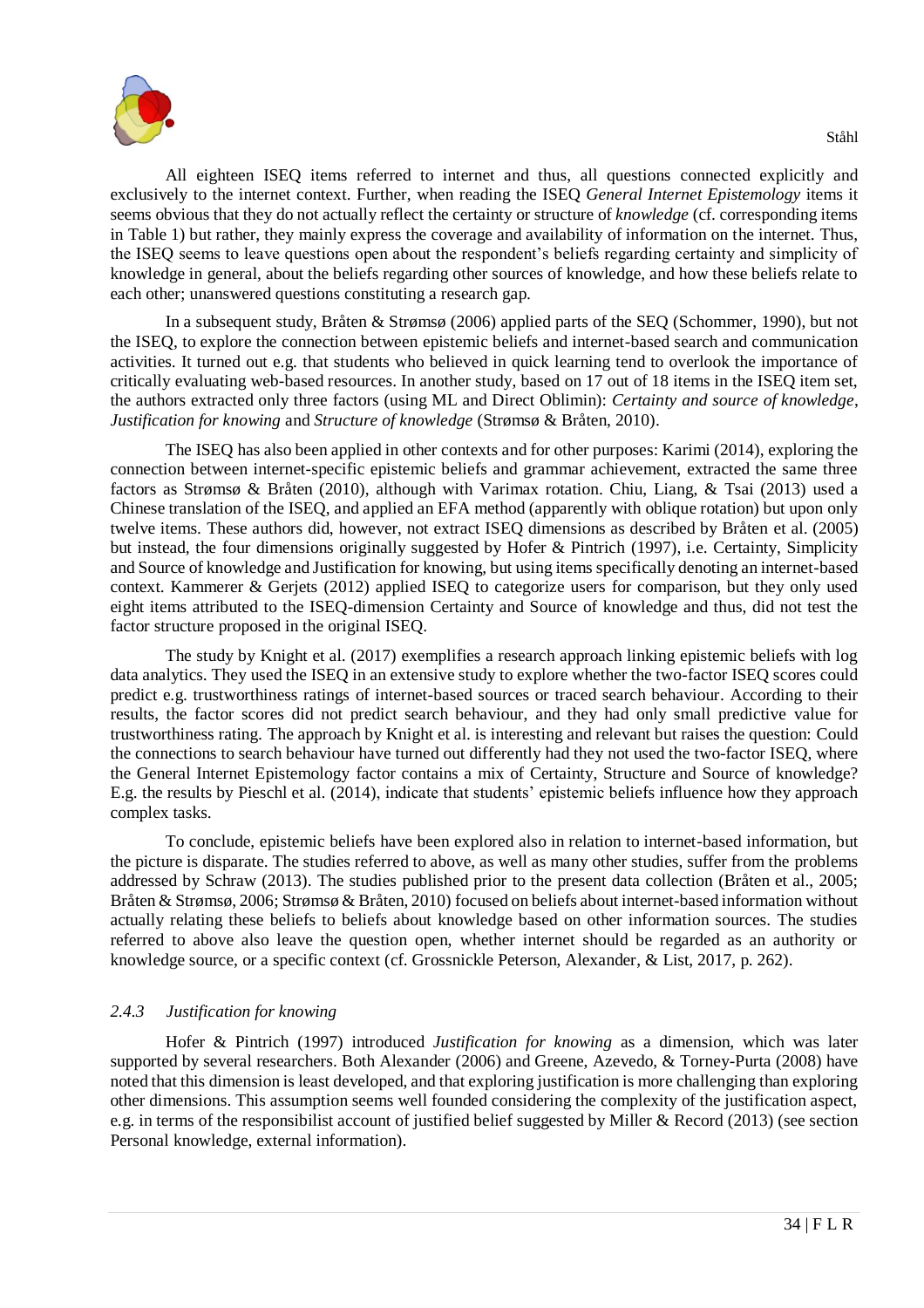

Greene et al. (2008) point out two aspects that are part of the challenge in investigating the justification dimension. First, considering the number of different kinds of justification identified in philosophy, justification as part of the epistemic beliefs model will probably require to be described by multiple factors rather than one single factor. Further, Greene et al. suggest that a person needs to have a sophisticated ontology of a domain before issues of justification, such as critical thinking, become relevant. This seems congruent both with Bloom's original cognitive process dimensions and especially with the knowledge dimensions described later by Krathwohl (2002): issues of justification are probably far more relevant when applying, analysing or evaluating conceptual knowledge than when recalling facts.

The above suggestion by Greene et al. comes to expression in a recent study by Bråten, Brandmo  $\&$ Kammerer (2018), where they delimit the context to internet and the domain to that of educational topics within teacher education. Their study focuses solely on the justification dimension, approaching it as a threedimensional concept including justification by authority, justification by multiple sources and justification against prior personal knowledge and reasoning. As a result, they present the validated Internet-Specific Epistemic Justification Inventory (ISEJ).

Against the background of the considerations referred above, and the fact that epistemic beliefs in the new information ecology was totally uncharted territory, it seemed appropriate to leave the *Justification* dimension outside this investigation. Hence, the FEE instrument (Moschner et al., 2005) was chosen as a starting point (see section [Instrument construction\)](#page-9-0).

# **2.5 Research questions**

Capturing all dimensions of epistemic beliefs (or cognition, cf. Greene et al., 2008) while at the same time adding and testing new dimensions would be both adventurous and beyond this study. Therefore, while acknowledging that epistemic beliefs consist of multiple dimensions developing over time, this study adopts a narrow focus on capturing a snapshot of the participants' current epistemic beliefs, including beliefs in internetbased information. Thus, the *Justification* dimension as well as the topics regarding subject-, domain-, discipline-, culture- or gender-specificity of epistemic beliefs (see e.g. DeBacker et al., 2008) are beyond the scope of this study.

The approach of this study is openly explorative in testing whether it is possible, overall, to extend the existing instruments and their dimension sets with new dimensions of epistemic beliefs, and specifically to capture such ways of relating to knowledge that have become common among frequent internet users during the past decades. Further, this study will explore the relation between existing epistemic dimensions and those describing internet-based knowledge and knowing.

Apart from ISEQ (Bråten et al., 2005), this study does not aim to explore how individuals justify internet-based information, but rather to explore whether and to which extent individuals rely on and prefer internet-based information sources, and how this preference relates to other epistemic dimensions. The investigation is framed in a single research question:

# *(How) can the set of epistemic beliefs dimensions be extended so that it also expresses a googling attitude?*

The research question is openly phrased since, although research on epistemic beliefs has been going on for some time, the proposed dimensions are on uncharted territory. For the sake of clarity, I will use the term *original dimensions* for those dimensions described in or stemming from Schommer's SEQ (1990). *Hypothesized dimensions* will be used to denote suggested dimensions until their existence has been confirmed, after which they are denoted as *novel dimensions or scales* in the proposed model, which is the endpoint of the present study.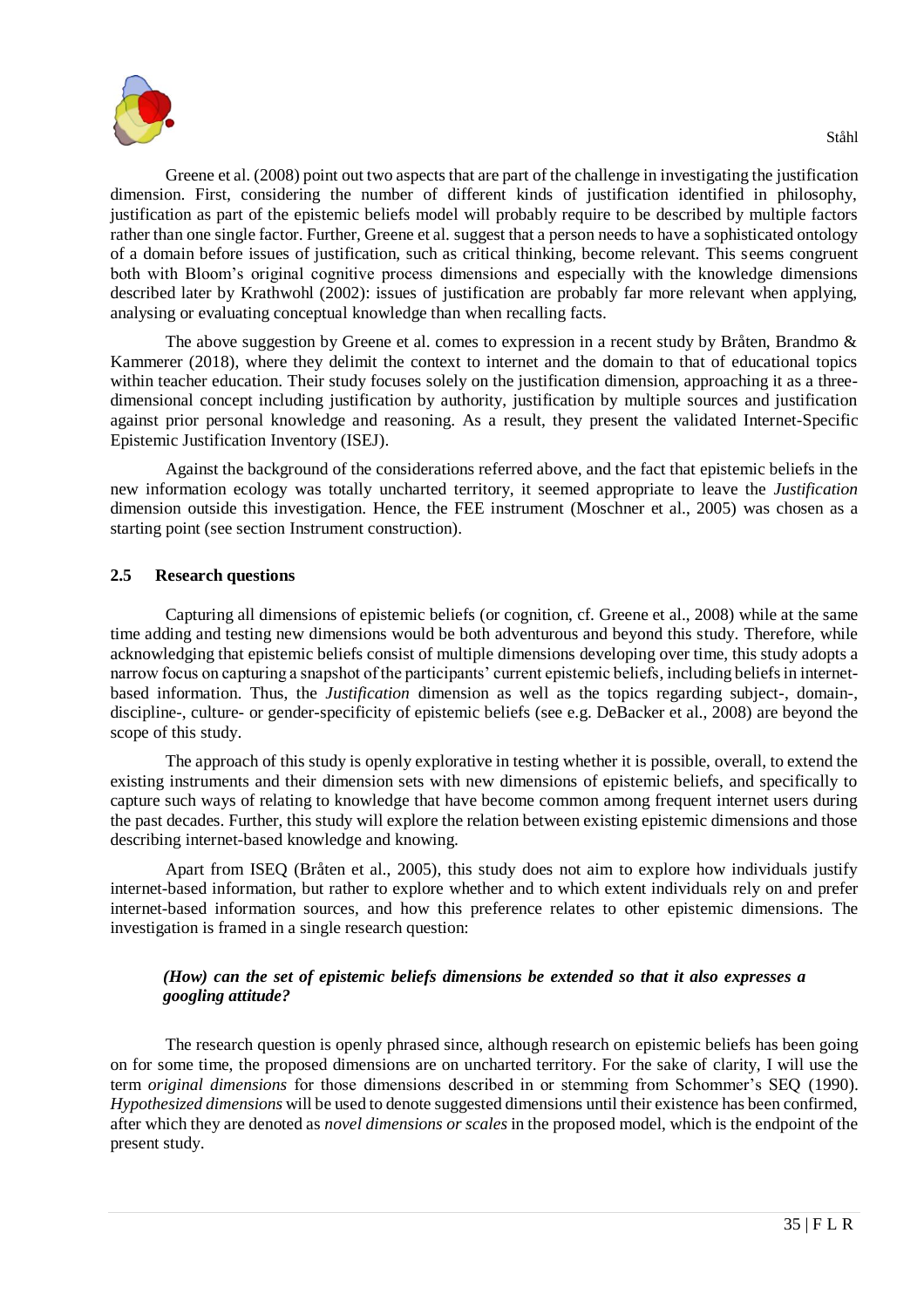

# **3 Material and methods**

By way of introduction to this section, I provide a rough outline for instrument construction and data collection. The first version of the instrument was created for the data collection in August 2011. The instrument was evaluated so that a revised version was used for the second data collection in August 2012, which resulted in the material being reported here. The usability and validity of data from 2012 is commented in the discussion section. It needs to be noted, that after the current data were collected, new studies describing further development have been published. The present instrument was, naturally, based on instruments that were published and available prior to 2012.

# <span id="page-9-0"></span>**3.1 Instrument construction**

The FEE questionnaire developed by Moschner et al. (2005) combined experiences from previous instruments and also contained some potentially interesting extensions. Therefore, the FEE was taken as point of departure for constructing the first version of the on-line survey called 'Me and my knowledge'. A replication of using the FEE-specific items was performed on the first data set collected in 2011 (reported in Ståhl & Mildén, 2017). Due to unsuccessful replication, the instrument was revised prior to the 2012 data collection: the five new dimensions suggested in FEE were omitted, *Structure of knowledge* items were included as well as some other items, based on item level analysis. In addition, some items describing the hypothesized subscales were reversely phrased. Table 1 shows the entire instrument, item descriptives and item associations before and after analyses.

Since Swedish and English are the working languages of the university, the questionnaire was set up in both languages. To ensure comprehensibility, both Swedish-speaking domestic and English-speaking international students were involved in read-aloud sessions during instrument construction.

An important aspect of the cultural adaptation of the questionnaire was rephrasing the questions into first person present tense, as suggested e.g. by Kitchener (2002) and Schommer-Aikins (2004, p. 23). The main motive was to ensure a first-person perspective: the phrasing should clearly signal that the researchers were interested in knowing what the student herself thinks, not what she thinks that people in general think, or what is socially desirable to think about a topic. During the read-aloud sessions, the students provided valuable feedback acknowledging the need for cultural adaptation and inducing some further rephrasing. Overall, the students' feedback supported the choice to use direct and active wording. The items were consistently generic (not domain- or discipline-specific), and the instructions did in no way refer to relating the responses to any specific subject, academic field or context (cf. Wood & Kardash, 2002, p. 244; Muis et al., 2006, p. 25).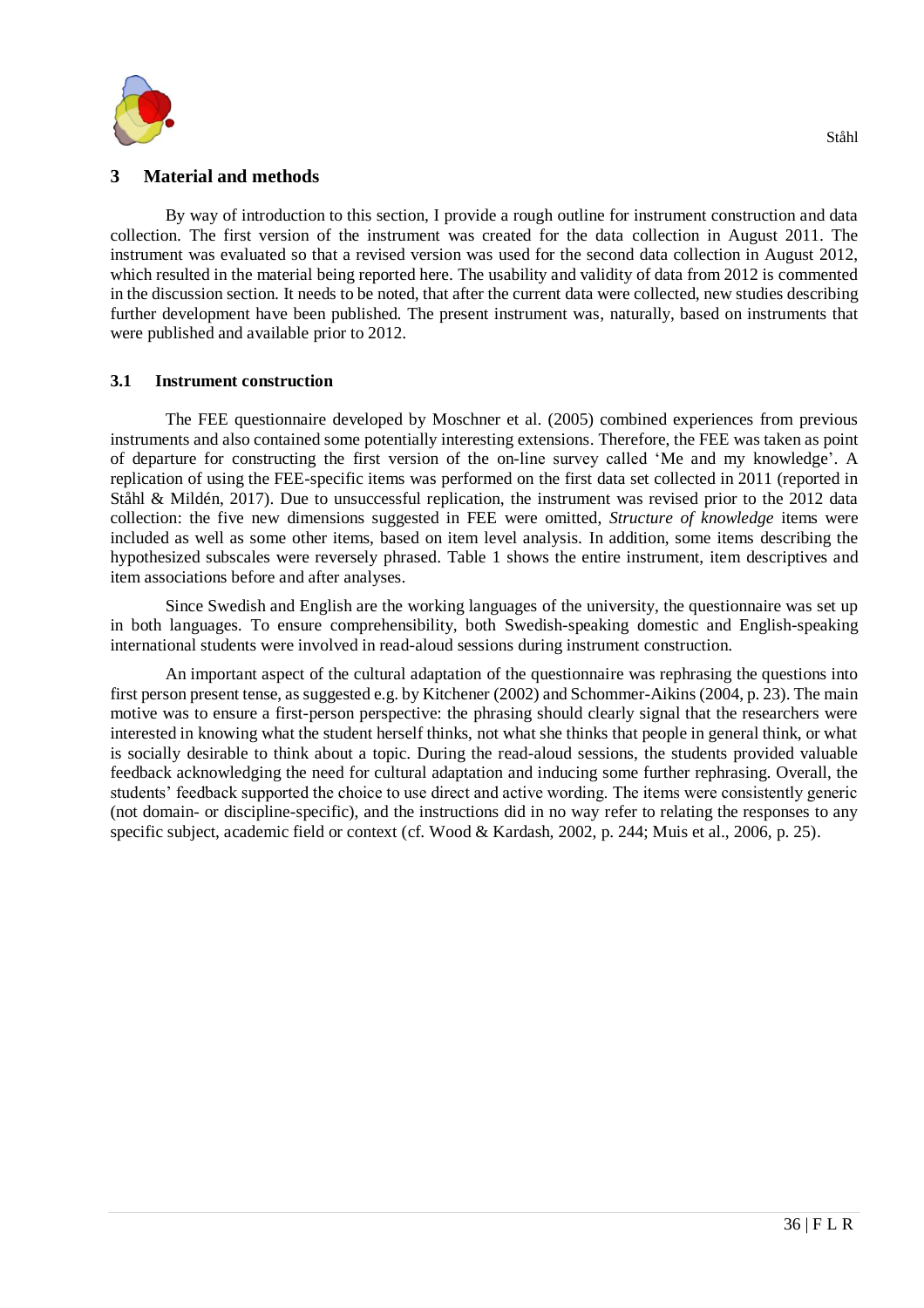

Table 1

*Questionnaire items in original and hypothesized dimensions, including item descriptives and item use in the proposed model*

| hypothesized<br>dimension<br>Original/ | Item $#$ <sup>a)</sup>                                             | Item label                                                                                            | Mean | Median         | Std.<br>Deviation | Skewness | Kurtosis | Original/ $no$ -<br>vel scales $b$ ) |
|----------------------------------------|--------------------------------------------------------------------|-------------------------------------------------------------------------------------------------------|------|----------------|-------------------|----------|----------|--------------------------------------|
|                                        | $k03_8$<br>A true fact today will also be a true fact<br>tomorrow. |                                                                                                       |      | $\sqrt{2}$     | 1.539             | 0.653    | $-0.603$ | Cert                                 |
|                                        | $k04_2F13$                                                         | There are scientific facts that will never<br>change                                                  | 3.65 | $\overline{4}$ | 1.658             | $-0.113$ | $-1.256$ | Cert                                 |
| Certainty of knowledge                 | k067c)                                                             | I like teachers who present several<br>different views and let me decide which<br>is best.            | 4.78 | 5              | 1.088             | $-0.618$ | $-0.087$ |                                      |
|                                        | $k11_10$ <sup>c)</sup>                                             | Truth can mean different things to<br>different people.                                               | 4.99 | 5              | 1.100             | $-0.995$ | 0.496    |                                      |
|                                        | k13_2F44                                                           | There are truths that will always stand                                                               | 3.87 | 4              | 1.562             | $-0.172$ | $-1.032$ |                                      |
|                                        | k14_2F49                                                           | Scientific research shows that there is<br>one correct answer to most problems                        | 3.19 | 3              | 1.297             | 0.024    | $-0.772$ |                                      |
|                                        | k03_3F09                                                           | I can believe almost everything I read as<br>part of my studies                                       | 4.03 | $\overline{4}$ | 1.244             | $-0.486$ | $-0.258$ |                                      |
|                                        | k04_4F04                                                           | All experts within a field have the same<br>understanding regarding the basic issues<br>of that field | 2.42 | $\overline{2}$ | 1.274             | 0.849    | 0.285    | Cert                                 |
|                                        | k05_1F15                                                           | All teachers will probably arrive at the<br>same answers regarding issues within<br>their field       | 2.66 | $\overline{c}$ | 1.267             | 0.514    | $-0.516$ |                                      |
| Omniscient authority                   | k09_3F29                                                           | I have to accept the answers from a<br>teacher as true                                                | 2.63 | $\overline{c}$ | 1.359             | 0.590    | $-0.469$ | Auth                                 |
|                                        | $k11_7$ <sup>c)</sup>                                              | Forming my own ideas about a topic is<br>more important than learning what the<br>textbooks say.      | 3.97 | $\overline{4}$ | 1.268             | $-0.173$ | $-0.537$ |                                      |
|                                        | k12_5F42                                                           | Teachers are almost always right                                                                      | 3.15 | 3              | 1.227             | 0.134    | $-0.348$ | $\mathop{\rm Auth}\nolimits$         |
|                                        | $k14_7$                                                            | I seldom or never question authorities                                                                | 3.06 | 3              | 1.228             | 0.130    | $-0.590$ | Auth                                 |
|                                        | $k05 - 7$ c)                                                       | To me, studying means getting the big<br>ideas from the text rather than details.                     | 4.32 | $\overline{5}$ | 1.291             | $-0.575$ | $-0.262$ |                                      |
|                                        | $k06_8$                                                            | To be a good student I try to memorize<br>lots of facts.                                              | 3.78 | 4              | 1.209             | $-0.119$ | $-0.539$ |                                      |
|                                        | $k07_8$                                                            | When I study, I mostly concentrate on<br>specific facts.                                              | 3.03 | 3              | 1.183             | 0.471    | $-0.166$ |                                      |
|                                        | $k09$ <sup>7</sup>                                                 | I like teachers who organize their<br>lectures carefully and then stick to their<br>plan.             | 4.49 | 5              | 1.276             | $-0.453$ | $-0.533$ |                                      |
| Structure of knowledge                 | $k10_7$                                                            | It bothers me when a teacher does not<br>say clearly what I am supposed to know<br>in an examination. | 4.47 | $\overline{5}$ | 1.444             | $-0.614$ | $-0.646$ | Struct                               |
|                                        | $k11_8$                                                            | It bothers me when teachers do not tell<br>me<br>the<br>answers<br>to<br>complicated<br>problems.     | 3.97 | $\overline{4}$ | 1.466             | $-0.231$ | $-0.892$ | Struct                               |
|                                        | $k11_9$                                                            | I prefer topics where most problems<br>have only one right answer.                                    | 3.58 | $\overline{4}$ | 1.382             | $-0.171$ | $-0.632$ | Struct                               |
|                                        | $k12 - 7$ <sup>c)</sup>                                            | I try my best to combine information<br>across chapters or even across classes.                       | 4.25 | $\overline{4}$ | 1.103             | $-0.146$ | $-0.641$ |                                      |
|                                        | $k12_8$                                                            | Teachers should focus on simple facts<br>instead of complicated theories.                             | 3.45 | $\overline{3}$ | 1.377             | 0.057    | $-0.686$ |                                      |
|                                        | k137                                                               | I find it annoying to listen to teachers<br>who cannot make their mind up about<br>what they believe. | 4.15 | $\overline{4}$ | 1.348             | $-0.221$ | $-0.841$ | Struct                               |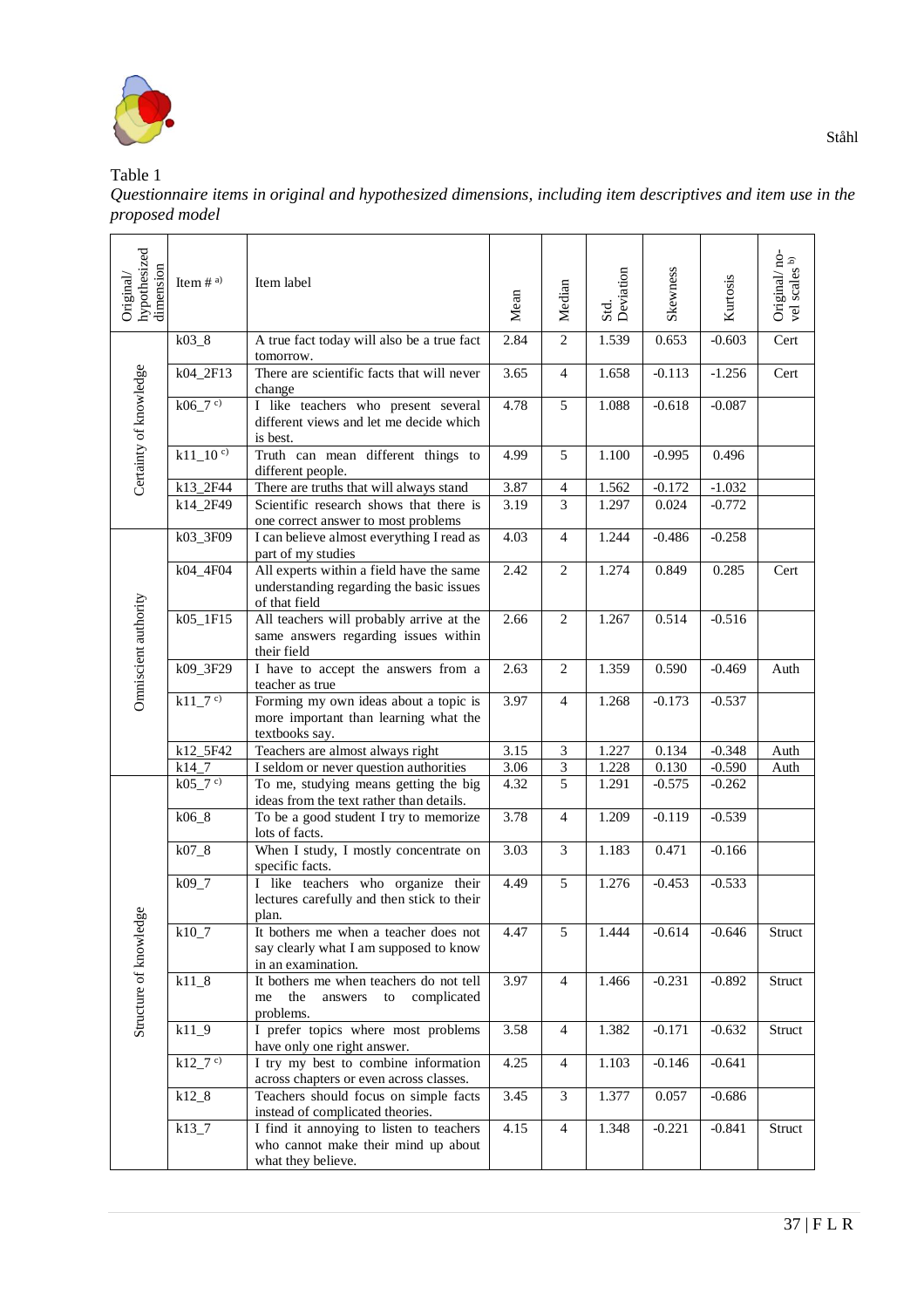

| hypothesized<br>dimension<br>Original/ | Item $#$ <sup>a)</sup> | Item label                                                                                                                            | Mean | Median         | Std.<br>Deviation  | Skewness | Kurtosis | Original/ $no$ -<br>vel scales $\frac{b}{c}$ |
|----------------------------------------|------------------------|---------------------------------------------------------------------------------------------------------------------------------------|------|----------------|--------------------|----------|----------|----------------------------------------------|
|                                        | k09_5F31               | Each person needs to learn for her-<br>/himself how she/he learns                                                                     | 5.09 | $\overline{5}$ | 1.075              | $-1.144$ | 0.835    | Able                                         |
|                                        | k11_1F33               | A focussed use of learning techniques<br>will lead to better results                                                                  | 4.71 | $\overline{5}$ | 1.070              | $-0.534$ | $-0.293$ | Able                                         |
| Learning ability                       | $k12_9$ c)             | Some people are born good learners,<br>others never learn how to learn.                                                               | 3.99 | $\overline{4}$ | 1.503              | $-0.334$ | $-0.820$ |                                              |
|                                        | k13_4F47               | It is possible to learn how to learn                                                                                                  | 4.96 | 5              | 1.072              | $-0.865$ | 0.380    | Able                                         |
|                                        | k08_4F27               | When I learn new things it often causes                                                                                               | 3.76 | $\overline{4}$ | 1.324              | $-0.074$ | $-0.727$ |                                              |
|                                        |                        | me to question my earlier knowledge                                                                                                   |      |                |                    |          |          |                                              |
| Reflective nature of                   | k09_1F28               | When I learn new things I often see my<br>previous knowledge in a new light                                                           | 4.44 | 5              | 1.114              | $-0.352$ | $-0.499$ | Constr                                       |
| learning                               | k14_1F48               | After thorough consideration I can often<br>see a problem with new eyes                                                               | 4.30 | $\overline{4}$ | 1.093              | $-0.059$ | $-0.730$ | Constr                                       |
|                                        | k14_4F51               | New experiences cause me to view<br>knowledge in another way                                                                          | 4.57 | 5              | 1.085              | $-0.527$ | 0.200    | Constr                                       |
|                                        | $k05_4c$               | My knowledge is an individual matter<br>and it cannot be created together with<br>others                                              | 2.48 | $\mathfrak{2}$ | 1.314              | 0.738    | $-0.232$ |                                              |
| Constructivist approach to learning    | $k06_1$                | The knowledge I already have is like<br>hooks, where I can hang up new pieces<br>of knowledge                                         | 4.78 | $\sqrt{5}$     | 1.076              | $-0.554$ | $-0.442$ |                                              |
|                                        | $k07_2$                | Learning is about recognizing patterns<br>and connections between concepts and<br>phenomena                                           | 4.61 | 5              | 1.091              | $-0.498$ | $-0.157$ | Constr                                       |
|                                        | $k07_4$                | Knowing is not an end state, but an on-<br>going process                                                                              | 5.03 | 5              | 1.133              | $-1.233$ | 1.380    | Constr                                       |
|                                        | $k08_6$                | In order to know more it's important for<br>me to see the connection between things<br>I already know and new things I learn<br>about | 4.79 | 5              | 1.059              | $-0.645$ | $-0.206$ |                                              |
|                                        | $k10_3$                | It's important to keep track of changes in<br>what I know in order to keep my<br>knowledge up-to-date                                 | 4.68 | 5              | 1.080              | $-0.426$ | $-0.661$ |                                              |
|                                        | k135                   | If I re-read a textbook chapter, I get a lot<br>more out of it the second time                                                        | 4.68 | 5              | 1.169              | $-0.774$ | 0.169    |                                              |
|                                        | $k07 - 7$              | Wikipedia is reliable since it is written<br>with<br>people<br>different<br>by many<br>viewpoints                                     | 2.38 | $\sqrt{2}$     | 1.287              | 0.912    | 0.157    |                                              |
|                                        | $k10_4$                | Wikipedia is reliable since it is up-to-<br>date                                                                                      | 2.31 | $\overline{c}$ | 1.253              | 0.793    | $-0.112$ |                                              |
|                                        | $k12_6$                | I learn things quicker from Internet<br>pages than from books                                                                         | 3.17 | $\overline{3}$ | 1.451              | 0.216    | $-0.856$ | Int                                          |
| Internet reliance                      | $k13_6$                | Internet sources usually provide me with<br>a clearer picture of subjects than do<br>books                                            | 3.36 | $\overline{3}$ | 1.428              | 0.198    | $-0.765$ | Int                                          |
|                                        | $k14_5$                | I can get almost all the information I<br>need to know about a subject from one<br>or two Internet sources                            | 2.68 | $\overline{c}$ | $\overline{1.270}$ | 0.539    | $-0.417$ | Int                                          |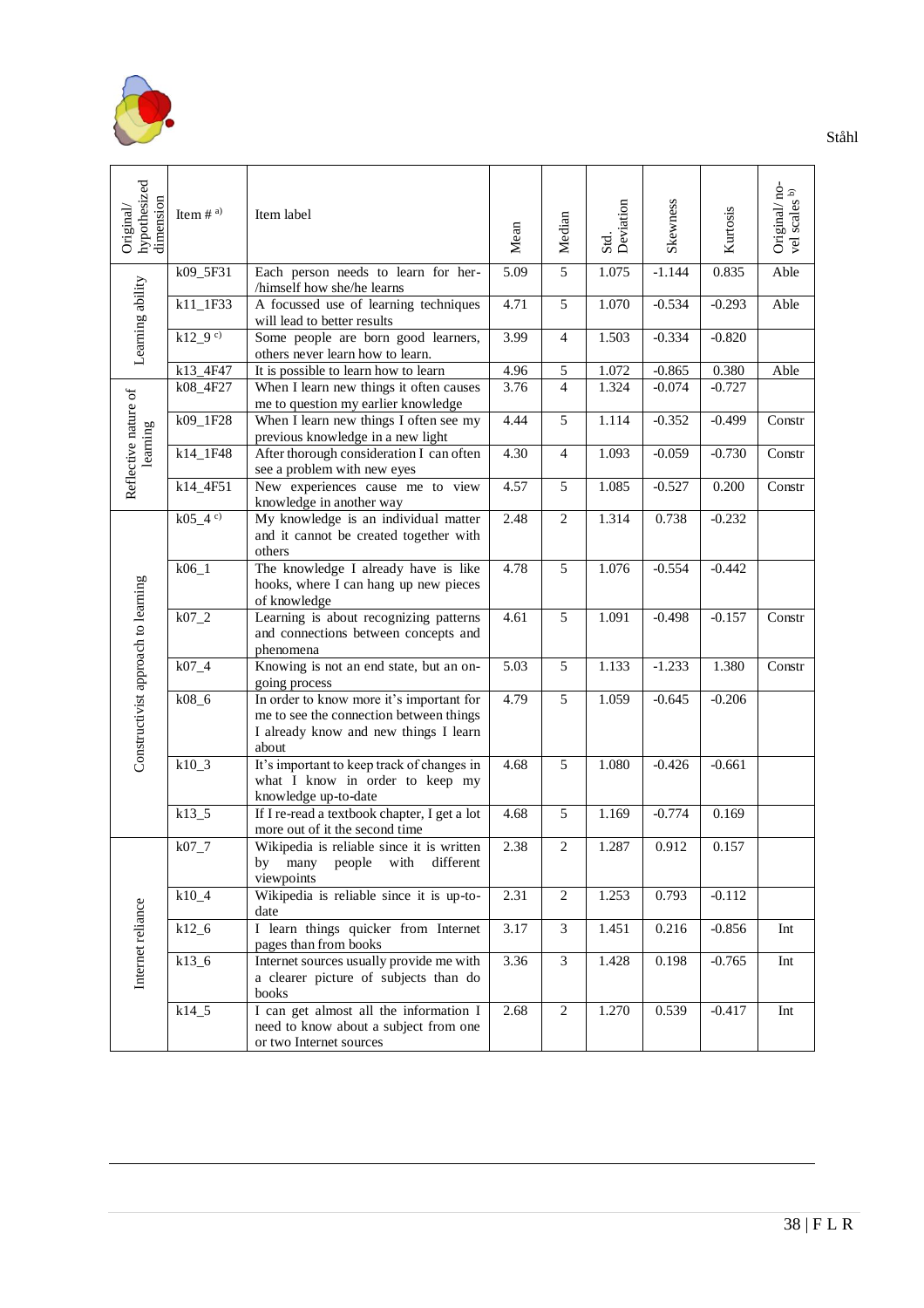

| hypothesized<br>dimension<br>Original/ | Item $#$ <sup>a)</sup>                                                                               | Item label                                                                                      | Mean | Median         | Std.<br>Deviation | Skewness | Kurtosis | Original/ $no$ -<br>vel scales $b$ ) |
|----------------------------------------|------------------------------------------------------------------------------------------------------|-------------------------------------------------------------------------------------------------|------|----------------|-------------------|----------|----------|--------------------------------------|
|                                        | $k04_3$                                                                                              | When I need to learn about something<br>new, I often ask several friends about<br>their opinion | 3.86 | $\overline{4}$ | 1.340             | $-0.228$ | $-0.616$ | Dia                                  |
|                                        | $k04_6$                                                                                              | The more knowledgeable people I know,<br>the more knowledge I have myself                       | 3.54 | $\overline{4}$ | 1.565             | $-0.085$ | $-1.064$ |                                      |
| Connectivist approach to learning      | $k05_6$                                                                                              | I feel that I learn more when I meet<br>someone new who knows a lot about a<br>field            | 4.83 | 5              | 1.073             | $-0.733$ | $-0.068$ |                                      |
|                                        | $k06_5$                                                                                              | I build knowledge by developing and<br>maintaining<br>networks<br>my<br>and<br>connections      | 4.40 | $\overline{4}$ | 1.131             | $-0.306$ | $-0.509$ |                                      |
|                                        | $k07-6$                                                                                              | To learn more I need to keep contact<br>with the people I know                                  | 3.62 | $\overline{4}$ | 1.293             | $-0.166$ | $-0.681$ |                                      |
|                                        | k083<br>Knowledge may reside also in non-<br>human things like mobile phones, iPods,<br>web services |                                                                                                 |      |                | 1.104             | $-0.604$ | 0.133    |                                      |
|                                        | $k08-5$                                                                                              | For me, learning is about forming a<br>of connected information<br>network<br>sources           | 4.18 | $\overline{4}$ | 1.129             | $-0.311$ | $-0.240$ |                                      |
|                                        | $k04_1$                                                                                              | Learning is about deciding what I need<br>to memorise and what I can look up<br>somewhere later | 3.55 | $\overline{4}$ | 1.437             | $-0.057$ | $-0.766$ |                                      |
|                                        | $k06_6$                                                                                              | If I don't know something it doesn't<br>bother me as long as I know how to learn<br>about it    | 4.29 | $\overline{4}$ | 1.295             | $-0.521$ | $-0.287$ |                                      |
| Just-in-time learners                  | $k08_1$                                                                                              | Knowing where to find knowledge is<br>more important than the piece of<br>knowledge itself      | 3.51 | 3              | 1.472             | 0.120    | $-0.925$ |                                      |
|                                        | $k10_5$                                                                                              | Choosing what to learn is the starting<br>point for my learning                                 | 4.09 | 4              | 1.257             | $-0.189$ | $-0.583$ |                                      |
|                                        | $k10_6$                                                                                              | Knowledge is not about knowing the<br>answers, but knowing how and where to<br>find the answers | 4.21 | 4              | 1.292             | $-0.286$ | $-0.686$ |                                      |
|                                        | $k03_5$                                                                                              | I create knowledge by interacting with<br>others                                                | 4.85 | 5              | 1.130             | $-0.909$ | 0.283    | Dia                                  |
|                                        | $k03_7$                                                                                              | I like discussing with people who have<br>varying opinions                                      | 5.03 | 5              | 1.113             | $-1.197$ | 1.245    | Dia                                  |
|                                        | $k04_5$                                                                                              | I find it interesting to think about issues<br>that people cannot agree on                      | 4.31 | 5              | 1.393             | $-0.550$ | $-0.517$ |                                      |
| Valuing diversit                       | $k05_2$                                                                                              | The value of knowledge lies in its ability<br>to explain an issue from multiple<br>perspectives | 4.93 | $\sqrt{5}$     | 1.078             | $-0.837$ | 0.090    | Constr                               |
|                                        | $k09_2$                                                                                              | Knowledge is about seeing a matter from<br>diverse perspectives, building up the<br>whole       | 4.64 | $\sqrt{5}$     | 1.019             | $-0.568$ | 0.156    | Constr                               |

#### Table footnotes

a) The number after 'k' refers to the page number (03-14) in the web questionnaire. The number after 'F' refers to the original FEE numbering.

b) Able - Learning ability; Auth - Omniscient authority; Cert - Certainty of knowledge; Constr - Constructivist approach; Dia - Learning by dialogue; Int - Internet reliance; Struct - Structure of knowledge

c) Item phrasing is reverse compared to other items in the same dimension.

#### *3.1.1 Previously established dimensions*

The FEE questionnaire (Moschner et al., 2005) included the original SEQ dimensions *Certainty of knowledge*, *Omniscient authority* and *Learning ability*. Unfortunately, the dimension *Structure* (or *Simplicity) of knowledge* was excluded from the FEE but was included in the 2012 survey being reported here (Table 1).

Ståhl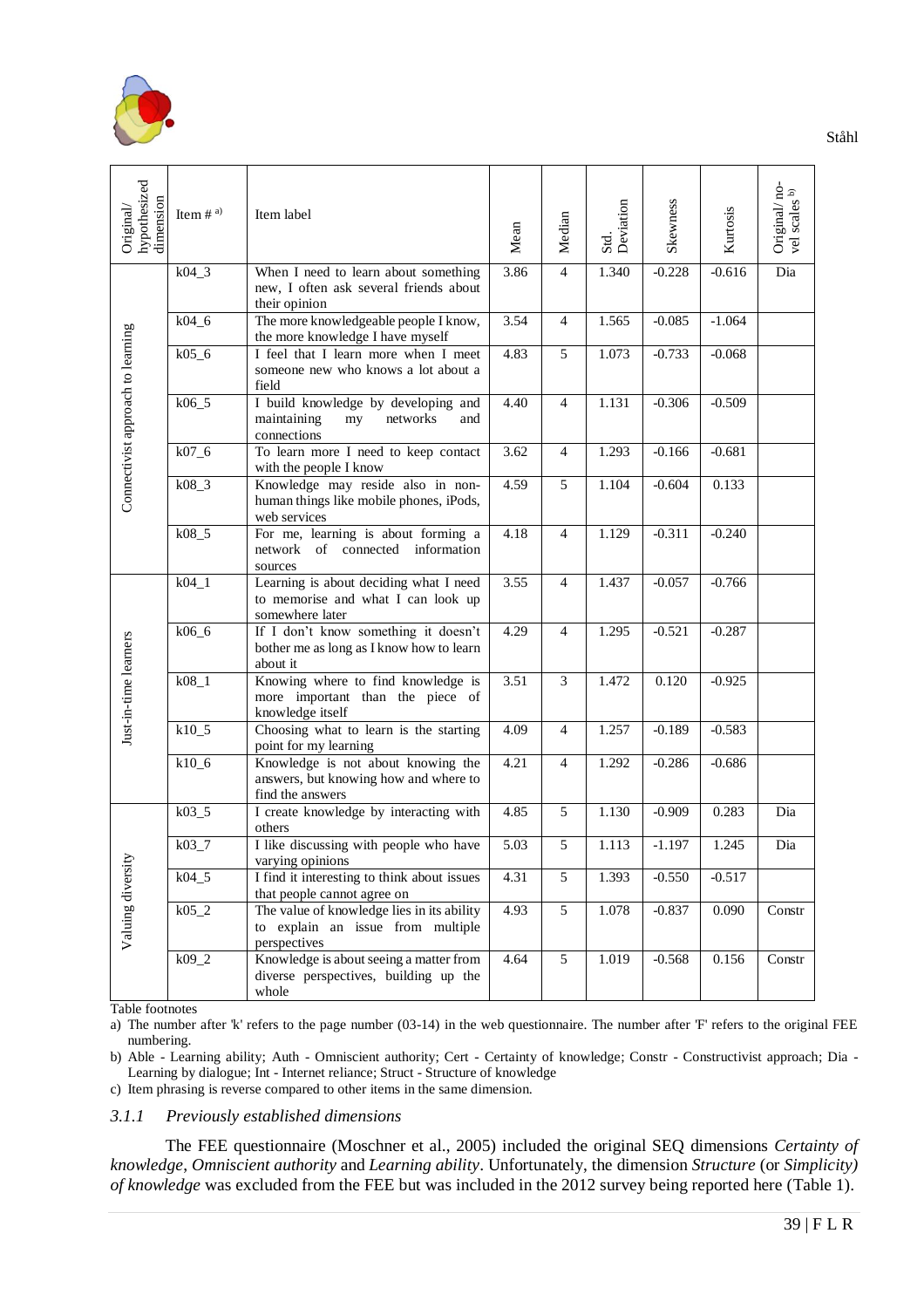

*Justification of knowledge* should undoubtedly be a part of the epistemic beliefs dimension set. However, the new students (see section [Participants and data collection\)](#page-14-0) that were involved as informants could hardly be expected to possess a sophisticated ontology of the domain they were just entering to study (cf. Greene et al., 2008). Based upon this, upon previously presented considerations (section *[Justification for](#page-7-0)  [knowing](#page-7-0)*) and upon the scope of the study, the Justification dimension was omitted at this stage.

# <span id="page-13-0"></span>*3.1.2 Hypothesized dimensions*

Out of the five new dimensions suggested in the FEE, only *Reflective nature of knowledge* was used in this study, and the items associated with it were rephrased to reflect *Reflective nature of learning*. This dimension deals with the learning aspect and was intended to express a reflective stance towards new knowledge.

The debate regarding Digital Natives did not produce an actual definition for Digital Natives but instead, researchers published different descriptions about how the (supposedly) digital generation acted and behaved (cf. Ståhl, 2017). Therefore, the dimensions described below were constructed with a starting point in descriptions regarding attitudes towards knowledge and learning, as reported in various studies. The instrument also set out to test whether the suggested attributes could be identified within this sample.

The descriptions of connectivism (Downes, 2007; Siemens, 2005; 2006, pp. 31, 91) together with Anderson & Balsamo (2008, p. 244) stating that *"They treat their affiliation networks as informal Delphi groups"* have contributed to the items proposed to describe a *Connectivist approach to learning* (hereafter the short forms *Connectivist approach* and *Constructivist approach* will be used).

A *Constructivist approach to learning* has yet not been suggested in previous instruments, although some items in the dimension *Knowledge Construction and Modification* suggested by Wood & Kardash (2002, p. 250) and the dimension *Reflective nature of knowledge* suggested by Moschner et al. (2005) point in this direction. The writings of Siemens (2006, pp. 6, 20, 31) have also provided input to the items proposed to describe a constructivist approach.

Anderson & Balsamo (2008, p. 244) described the young generation as *"…knowing and being confident where to find information once they need it*". Siemens (2006, p. 31) described deciding what to memorise and choosing what to learn as characteristics in connectivist learning, inspiring the construction of items describing the hypothesized dimension *Just-in-time learning*.

Reliance on internet is an integral part of the googling mind-set. At the time of planning this research the ISEQ had been introduced (Bråten et al., 2005) but as mentioned above (section *[Internet-specific epistemic](#page-6-0)  [beliefs](#page-6-0)*), the ISEQ items focussed exclusively on internet-based information. Thus, the five items concerning internet-based knowledge in the present instrument were generated from literature regarding the so called Digital Natives and the Net Generation (Prensky, 2001; Siemens, 2005; Anderson & Balsamo, 2008), and their preference for internet sources instead of printed sources (cf. Head & Eisenberg, 2010; Purcell et al., 2012, p. 33). The items where phrased to express how the googling mind-set reflects a reliance in that any information you need can always be found on internet and accordingly, the dimension was labelled *Internet reliance*.

Siemens (2006, pp. 16, 31, 56, 117) described *Valuing diversity* as a central trait in connectivism, which requires interaction (Downes, 2007, p. 78) and also involves exposing oneself to and valuing different opinions, all contributing to the individual learning process. This trait, requiring *"… the widest possible spectrum of points of view…"* (Siemens, 2006, p. 16)*,* can be regarded an expression for both a general scholarly approach and also the epistemic development from realist over absolutist and multiplist to evaluativist understanding (Kuhn & Weinstock, 2002, p. 124).

The present instrument includes four previously described and six hypothesized dimensions, altogether 60 items (Table 1).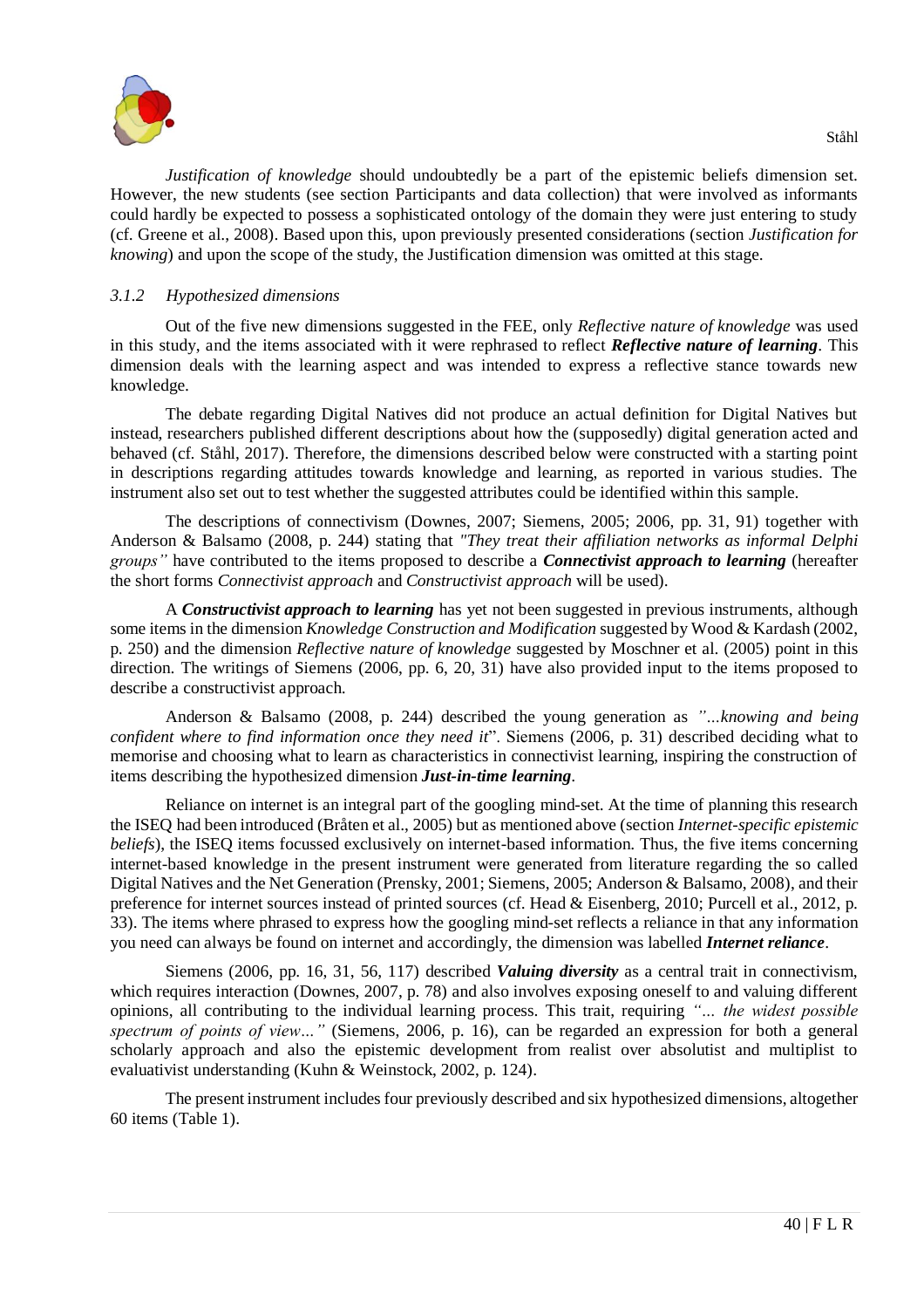

#### <span id="page-14-0"></span>**3.2 Participants and data collection**

The study was part of a university development project with the objective of collecting information about the new students' mind-sets to develop teaching and learning practices. The university's Board on Ethics approved the project research plan, including procedures for data collection, analysis and reporting.

Data were collected among all new students in August 2011 and 2012 ( $N = 476/440$ ). Since epistemic beliefs can change through intervention (cf. Kienhues et al., 2008), it was crucial to get a "snapshot" of the students' epistemic beliefs by collecting data during the very first week of the semester, before the students were exposed to study subjects or pedagogical influences at the university. Data collection was organised during compulsory and scheduled ICT Level Test sessions, where students first completed another survey called 'ICT, media and me', then the compulsory ICT Driving License Level Tests and finally the survey 'Me and my knowledge'.

# Me and my knowledge 2012

| Please state to which extent you agree to the following statements.                                |                      |               |                     |   |   |     |           |                |                                        |  |  |  |
|----------------------------------------------------------------------------------------------------|----------------------|---------------|---------------------|---|---|-----|-----------|----------------|----------------------------------------|--|--|--|
| You can also state that you don't know or don't understand the question.                           |                      |               |                     |   |   |     |           |                |                                        |  |  |  |
| Be honest!                                                                                         |                      |               |                     |   |   |     |           |                |                                        |  |  |  |
|                                                                                                    |                      | Don't<br>know | Totally<br>disagree |   |   |     |           | Fully<br>agree | Don't<br>understand<br>the<br>question |  |  |  |
| The more knowledgeable people I know, the more knowledge I<br>have myself                          |                      | ∩             |                     |   | ∩ | ∩   |           |                |                                        |  |  |  |
| I find it interesting to think about issues that people cannot<br>agree on                         |                      |               | ∩                   |   | ∩ | ∩   |           |                |                                        |  |  |  |
| There are scientific facts that will never change                                                  |                      | $\bigcap$     | $\bigcap$           |   | Ω | ()  | $\bigcap$ | ()             |                                        |  |  |  |
| Learning is about deciding what I need to memorise and what I<br>can look up somewhere later       |                      | ∩             | ∩                   |   | ∩ | ( ) |           |                |                                        |  |  |  |
| When I need to learn about something new, I often ask several<br>friends about their opinion       |                      | ∩             | ∩                   |   | ∩ | ∩   |           | ( )            | $\bigcap$                              |  |  |  |
| All experts within a field have the same understanding<br>regarding the basic issues of that field |                      | ∩             | ∩                   | ∩ | ∩ | ∩   |           | ( )            |                                        |  |  |  |
| 17%                                                                                                | <b>Previous page</b> |               | Next page           |   |   |     |           |                |                                        |  |  |  |

*Figure 1.* On-line questionnaire screenshot.

The students were introduced to the objectives of the project, and informed orally and in writing that although the ICT level tests were compulsory, the surveys were voluntary and did not include any financial or other incentives. Due to the survey being an operationalization of the university's statutory obligation to continuously develop its education, informed consent was registered following a simplified procedure. The students were informed that by (performing the action of) filling in the questionnaire, they express their consent for the data being used for the purposes described in the information sheet and in the Description of the Scientific Research Data File as required in the legislation concerning personal data in research (Personal Data Act, 1999). Accordingly, the students had the opportunity to withdraw their permission by contacting the researcher by a given date, after which the data set was anonymized. The students were also introduced into the functionality of the questionnaires and informed that support was provided if needed.

The survey was presented in an on-line questionnaire using a 6-point Likert-type response format (Figure 1). When applying the 63-item SEQ, Wood & Kardash (2002, p. 244) received student comments indicating respondents' difficulties in understanding certain items. Although some researchers (e.g. Martin, 2005, p. 728) discourage the use of 'don't know' options, the scale in this questionnaire was supplemented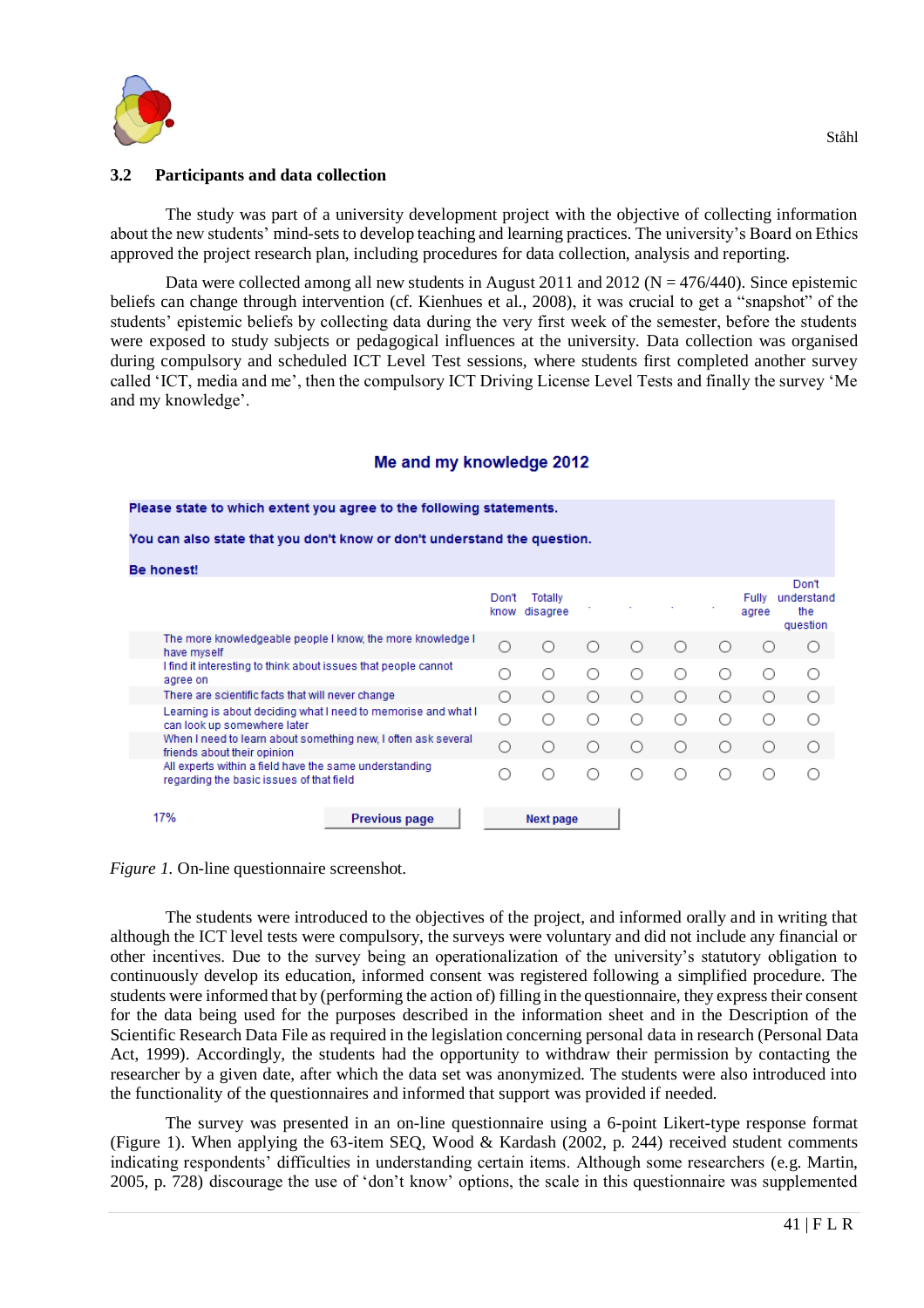

with two non-substantial options, 'don't know' and 'don't understand'. This is partly supported by Muis et al. (2006, p. 25), noting that it has not been empirically studied what individuals actually think as they fill out questionnaires. Providing both options was especially important when introducing new items, since these options provided information regarding comprehensibility, potentially valuable when considering items to exclude (cf. Finch, Immekus, & French, 2016, p. 144). Further, the non-substantial options were placed on both sides of the substantial options in order not to distort the visual midpoint of the Likert-type response format (cf. Tourangeau, Couper, & Conrad, 2004).

In survey presentation, it was necessary to prevent fatigue effect and satisficing (cf. Cape, 2010), and any effect where question context or order might influence question interpretation (cf. Martin, 2005, p. 726; Tourangeau et al., 2004). Therefore, a progress indicator was included and the items were distributed over twelve pages containing four to six items each, which also improved readability. Further, to prevent inter-item influence, each subscale's items were distributed over different pages (e.g. the page in Figure 1 containing items from five subscales) and the survey service was set to randomise item order within each page.

# <span id="page-15-0"></span>**3.3 Research data and sample characteristics**

The present study is based on data collected in 2012, where 371 students chose to complete the survey 'Me and my knowledge'. Only those cases containing substantial responses to more than 70% of the items where retained for further analyses ( $n = 348$ ). The 23 excluded cases had responded only to first-page items and were therefore regarded as dropouts. The complete data set with 371 cases exhibited missing values increasing from 4.2% up to 11.7% on page level, whereas this trend in the 348-case subsample developed from 2.5% to 7.0%. This, together with the dropouts, indicates that most respondents who started the survey also completed it, and that an actual fatigue effect was avoided. On item level, the portion of missing values ranged from 1.4% to 10.1%, where the two *Certainty of knowledge* items k13\_2F44 and k14\_2F49 (Table 1) showed the highest portions of missing values, mostly 'don't know' responses. The highest 'don't understand' portions occurred for three items representing the dimensions *Just-in-time learning* (k04\_1), *Constructivist approach* (k07\_2) and *Connectivist approach* (k08\_5).

Since the questionnaire applied a Likert-type response format producing data on an ordinal scale, it is not meaningful to analyse distribution or assess normality on item level (cf. Carifio & Perla, 2007) but instead, analysis of the actual scales is postponed to the discussion section. For those calling for an item level analysis it can be mentioned that for each item, the response value ranged over the whole scale (1..6). The items showed a standard deviation between 1.02 and 1.66, a skewness between -1.23 and 0.91 and a kurtosis between -1.26 and 1.38. The criterion of the skewness and kurtosis value being within the range  $\pm 1$  was met regarding 57 and 55 items, respectively. The Shapiro-Wilks test suggested non-normal distribution, whereas the Kolmogorov-Smirnov test suggested normal distribution throughout all items. A visual inspection of histograms, normal Q-Q plots and box plots showed that the items were approximately normally distributed. For the items showing skewness or kurtosis outside the  $\pm 1$  range, the deviation was minor and further, the sample size was large enough to reduce a possible detrimental effect (cf. Hair, Black, Babin, & Anderson, 2010). Based on the aforementioned criteria, the items were considered as normally distributed.

The current 348-case subsample holds students from twelve degree programmes, both domestic and international students (86.8% / 13.2%), and a gender distribution holding 66% female students. The age average was 21.7 with 91% being born in 1986-1995. For this study, sample demographics should be reviewed in relation to access to internet resources.

Internet and publicly available search engines were launched already in the mid 1990'ies and during the following ten years, search engine use was established [\(http://www.searchenginehistory.com/\)](http://www.searchenginehistory.com/). 2011-2012 were the very years when internet services, previously available via computers, became truly ubiquitous due to 3G/4G-connected smartphones becoming everyday tools, and Finnish net operators offering affordable 3G/4G-subscriptions including generous mobile data. The mobile phone prevalence within both cohorts was close to 100%. Smartphone as a concept was not yet established and thus, the corresponding survey item was phrased "My mobile phone is connected to the internet". From 2011 to 2012, the portion of users across the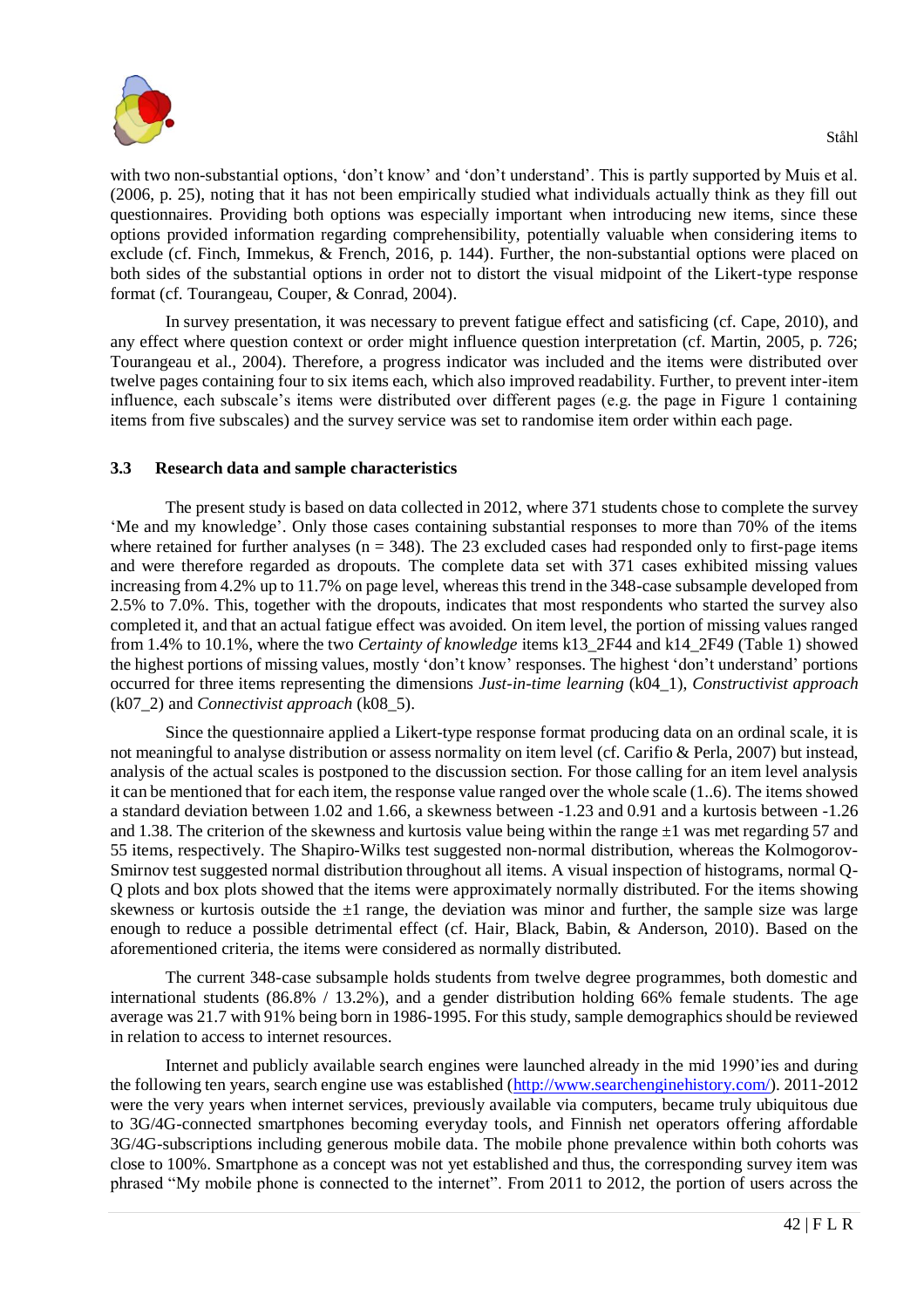

cohorts having an internet-connected phone increased among domestic students from 48.7 to 81.3% and among international students from 60.7 to 90.6%, within the total cohorts from 50.2 to 82.5%. This corresponds well with the national statistics, according to which 53% of those aged 16-24 had a smartphone in the spring of 2011 (OSF, 2011). At the time of data collection, the respondents had been exposed to computers, mobile phones and internet for in average 12, 10 and 9 years respectively. To conclude, the sample can be regarded a rather typical Net Generation cohort.

# **3.4 Analysis methods**

Fabrigar, Wegener, MacCallum, & Strahan (1999) argue that Principal Component analysis is not a true method of factor analysis. They recommend the use of Maximum Likelihood, as later supported by Osborne (2014, p. 9) and Finch et al. (2016, p. 131). Thus, the analysis procedure starts with an EFA with ML as extraction method, followed by a validation procedure including EFA and CFA on split halves of the sample (Fabrigar et al., 1999; Fokkema & Greiff, 2017; Knight et al., 2017; Leal-Soto & Ferrer-Urbina, 2017; Osborne, 2014, pp. 6, 119-120; Tang, 2010). For all statistical tests, a significance level of .05 was used and in EFA and CFA procedures, the absolute loading value .32 was used as the threshold when assessing item (non-)loadings and cross-loadings (cf. Finch et al., 2016, p. 143). In table and diagram presentations, loadings <.32 are generally not displayed although during EFA procedures, low loadings were not suppressed since that may cause loss of valuable information (such as item k14\_5, Table 3). The SPSS software package (SPSS, 2016b) was used for EFA procedures, and the CFA procedures were performed using the Amos software package (SPSS, 2016a).

To build analysis on true data, missing data values were not imputed, since any kind of replaced or imputed values are, after all, only estimates. This choice was made at the cost of listwise deletion reducing the number of cases in EFA, and missing values thwarting the use of modification indices to support refinement in CFA.

# **4 Results**

In this section, the results are presented together with analyses, since some results inform the subsequent steps. The reasoning behind e.g. item disposal, number of factors and factor labelling will be presented in conjunction with EFA on the complete item set.

# **4.1 Original and hypothesized dimensions of epistemic beliefs**

# *4.1.1 Replicating original dimensions*

For replication purposes, EFA was first performed on the 27 items associated with the original dimensions. Dysfunctional items (zero, low and cross-loading) were stepwise discarded (cf. Finch et al., 2016, pp. 143-144). A model based on 18 items showed good fit indices and was interpreted as a successful replication (despite ML extraction and Promax rotation).

# *4.1.2 Emerging dimensions*

The 60-item questionnaire contained 33 items that were associated with six hypothesized dimensions: *Reflective nature of learning, Connectivist approach, Just-in-time learning, Constructivist approach, Internet reliance* and *Valuing diversity* (Table 1). Seeking inspiration from Bråten et al. (2005) and Trautwein & Lüdtke (2007) who analysed only one or two factors, this item subset was initially factor analysed separately in order to identify dysfunctional items.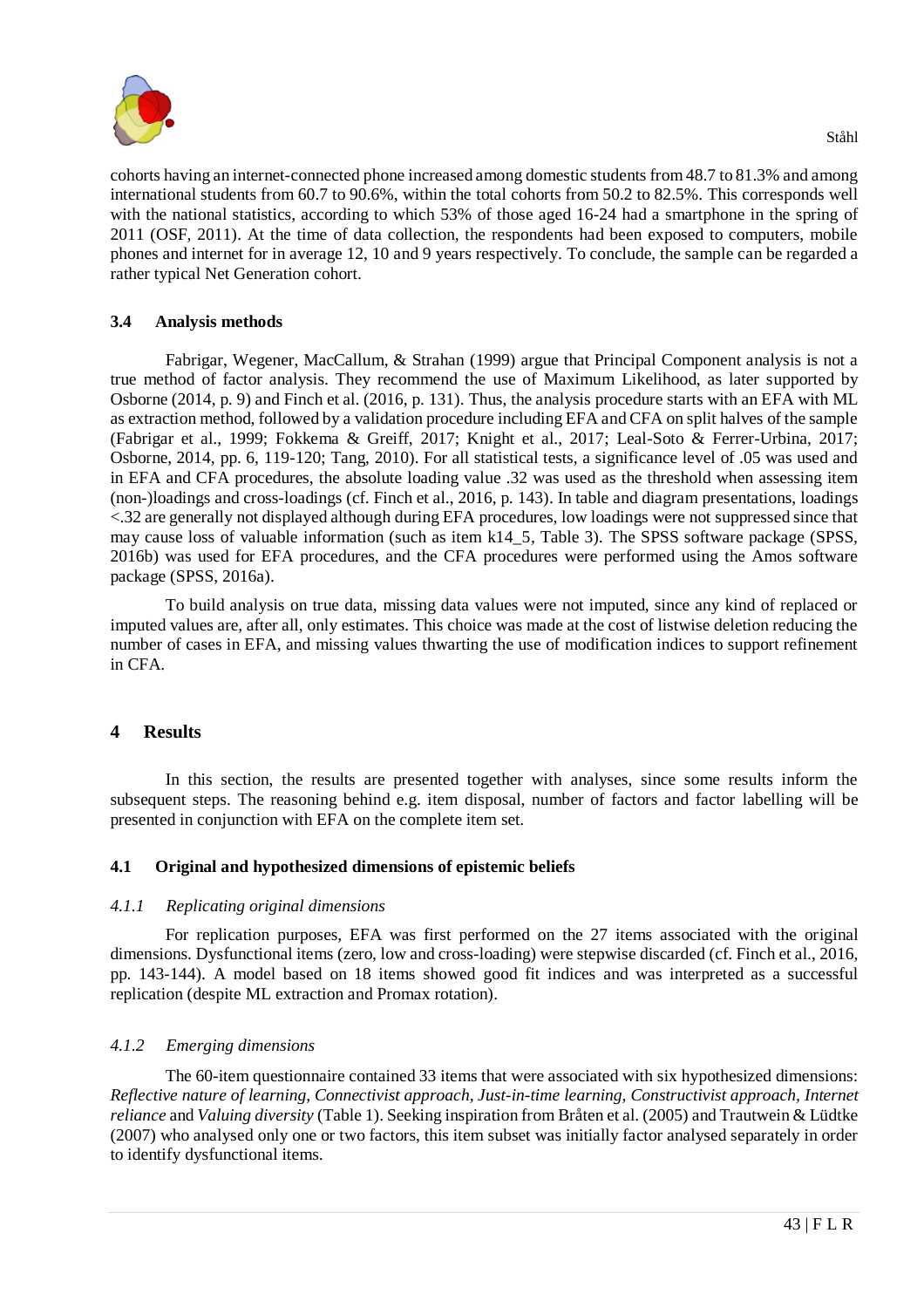

The EFA on the hypothesized dimensions was truly exploratory, including different rotation methods, varying the number of extracted factors and stepwise reduction of dysfunctional items (Finch et al., 2016, pp. 143-144; Osborne, 2014, pp. 17, 30-33). Using ML, Promax rotation and Listwise deletion, the EFA resulted in a four-factor model based on 23 items (n=191). The model showed good fit indices (Eigenvalues 6.35 .. 1.5, 51% of variance explained; KMO=.864, Bartlett's Chi-Square=1397, df=253, Sig.<.000, Goodness-of-fit Test Chi-Square=182.7, df=167, Sig.=.192) and reflected three of the hypothesized dimensions: *Constructivist approach*, *Connectivist approach*, *Internet reliance* and a fourth one, now labelled *Learning by dialogue*. Each item loaded strongly on one factor without cross-loadings. Throughout the various models, *Constructivist approach* and *Connectivist approach* correlated strongly, and several of the other factors correlated weakly with each other (Table 2).

# Table 2

*Factor correlation matrix, four-factor model based on 23 new items*

| Inter-factor correlations | Constructivist<br>approach | Connectivist<br>approach | Internet<br>reliance | Learning by<br>dialogue |
|---------------------------|----------------------------|--------------------------|----------------------|-------------------------|
| Constructivist approach   |                            | .516                     | .067                 | .269                    |
| Connectivist approach     | .516                       |                          | .287                 | .194                    |
| Internet reliance         | .067                       | .287                     |                      | .030                    |
| Learning by dialogue      | .269                       | .194                     | .030                 |                         |

# <span id="page-17-0"></span>*4.1.3 An extended set of dimensions*

Since inter-factor correlation occurred in all the previous analyses, EFA on the complete item set were performed using ML extraction and Promax or Oblimin as oblique rotation methods (cf. Finch et al., 2016, p. 133; Knight et al., 2017; Osborne, 2014, pp. 30-33; Strømsø & Bråten, 2010). The model was stepwise refined by removing low-loading and cross-loading items while simultaneously assessing their conceptual relevance, their communality estimates and their internal consistency within the anticipated scale. During the process, the six reversely phrased items occurring in four dimensions (Table 1) were discarded due to dysfunctionality. Thus, within all the hypothesized dimensions, the items were unidirectional.

The refinement procedure boiled down to a model with seven factors and 26 items that fit the data reasonably well (Table 3). Both original and hypothesized dimensions appeared distinctly without crossloadings (except for items k10\_7 and k14\_5), each dimension loaded on at least 3 items, and 25 out of 26 items loaded ( $>32$ ) on the anticipated factor.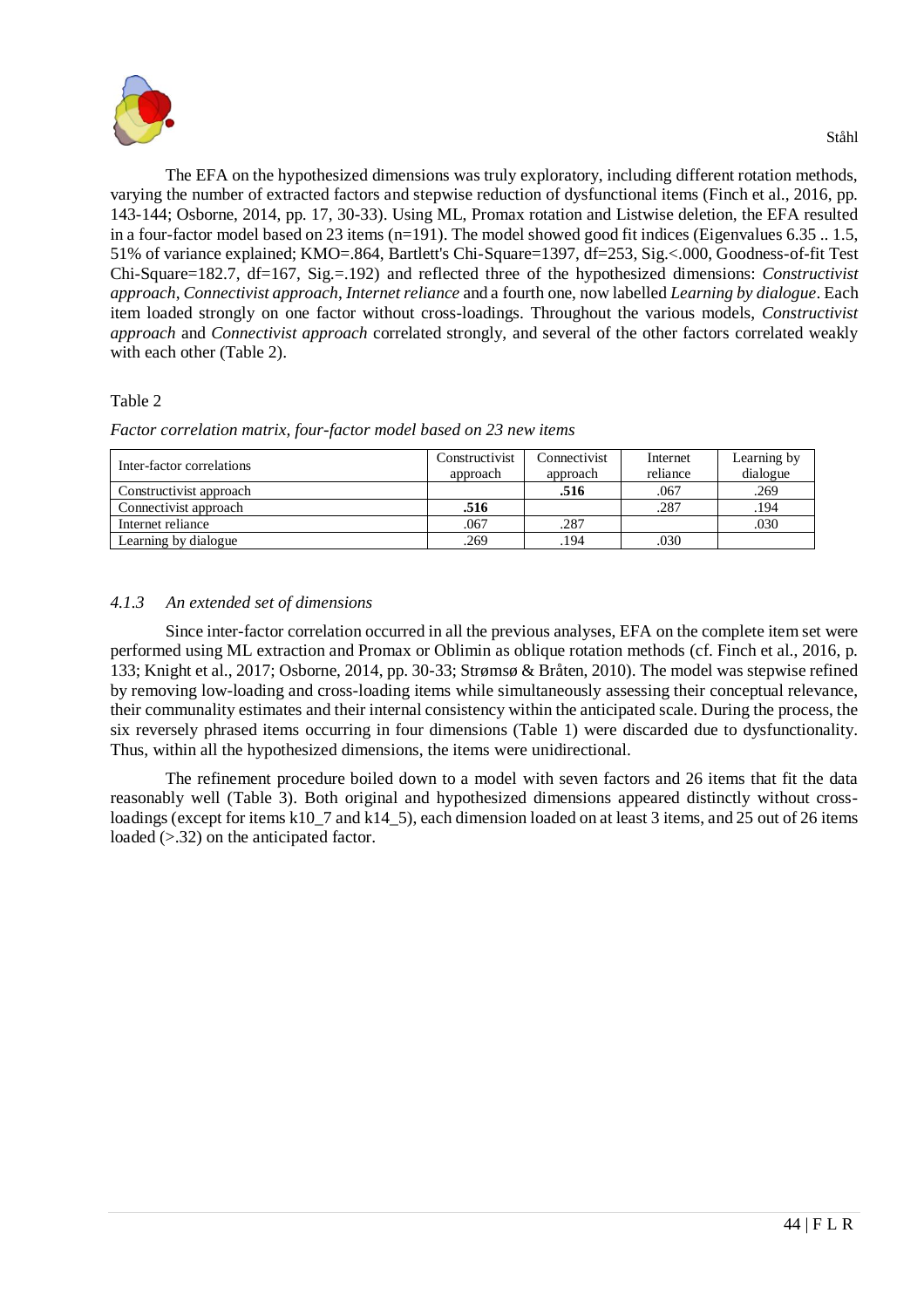

# Table 3

|                         | The proposed EFA model based on 26 items                                                                |                             |                         |                      |                                |                                     |                           |                     |
|-------------------------|---------------------------------------------------------------------------------------------------------|-----------------------------|-------------------------|----------------------|--------------------------------|-------------------------------------|---------------------------|---------------------|
| Item#                   | Item label                                                                                              | Constructivi<br>st approach | Omniscient<br>authority | reliance<br>Internet | ð<br>Structure of<br>knowledge | $\rm{Yd}$<br>Learning 1<br>dialogue | Certainty of<br>knowledge | Learning<br>ability |
| $k14$ <sub>-1</sub> F48 | After thorough consideration, I can often see a<br>problem with new eyes                                | .822                        |                         |                      |                                |                                     |                           |                     |
| k14_4F51                | New experiences cause me to view knowledge in<br>another way                                            | .628                        |                         |                      |                                |                                     |                           |                     |
| $k09_2$                 | Knowledge is about seeing a matter from diverse<br>perspectives, building up the whole                  | .546                        |                         |                      |                                |                                     |                           |                     |
| k09_1F28                | When I learn new things I often see my previous<br>knowledge in a new light                             | .446                        |                         |                      |                                |                                     |                           |                     |
| $k07_2$                 | is about recognizing<br>Learning<br>patterns<br>and<br>connections between concepts and phenomena       | .382                        |                         |                      |                                |                                     |                           |                     |
| $k07_4$                 | Knowing is not an end state, but an on-going process                                                    | .341                        |                         |                      |                                |                                     |                           |                     |
| $k05_2$                 | The value of knowledge lies in its ability to explain an<br>issue from multiple perspectives            | .323                        |                         |                      |                                |                                     |                           |                     |
| k09_3F29                | I have to accept the answers from a teacher as true                                                     |                             | .822                    |                      |                                |                                     |                           |                     |
| k12_5F42                | Teachers are almost always right                                                                        |                             | .520                    |                      |                                |                                     |                           |                     |
| $k14$ <sup>7</sup>      | I seldom or never question authorities                                                                  |                             | .475                    |                      |                                |                                     |                           |                     |
| $k12_6$                 | I learn things quicker from Internet pages than from<br>books                                           |                             |                         | .888                 |                                |                                     |                           |                     |
| $k13_6$                 | Internet sources usually provide me with a clearer<br>picture of subjects than do books                 |                             |                         | .719                 |                                |                                     |                           |                     |
| $k14_5$                 | I can get almost all the information I need to know<br>about a subject from one or two Internet sources |                             |                         | (0.30)               | (.25)                          |                                     | (.23)                     |                     |
| $k11_8$                 | It bothers me when teachers do not tell me the answers<br>to complicated problems                       |                             |                         |                      | .699                           |                                     |                           |                     |
| $k13_7$                 | I find it annoying to listen to teachers who cannot<br>make their mind up about what they believe       |                             |                         |                      | .557                           |                                     |                           |                     |
| k10 <sub>7</sub>        | It bothers me when a teacher does not say clearly what<br>I am supposed to know in an examination       | .364                        |                         |                      | .537                           |                                     |                           |                     |
| $k11_9$                 | I prefer topics where most problems have only one<br>right answer                                       |                             |                         |                      | .448                           |                                     |                           |                     |
| $k03_5$                 | I create knowledge by interacting with others                                                           |                             |                         |                      |                                | .753                                |                           |                     |
| k037                    | I like discussing with people who have varying<br>opinions                                              |                             |                         |                      |                                | .519                                |                           |                     |
| $k04_3$                 | When I need to learn about something new, I often ask<br>several friends about their opinion            |                             |                         |                      |                                | .405                                |                           |                     |
| $k03_8$                 | A true fact today will also be a true fact tomorrow                                                     |                             |                         |                      |                                |                                     | .613                      |                     |
| k04_2F13                | There are scientific facts that will never change                                                       |                             |                         |                      |                                |                                     | .587                      |                     |
| $k04$ <sub>-4F04</sub>  | All experts within a field have the same understanding                                                  |                             |                         |                      |                                |                                     | .424                      |                     |
|                         | regarding the basic issues of that field                                                                |                             |                         |                      |                                |                                     | a)                        |                     |
| k09_5F31                | Each person needs to learn for her-/himself how<br>she/he learns                                        |                             |                         |                      |                                |                                     |                           | .723                |
| k13_4F47                | It is possible to learn how to learn                                                                    |                             |                         |                      |                                |                                     |                           | .557                |

k11\_1F33 A focussed use of learning techniques will lead to

better results

Learning ability

.723

.464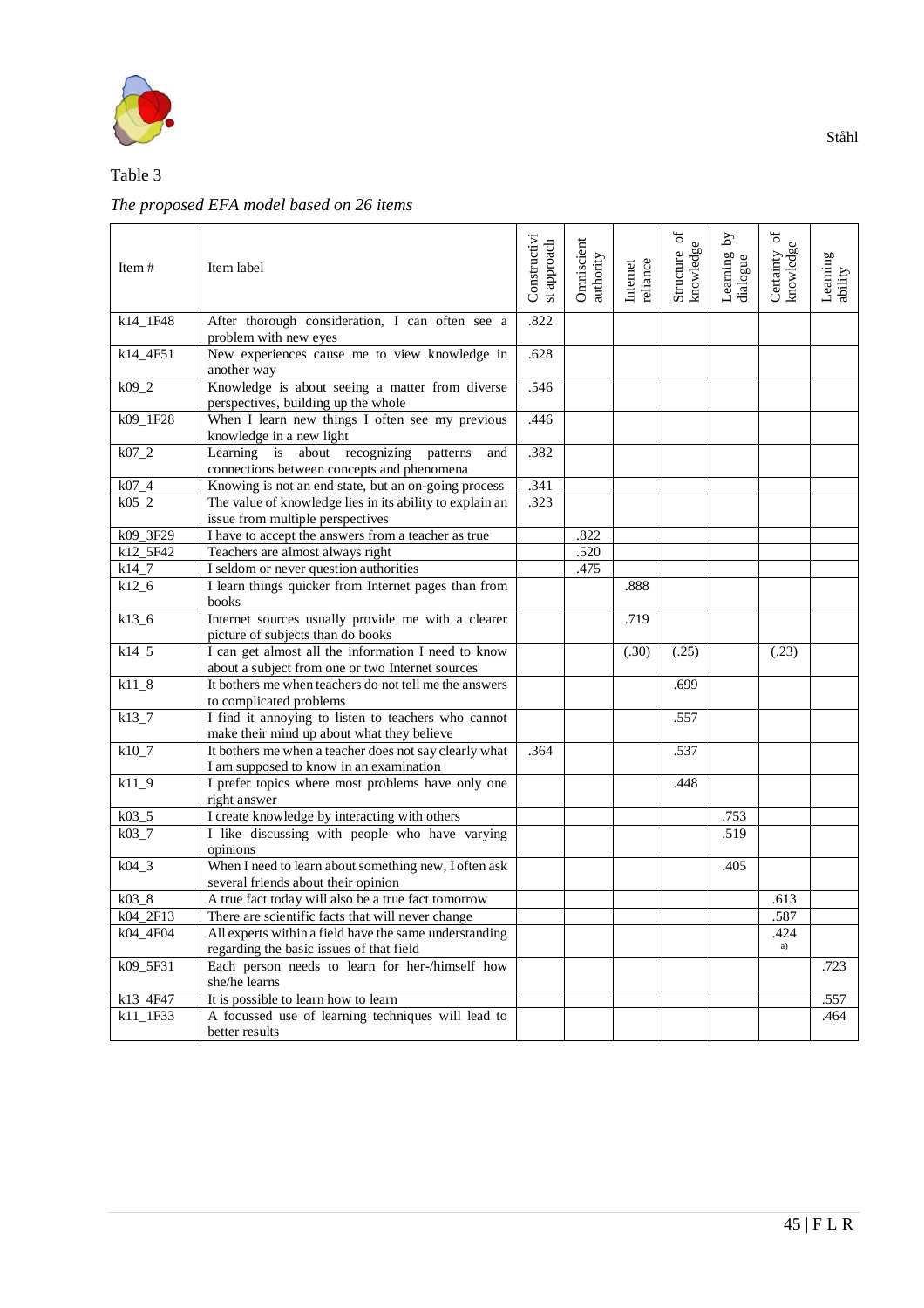

| <b>Factor Correlation Matrix</b> | Constr.<br>approach | Omnisc.<br>authority | Internet<br>reliance | Structure<br>of knowl. | Learning<br>by dial. | Certainty<br>of knowl. | Learning<br>ability |
|----------------------------------|---------------------|----------------------|----------------------|------------------------|----------------------|------------------------|---------------------|
| Constructivist approach          |                     | .031                 | $-.021$              | .115                   | .282                 | $-.023$                | .506                |
| Omniscient authority             | .031                |                      | .081                 | .319                   | $-.062$              | .376                   | .030                |
| Internet reliance                | $-.021$             | .081                 |                      | .143                   | $-.026$              | .143                   | $-.110$             |
| Structure of knowledge           | .115                | .319                 | .143                 |                        | $-.010$              | .221                   | .205                |
| Learning by dialogue             | .282                | $-.062$              | $-.026$              | $-.010$                |                      | $-.075$                | .195                |
| Certainty of knowledge           | $-.023$             | .376                 | .143                 | .221                   | $-.075$              |                        | $-.005$             |
| Learning ability                 | .506                | .030                 | $-.110$              | .205                   | .195                 | $-.005$                |                     |
|                                  |                     |                      |                      |                        |                      |                        |                     |

Table footnotes

ML, Promax rotation converged in 16 iterations; Listwise deletion, n=195, Eigenvalues 4.85 .. 1.01, 59.3% of variance explained; KMO=.782, Bartlett's Chi-Square=1468, df=325, Sig. <.000, Goodness-of-fit Test Chi-Square=169.8, df=164, Sig.=.361 a) Item loading not consistent with hypothesized dimension but conceptually coherent.

From this model, several items were dropped due to loading weakly or inconsistently with the hypothesized dimension. The retained original items loaded on the same factors as in the EQ, except for item k04\_4F04 that was originally associated with *Omniscient authority*. The current loading on *Certainty of knowledge* can be regarded as conceptually coherent.

The issues regarding which items to discard, how to decide on the number of factors, and how to label the subscales require some comments. As Osborne (2014, pp. 17-18) notes, EFA is a low-stakes procedure and expressly exploratory. Accordingly, I entered the process with 60 items, a hypothesized underlying conceptual model, and used the statistical package (SPSS, 2016b) to provide suggestions for a factor model. During EFA iterations, the dysfunctional items were eventually revealed and discarded. Besides varying extraction and rotation, the search for an adequate number of factors included extracting factor sets ranging from two factors below up to two factors above the number suggested by the scree plot elbow (Osborne, 2014, p. 18). This method provided valuable information: increasing the number of factors caused related items to split over several factors, whereas reducing factors caused items to pile up on one factor, usually then holding items from dimensions that at the end turned out to correlate. Thus, the search for a factor model included weighing of theory, scree plot, item loadings and communalities, eigenvalues, internal consistencies and conceptual considerations.

During the EFA iterations, the hypothesized dimensions did not turn out quite as anticipated, which is only part of the nature in explorative work (cf. Osborne, 2014, p. 17). In most of the explored models, the five hypothesized dimensions boiled down to three (Table 3). The dimension *Learning by dialogue* holds items from the suggested dimensions *Valuing diversity* and *Connectivist approach*, whereas the dimension *Constructivist approach* besides its own items also holds items from the hypothesized dimensions *Valuing diversity* and *Reflective nature of learning*. All the three items originally associated to *Internet reliance* consistently loaded on that dimension (Table 1).

Retaining the items k14\_5 and k10\_7 violates the rule of using only strong, single-loading items and requires commenting. The internal consistency test showed that deleting the item k14\_5 entailed a slightly improved alpha value, but at the cost of reducing the factor *Internet reliance* to only two items. Further, since the item communality value was reasonably good, the connection to *Structure of knowledge* occurred also in the path diagram, and the CFA indicated that discarding the item impaired fit indices, there was enough support for retaining the item.

As expected, the item k10\_7 loaded strongly on the *Structure of knowledge* dimension, but surprisingly also on *Constructivist approach*. The item was retained since discarding it would have impaired the *Structure of knowledge* internal consistency considerably. The split half EFA suggested single-loading on *Structure of knowledge*, whereas the CFA suggested a connection to *Constructivist approach* and indicated that discarding the item impaired fit indices.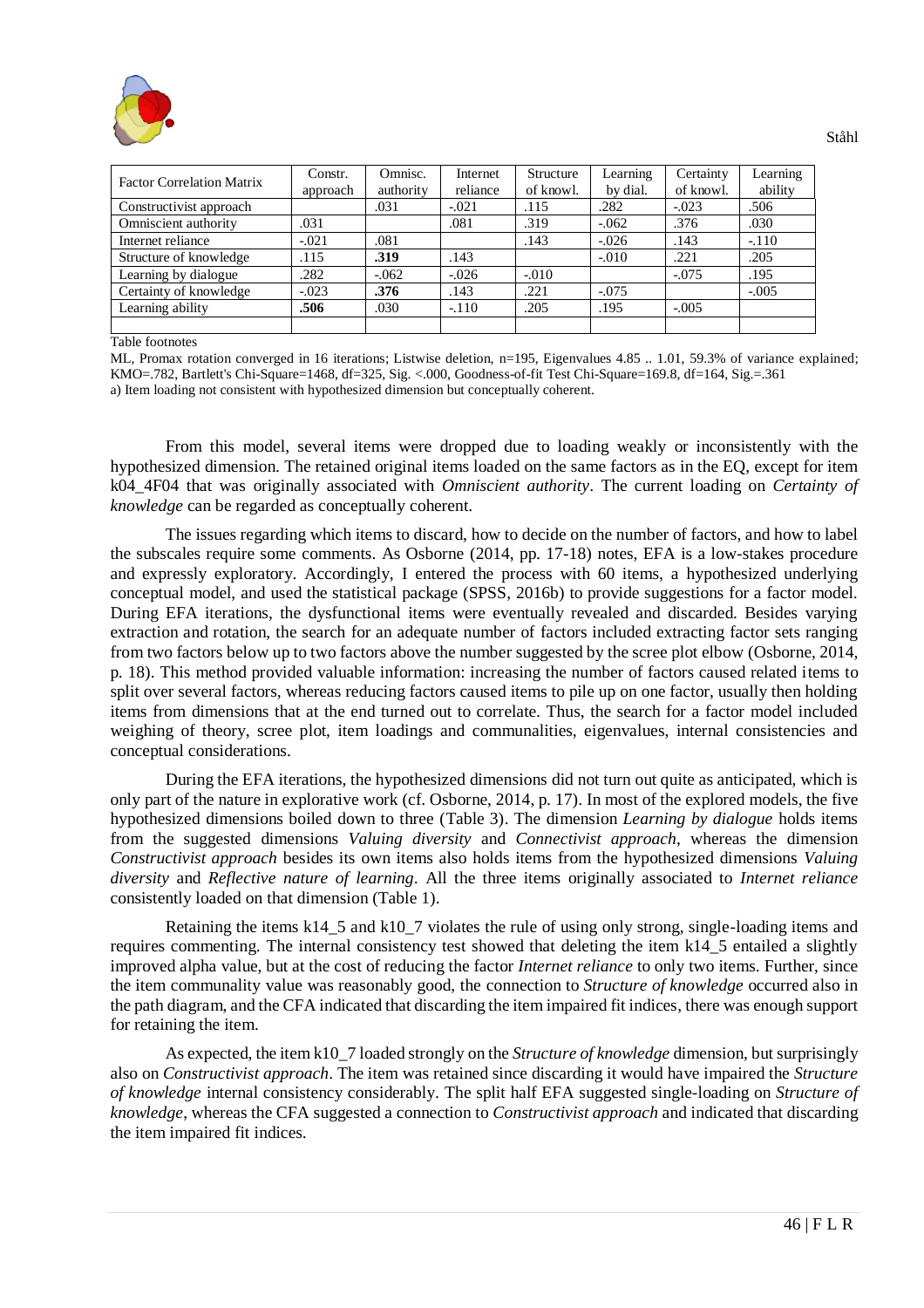

Three of the original dimensions (except *Learning ability*) correlated weakly with each other. Further, *Constructivist approach* correlated strongly (.506) with *Learning ability* and weakly (.282) with *Learning by dialogue*.

# **4.2 Evaluating the extended instrument**

For the purpose of evaluating the stability of the model presented in Table 3, the data set was randomly split into two equal halves A and B, that were subject to EFA and CFA, respectively (cf. Fokkema & Greiff, 2017, p. 401).

# *4.2.1 Exploratory split half*

An EFA was performed with 26 items on the split half A using the same methods as in the initial model. The model arrived at (Table 4) did not show a one-to-one correspondence to the initial model (Table 3) but resembled it strongly, with 22 out of 26 items loading as anticipated. All the hypothesized dimensions were reflected in the seven factors, although two of the *Constructivist approach* items loaded on the *Learning ability* factor (a). Further, two items loaded on unexpected factors (b), and the *Learning by dialogue* item k03\_5 caused a Heywood case. Still, the fit indices suggested that the proposed model, appearing almost similar in both Oblimin and Promax rotation, fit also the split data set fairly well.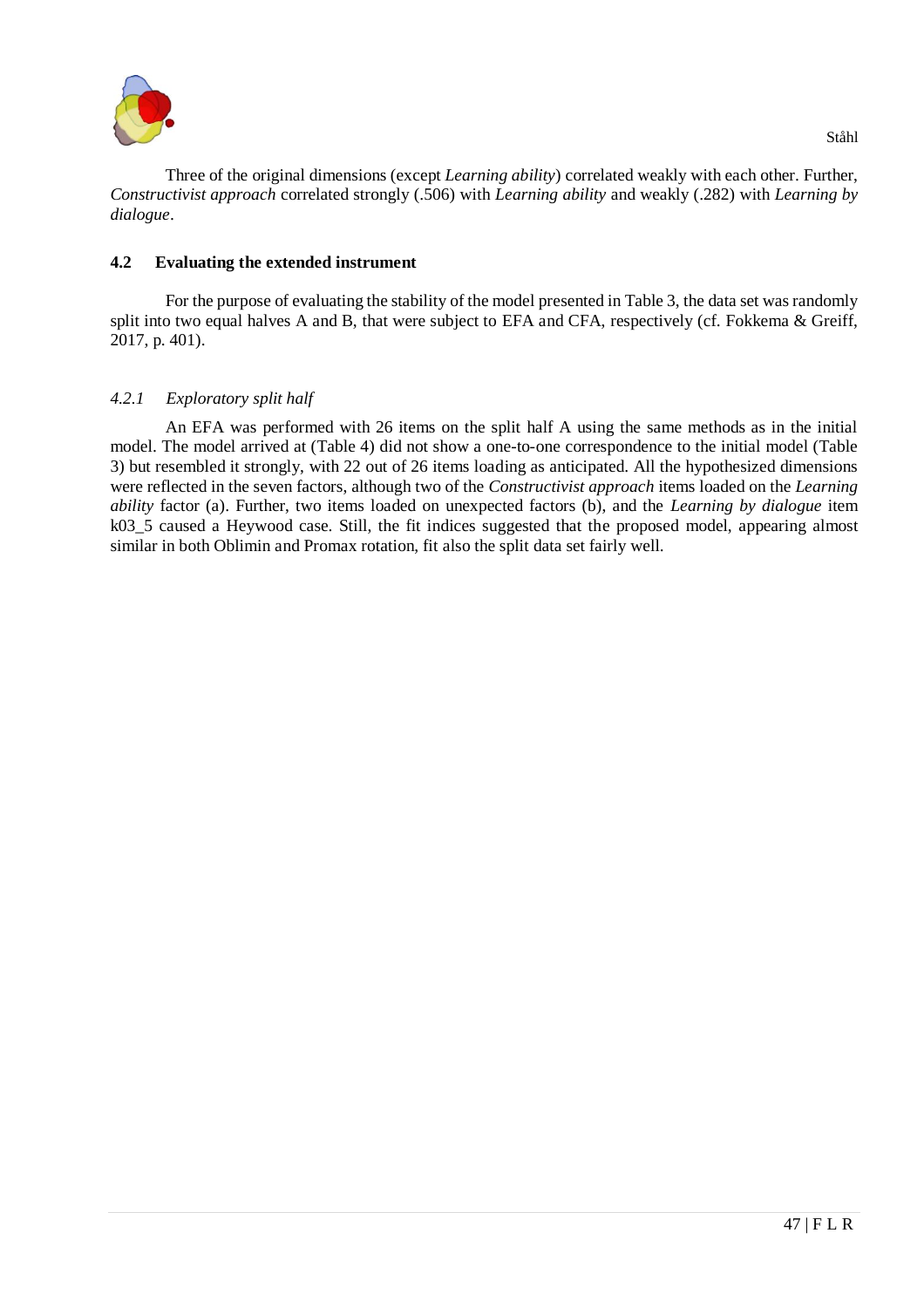

# Table 4 *Exploratory Factor Analysis on split half A*

| Item#    | Item label                                                                  | λá<br>Learning<br>dialogue | Constructivi<br>st approach | reliance<br>Internet | Onniscient<br>authority | ð<br>knowledge<br>Structure | $\begin{array}{c}\text{Learning} \\ \text{ability}\end{array}$ | Certainty of<br>knowledge |
|----------|-----------------------------------------------------------------------------|----------------------------|-----------------------------|----------------------|-------------------------|-----------------------------|----------------------------------------------------------------|---------------------------|
| $k03_5$  | I create knowledge by interacting with others                               | 1.046                      |                             |                      |                         |                             |                                                                |                           |
| k037     | I like discussing with people who have varying                              | .306                       |                             |                      |                         |                             |                                                                |                           |
|          | opinions                                                                    |                            |                             |                      |                         |                             |                                                                |                           |
| k14_1F48 | After thorough consideration, I can often see a<br>problem with new eyes    |                            | .889                        |                      |                         |                             |                                                                |                           |
| k14_4F51 | New experiences cause me to view knowledge in                               |                            | .653                        |                      |                         |                             |                                                                |                           |
|          | another way                                                                 |                            |                             |                      |                         |                             |                                                                |                           |
| $k09_2$  | Knowledge is about seeing a matter from diverse                             |                            | .618                        |                      |                         |                             |                                                                |                           |
|          | perspectives, building up the whole                                         |                            |                             |                      |                         |                             |                                                                |                           |
|          |                                                                             |                            |                             |                      |                         |                             |                                                                |                           |
| $k07_4$  | Knowing is not an end state, but an on-going                                |                            | .451                        |                      |                         |                             |                                                                |                           |
|          | process                                                                     |                            |                             |                      |                         |                             |                                                                |                           |
| k09_1F28 | When I learn new things I often see my previous<br>knowledge in a new light |                            | .369                        |                      |                         |                             |                                                                |                           |
|          |                                                                             |                            |                             |                      |                         |                             |                                                                |                           |
| $k12_6$  | I learn things quicker from Internet pages than<br>from books               |                            |                             | .914                 |                         |                             |                                                                |                           |
| $k13_6$  | Internet sources usually provide me with a clearer                          |                            |                             | .703                 |                         |                             |                                                                |                           |
|          | picture of subjects than do books                                           |                            |                             |                      |                         |                             |                                                                |                           |
| k09_3F29 | I have to accept the answers from a teacher as true                         |                            |                             |                      | .751                    |                             |                                                                |                           |
| k12_5F42 | Teachers are almost always right                                            |                            |                             |                      | .640                    |                             |                                                                |                           |
| $k14_7$  | I seldom or never question authorities                                      |                            |                             |                      | .467                    |                             |                                                                |                           |
| $k04_3$  | When I need to learn about something new, I                                 | (.217)                     |                             |                      | .334                    |                             |                                                                |                           |
|          | often ask several friends about their opinion                               |                            |                             |                      | b)                      |                             |                                                                |                           |
| $k10_7$  | It bothers me when a teacher does not say clearly                           |                            |                             |                      |                         | $-.693$                     |                                                                |                           |
|          | what I am supposed to know in an examination                                |                            |                             |                      |                         |                             |                                                                |                           |
| $k11_8$  | It bothers me when teachers do not tell me the                              |                            |                             |                      |                         | $-.632$                     |                                                                |                           |
|          | answers to complicated problems                                             |                            |                             |                      |                         |                             |                                                                |                           |
| $k13_7$  | I find it annoying to listen to teachers who cannot                         |                            |                             |                      |                         | $-.584$                     |                                                                |                           |
|          | make their mind up about what they believe                                  |                            |                             |                      |                         |                             |                                                                |                           |
| $k11_9$  | I prefer topics where most problems have only                               |                            |                             |                      |                         | $-436$                      |                                                                | (.320)                    |
|          | one right answer                                                            |                            |                             |                      |                         |                             |                                                                |                           |
| k09_5F31 | Each person needs to learn for her-/himself how                             |                            |                             |                      |                         |                             | .755                                                           |                           |
|          | she/he learns                                                               |                            |                             |                      |                         |                             |                                                                |                           |
| k11_1F33 | A focussed use of learning techniques will lead to                          |                            |                             |                      |                         |                             | .649                                                           |                           |
|          | better results                                                              |                            |                             |                      |                         |                             |                                                                |                           |
| $k07_2$  | Learning is about recognizing patterns and                                  |                            |                             |                      |                         |                             | .402                                                           |                           |
|          | connections between concepts and phenomena                                  |                            |                             |                      |                         |                             | a)                                                             |                           |
| k13_4F47 | It is possible to learn how to learn                                        |                            |                             |                      |                         |                             | .358                                                           |                           |
| $k05_2$  | The value of knowledge lies in its ability to                               |                            |                             |                      |                         |                             | .337                                                           |                           |
|          | explain an issue from multiple perspectives                                 |                            |                             |                      |                         |                             | a)                                                             |                           |
| $k03_8$  | A true fact today will also be a true fact tomorrow                         |                            |                             |                      |                         |                             |                                                                | .575                      |
| k04_4F04 | All experts within a field have the same                                    |                            |                             |                      |                         |                             |                                                                | .573                      |
|          | understanding regarding the basic issues of that                            |                            |                             |                      |                         |                             |                                                                |                           |
|          | field                                                                       |                            |                             |                      |                         |                             |                                                                |                           |
| k04_2F13 | There are scientific facts that will never change                           |                            |                             |                      |                         |                             |                                                                | .454                      |
| $k14_5$  | I can get almost all the information I need to                              |                            |                             | (.229)               |                         |                             |                                                                | .448                      |
|          | know about a subject from one or two Internet                               |                            |                             |                      |                         |                             |                                                                | b)                        |
|          | sources                                                                     |                            |                             |                      |                         |                             |                                                                |                           |
|          |                                                                             |                            |                             |                      |                         |                             |                                                                |                           |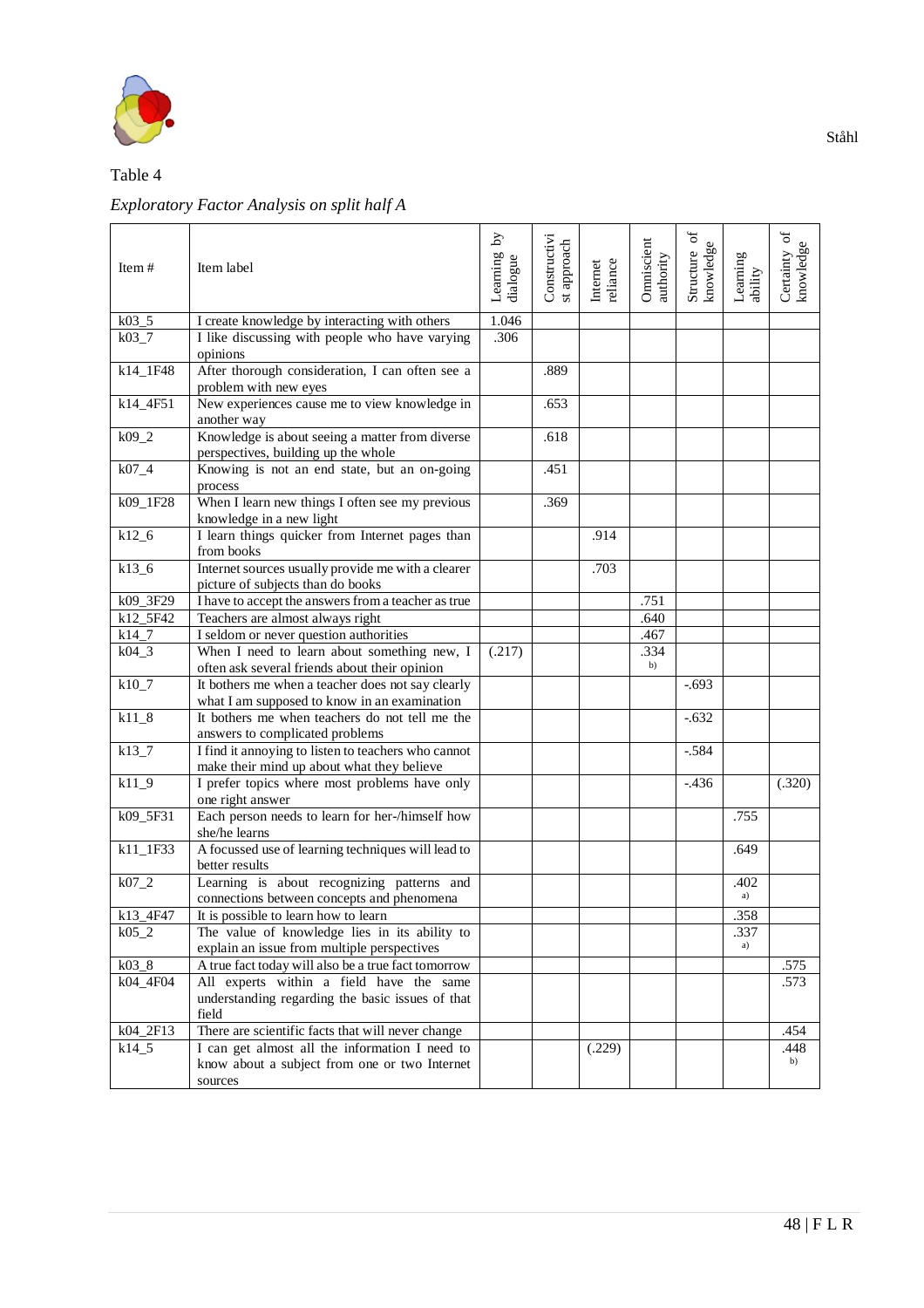

| <b>Factor Correlation Matrix</b> | Learning | Constr.  | Internet | Omnisc.   | Structure | Learning | Certainty |
|----------------------------------|----------|----------|----------|-----------|-----------|----------|-----------|
|                                  | by dial. | approach | reliance | authority | of knowl. | ability  | of knowl. |
| Learning by dialogue             |          | .210     | $-.051$  | $-.010$   | .267      | .169     | $-.147$   |
| Constructivist approach          | .210     |          | .048     | .010      | $-.152$   | .494     | $-.054$   |
| Internet reliance                | $-.051$  | .048     |          | .076      | $-.140$   | $-.059$  | .157      |
| Omniscient authority             | $-.010$  | .010     | .076     |           | $-.259$   | .131     | .363      |
| Structure of knowledge           | .267     | $-152$   | $-.140$  | $-.259$   |           | $-.208$  | $-.126$   |
| Learning ability                 | .169     | .494     | $-.059$  | .131      | $-.208$   |          | $-.063$   |
| Certainty of knowledge           | $-.147$  | $-.054$  | .157     | .363      | $-126$    | $-.063$  |           |

Table footnotes

a) Item loading not consistent with hypothesized dimension but conceptually coherent

b) Item loading not consistent with hypothesized dimension, vague conceptual coherence

ML, Oblimin rotation converged in 12 iterations; Listwise deletion n=96, Eigenvalues 5.00 .. 1.06, 62.9% of variance explained; KMO=.706; Bartlett's Chi-Square=928, df=325, Sig. <.000; Goodness-of-fit Test Chi-Square=179.5, df=164, Sig.=.193

As in the initial model, the *Constructivist approach* factor correlated strongly with the *Learning ability* factor (.494) and *Omniscient authority* correlated with *Certainty of knowledge* (.363).

#### *4.2.2 Confirmatory split half*

CFA was performed on the same 26 items as the previous EFA but on the split half B ( $n=174$ ) of the data set. In the first step, conceptually irrelevant and low connections between latent variables were removed, which resulted in an initial model with partly insufficient fit indices. Assessing model fit and choice of cut-off criteria (in brackets) follow the recommendations by Schreiber, Nora, Stage, Barlow, & King (2006) and Hooper, Coughlan, & Mullen (2008).

Since the data set contained empty cells, it was not possible to utilize the feature where the Amos software would provide suggestions for modification (SPSS, 2016a). Instead, model refinement was performed manually, partly following loadings and correlations indicated in the previous EFA models (Tables 3 and 4), and partly by adding and removing connections based on conceptual considerations in an exploratory manner. Thus, some connections between latent variables, although weak, were retained, under the condition that they were conceptually defensible and contributed to improving fit indices. Then again, in some cases conceptually defensible connections had to be discarded if their loading value was low (mainly <.32) and retaining them impaired the fit indices. The procedure resulted in a conceptually defensible path diagram (Figure 2), similar to the EFA models (Tables 3 and 4) and reasonable although not perfect fit indices (Chi-square/df=1.504, RMSEA=.054, TLI=.821, CFI=.853, PCLOSE=.260). The item k13\_6 caused a minor Heywood case (1.01), which was accepted since any attempt to manipulate constraints impaired fit indices.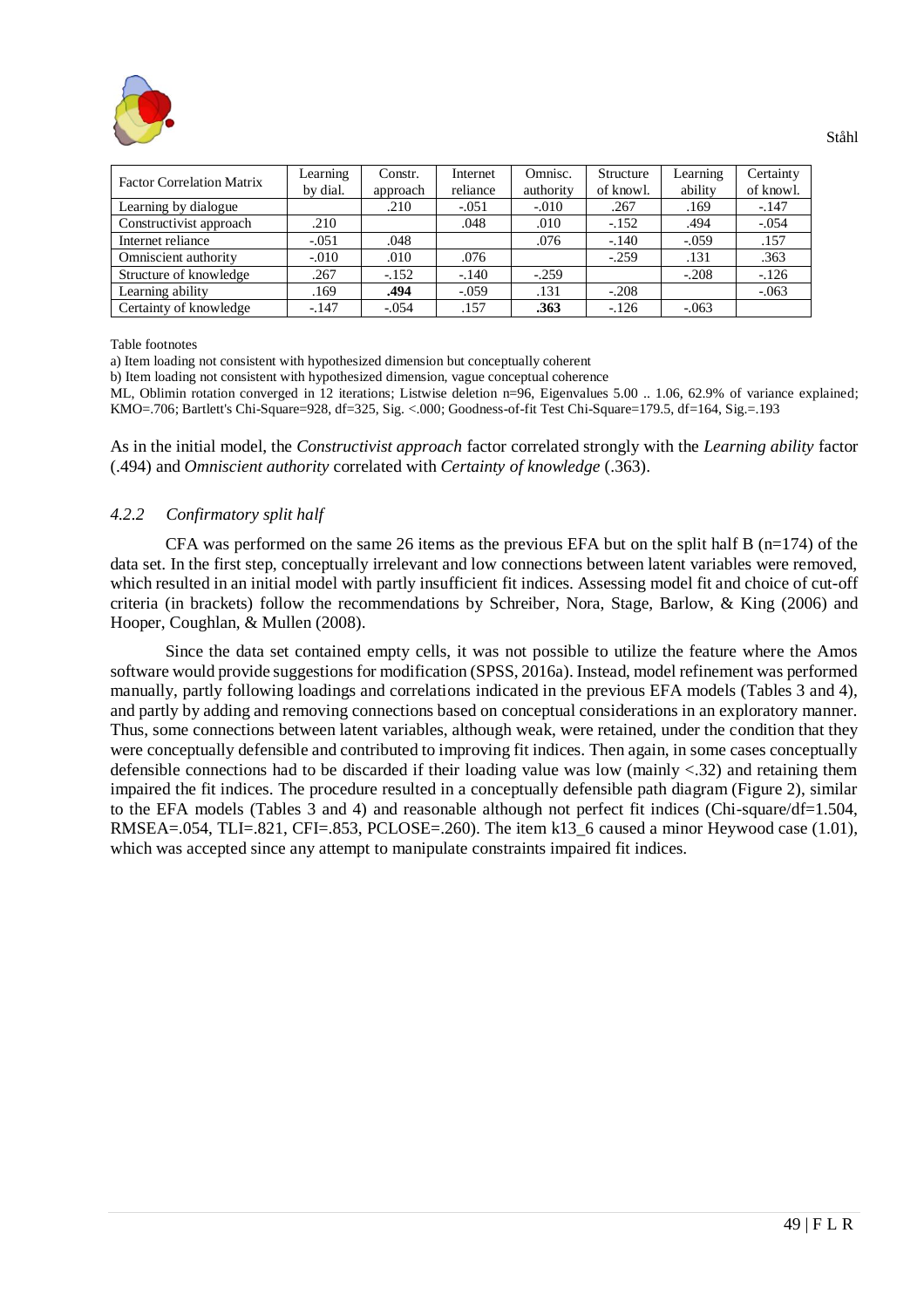



*Figure 2.* Simplified CFA path diagram based on 26 items and split half B data set (cut-off criteria in brackets). Chi-square/df=1.504 (<2), RMSEA=.54 (<.60), TLI=.821 (≥.95), CFI=.853 (≥.95), PCLOSE= $.260$  ( $\geq .05$ ).

Ståhl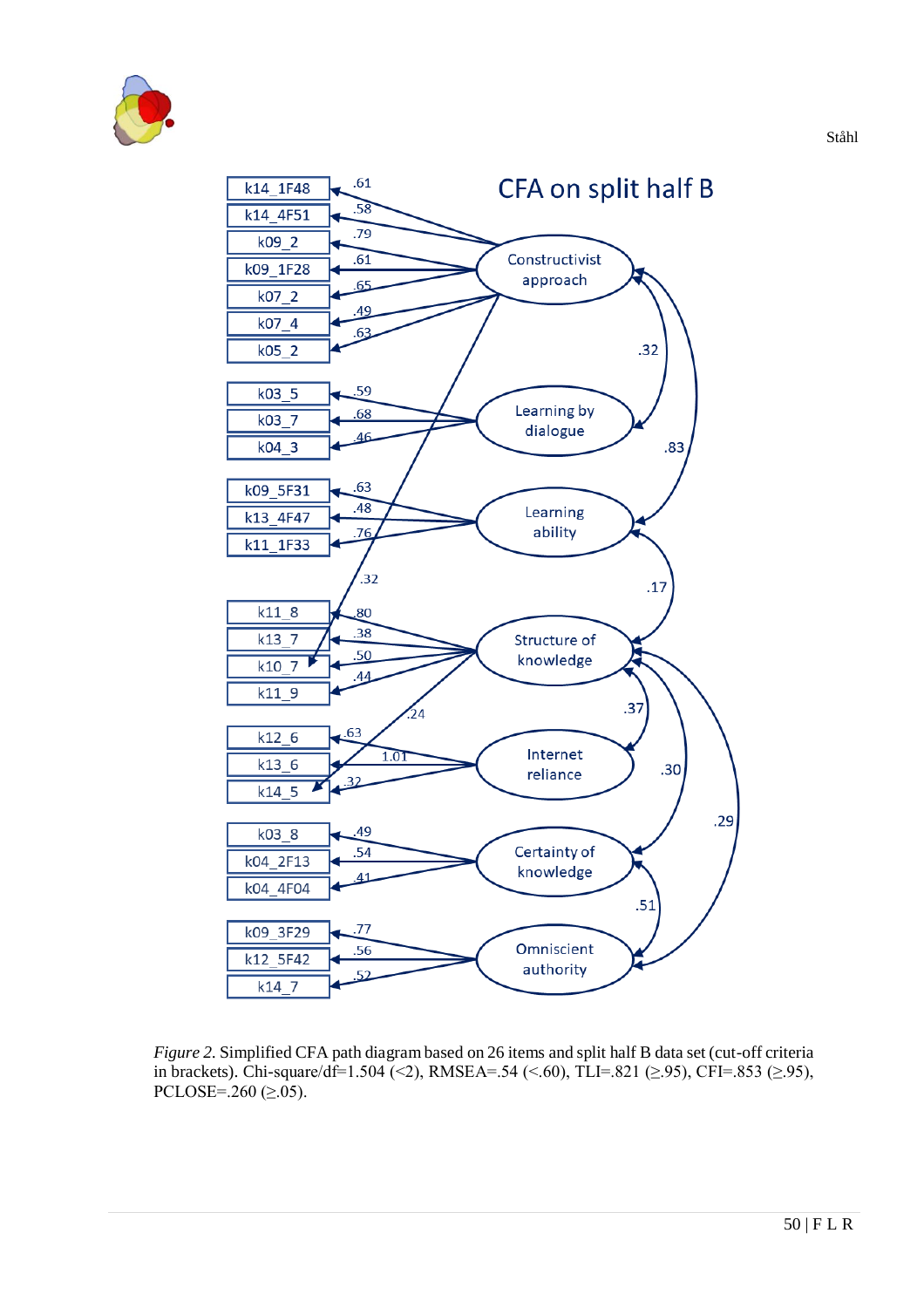

# **5 Discussion**

# **5.1 Construct validity**

After the seven dimensions had been identified (Table 3), they appeared stable throughout the succeeding analyses. In some cases, items associated with the dimensions *Constructivist approach* and *Learning ability* cross-loaded. This phenomenon is conceptually coherent considering the strong correlation between these factors that, in turn, is possibly due to a latent second-level variable. The internal replications by exploratory and confirmatory factor analyses on randomized split halves provide information speaking in favour of the proposed factor model.

Since the suggested construct holds good or reasonable fit indices and behaves in a consistent manner throughout the different analyses, it can be regarded as holding initial construct validity. Initial meaning here that the present study was only a first attempt to launch the hypothesized dimensions, and further research (with new data and adjusted items) is still required to test the generalizability of the construct (Finch et al., 2016, pp. 127-128). Further testing should also involve a diverse student population with regards to domains and cultural background.

# **5.2 Content validity**

In general, the factors reflect both original and hypothesized dimensions. In all EFA models (Tables 3 and 4) as well as in the CFA path diagram (Figure 2), the highest loading on each factor occurred on one of the anticipated items. Regarding the original dimensions, it turned out that 12 out of the 27 items reflected the anticipated construct and one item loaded differently than in previous studies (see rightmost column in Table 1). Within the hypothesized scales, 13 items where included in the novel scales.

To answer the question if and to which extent the factors actually describe the dimensions, this section presents comments regarding each dimension in the model (Table 3, Figure 2). The original dimensions retained their original labels, and the labelling of the novel dimensions is commented in section *[Novel](#page-25-0)  [dimensions](#page-25-0)*. Choices regarding factor model and number of factors were discussed in section *[An extended](#page-17-0) set [of dimensions](#page-17-0)*.

# 5.2.1 Original dimensions *Learning ability*

Three of the four items in the *Learning ability* dimension proved stable across most analyses and models, whereas the item k12\_9 was dropped at an early stage. In some EFA models, this factor attracted items from the *Constructivist approach* dimension, which is consistent with the strong correlation between these dimensions (Table 3, Figure 2).

# *Omniscient authority*

In her earliest studies, Schommer (1990; 1998) reported this dimension as difficult to capture, whereas Schraw et al. (2002, p. 267) and Moschner et al. (2005) were able to identify this dimension. In this sample, the authority dimension manifested clearly in all models, and the items k09\_3F29, k12\_5F42 and k14\_7 loaded consistently on the *Omniscient authority* factor.

#### *Structure of knowledge*

Throughout the analyses, most of the *Structure of knowledge* items loaded as expected. Item k12\_7 often loaded on the *Learning ability* factor but for this item, a connection to learning is not far-fetched; combining information across sources may express an active stance towards learning, rather than a view of the *Structure of knowledge*. Thus, this item may be an example of a phrasing containing something that might be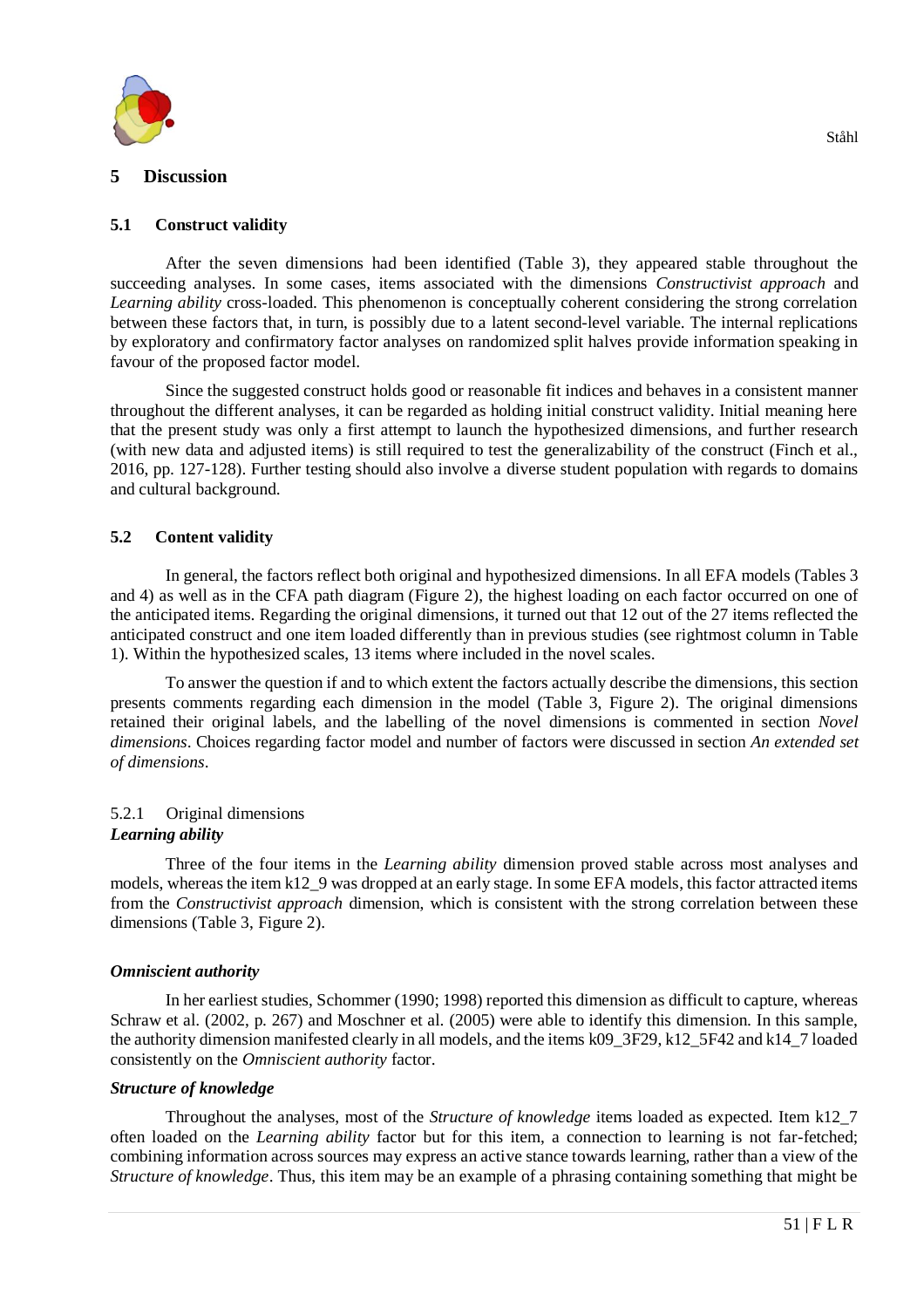called keyword shifting, where the keyword *"combining"* is perceived differently: some respondents recognize the active learning approach, whereas other see it as an expression for knowledge as bits and pieces that can be combined or kept isolated.

During the refinement process, item k12\_7 as well as several other items were discarded, leaving four items to represent this dimension. Looking at the discarded vs. retained items (Table 1) does, however, raise some questions. It seems unfortunate to discard the items k05\_7, k06\_8, k07\_8 and k12\_7, since they indeed express a knowledge aspect, i.e. a very clear stance regarding the *Structure of knowledge* as isolated facts vs. information that can or should be combined into larger entities. Then again, the retained items seem to focus very much on the actions and behaviour from part of the teacher, almost like introducing a teaching aspect to epistemic beliefs, besides the knowledge and learning aspects. Interestingly, five out of the six discarded items (k05\_7, k06\_8, k07\_8, k09\_7 and k12\_7) stem from the original EQ.

# *Certainty of knowledge*

In most models, items k03\_8, k04\_2F13 and k13\_2F44 loaded as expected on the *Certainty of knowledge* factor, but often accompanied by items k04\_4F04 and k05\_1F15, originally associated with *Omniscient authority*.

The items k04\_4F04 and k05\_1F15 (discarded) may be examples of items with keyword shifting of another kind. Here, the respondent may pay attention either to the "experts/ teachers" as authorities, or rather focus on "same answers / same understanding", the latter option connecting more to knowledge being certain. This observation shows similarity to the EQ subset *Avoid ambiguity* loading on *Simple (Structure of) knowledge* instead of *Certain knowledge* (cf. Schommer, 1990; Wood & Kardash, 2002, p. 241). It should be mentioned that the discarded items k13\_2F44 and k14\_2F49 were the ones to show the highest 'don't know' portions.

# <span id="page-25-0"></span>5.2.2 Novel dimensions

Out of the six hypothesized dimensions, three survived the EFA and CFA iterations. *Constructivist approach* and *Internet reliance* were retained and *Learning by dialogue* was introduced as the third dimension. The crucial question is, whether the novel dimensions are defensible. Do they reflect the constructs, and are the constructs relevant and credible?

# *Constructivist approach to learning*

The novel dimension *Constructivist approach to learning* did not turn out as anticipated but instead, in the proposed model it holds items also from the hypothesized dimensions *Valuing diversity* and *Reflective nature of learning* (Table 1). Most of the seven items loading on this factor in the initial model (Table 3) proved stable throughout the different analyses. In the split half EFA, the items k05\_2 and k07\_2 loaded on *Learning ability*, which is both conceptually coherent as well as understandable considering the strong correlation between these dimensions.

To some extent, the *Constructivist approach* can be regarded as an antithesis to *Omniscient authority*; a naïve stance on the *Omniscient authority* dimension would entail a belief that knowledge is handed down by some authority, which implicitly would exclude the possibility of the individual constructing knowledge herself. However, if these dimensions were opposite to each other, they would also correlate negatively, which was not the case.

The explanation may lie therein that the items that were used to operationalize the *Omniscient authority* dimension mainly focus on how the respondent relates to authorities and to the knowledge handed down by them. The items do not actually provide information about to which extent the respondent thinks it is possible to construct knowledge. Thus, the *Constructivist approach* dimension can rather be regarded as a supplement to the *Omniscient authority* dimension and furthermore, whereas the *Omniscient authority*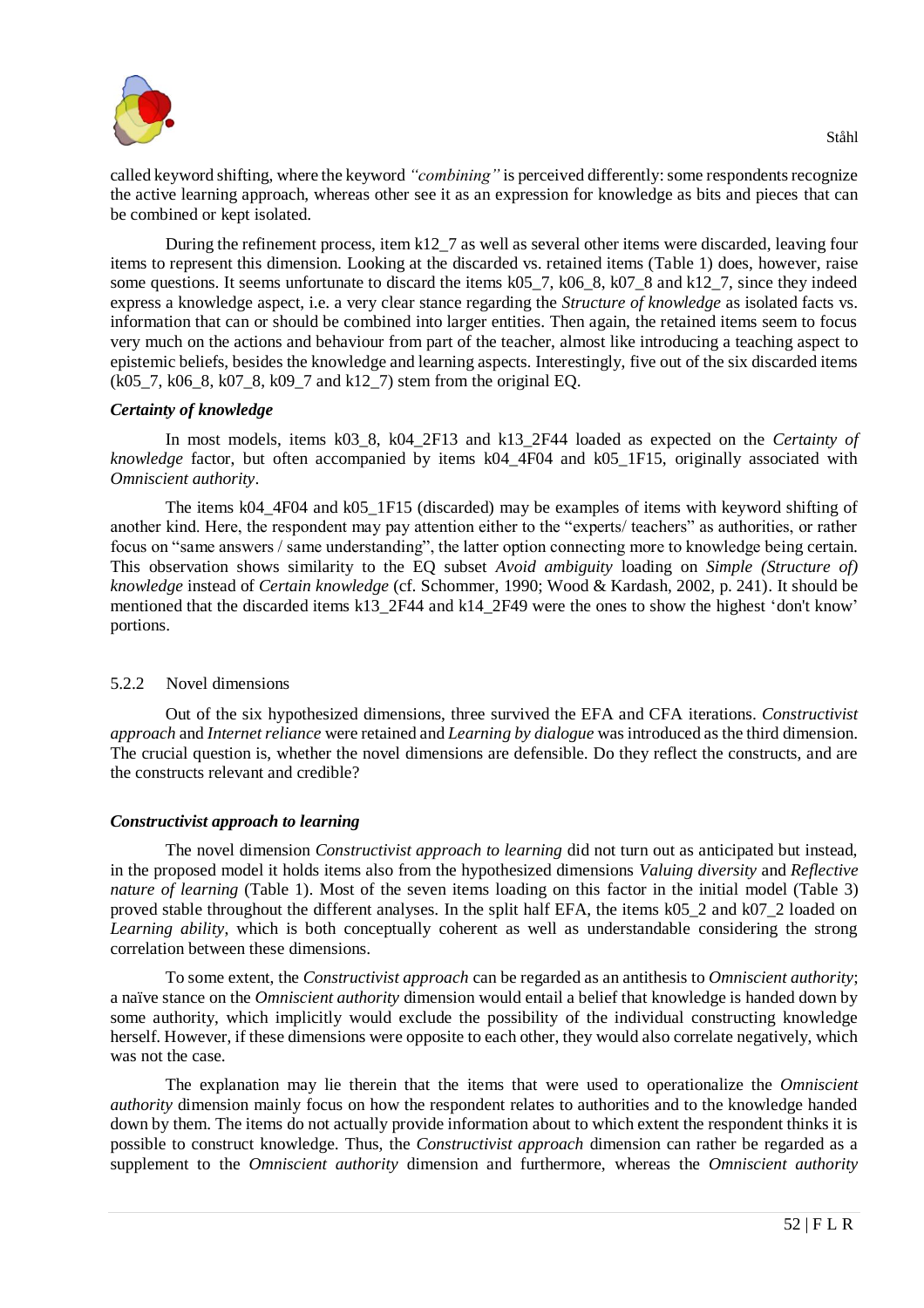

dimension expresses a knowledge (source) aspect, the *Constructivist approach* dimension expresses a learning (as construction) aspect.

#### *Learning by dialogue*

In the initial EFA (Table 3), this dimension contained items from the hypothesized dimensions *Valuing diversity* (k03\_5, k03\_7) and *Connectivist approach* (k04\_3), all with strong loadings. In the EFA on split half A, the item k03\_5 caused a Heywood case while both other items loaded weakly and moreover, k04\_3 loaded on the *Omniscient authority* factor, which is conceptually questionable (Table 4). The CFA path diagram on split half B (Figure 2) shows rather weak loadings on this latent variable, but the correlation with *Constructivist approach* is strong, which is conceptually coherent. The discarded items, especially k04\_5 and k08\_5, that were suggested to describe *Connectivist approach* and *Valuing diversity*, might still be worth testing after rephrasing.

Despite some instability, probably due to low number of cases in the split halves, this dimension can still be defended since it expresses an aspect not expressed in the previous dimensions, namely learning as a social process where the interaction with others, also those representing divergent opinions, is central.

#### *Internet reliance*

*Internet reliance* contains three of the five items originally associated to this dimension. Some items associated to *Just-in-time learning* might have been associated to this dimension but were discarded due to instability.

The items k12\_6 and k13\_6 proved stable across the analyses, whereas k14\_5 loaded weakly and cross-loaded in the initial model and loaded on *Certainty of knowledge* in the split half EFA. In the split half CFA, k13\_6 caused a Heywood case and k14\_5 loaded weakly on this dimension. Adding a connection from *Structure of knowledge* to k14\_5 improved fit indices. The corresponding loading also occurred in the initial EFA model (Table 3).

The fact that ISEQ items (Bråten et al., 2005) were not included to a larger extent may be surprising. However, a closer look shows that the three items included in the present instrument resemble the ISEQ General Internet Epistemology items strongly, and basically cover the same topics.

The items in this dimension were presented from a naïve perspective and were slightly skewed to the right, indicating that the respondents were not quite as convinced of internet as the Digital Natives debate may have suggested.

# <span id="page-26-0"></span>**5.3 Correlating dimensions**

The question whether the dimensions correlate or not has been an issue throughout the years within this line of investigation. In her first studies, Schommer (1990; 1998) used only Varimax rotation and apparently assumed non-correlating dimensions. One might ask if the idea of a set of *"more or less independent dimensions"* (Schommer, 1990) has created an expectation of the dimensions being uncorrelated?

Schraw et al. (2002, p. 265) analysed their material using both orthogonal and oblique rotation, but concluded that the factors did not correlate. Still, their Principal Component Analyses with Varimax rotation revealed a weak positive correlation between the *Omniscient authority* and *Simplicity/Structure of knowledge* dimensions (p. 269). Then again, Wood & Kardash (2002, p. 252) found moderate to strong inter-factor correlations using factor analysis. Wood & Kardash (2002, p. 239) also discourage from limiting exploration to orthogonal rotation methods, since forcing inter-correlated factors into an orthogonal model will cause items to cross-load, and the attempt to find a simple structure will fail. Otting et al. (2010) identified a relation between Expert knowledge (cf. *Omniscient authority*), *Certainty of knowledge* and traditional conceptions of teaching and learning. Accordingly, they also identified a relation between Learning effort (cf. *Learning ability*) and constructivist conceptions of teaching and learning (cf. the *Constructivist approach* identified in the present study).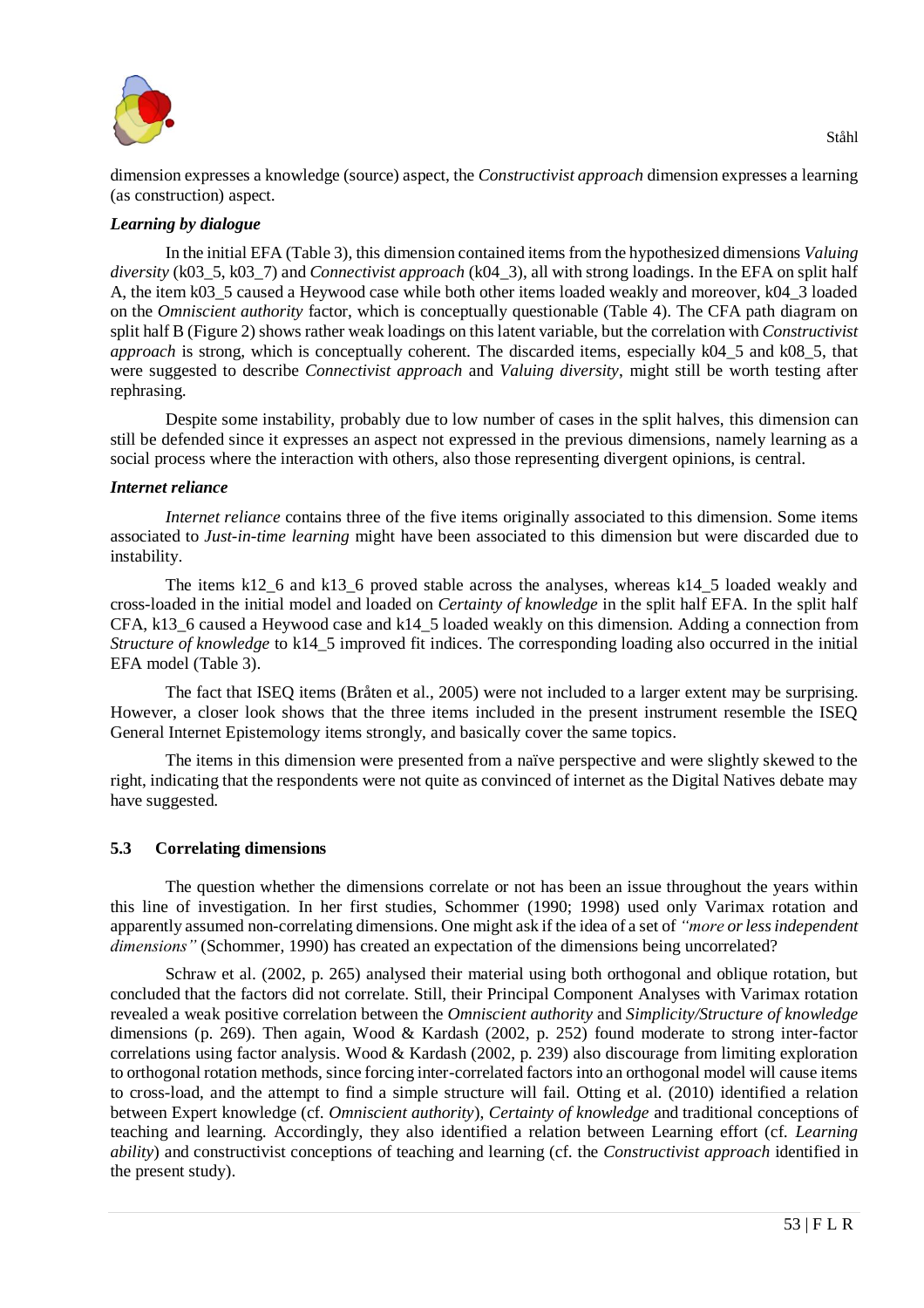

Thus, since the first explorations in the present study indicated that at least some factors correlate, it was obvious that oblique rotation methods should be used (cf. Finch et al., 2016, pp. 133, 142; Osborne, 2014, pp. 30-33) to allow the factors to correlate, and as it turned out, they did. Throughout the analyses (Tables 2, 3, 4 and Figure 2), the naïvely oriented original dimensions *Omniscient authority*, *Structure of knowledge* and *Certainty of knowledge* correlated with each other. This is in line with the findings by Bråten et al. who merged these dimensions into a factor labelled *General Internet Epistemology*, but also raises the question if the *General Internet Epistemology* factor (Bråten et al., 2005; Knight et al., 2017) actually suggests a second-level latent variable?

Across the novel dimensions, correlations occurred between *Learning by dialogue* and *Constructivist approach*, although surprisingly weak. Then again, *Constructivist approach* always correlated strongly to *Learning ability*, which was also confirmed in CFA (Figure 2). The *Internet reliance* dimension correlated weakly with *Certainty of knowledge* and *Structure of knowledge* (in CFA only with the latter) which may seem surprising but still coherent when taking a closer look at the single items. Believing that you can get almost all information about a subject by googling one or two internet sources, and that they can provide you with a clearer picture (than books), will probably go hand in hand with a belief in knowledge being certain and structured. The overall weak correlations to *Internet reliance* may also suggest that this dimension develops "more or less independently" as Schommer (1990) originally suggested.

The strong correlation between *Constructivist approach* and *Learning ability* is coherent, since believing in everyone's ability to learn how to learn is part of the constructivist view where the metacognitive component, the learner's awareness of her/his own learning, is central. The correlation between *Constructivist approach* and *Learning by dialogue* is also coherent. The *Constructivist approach* regards learning as a process of reasoning and construction, where meaning and interpretation is often negotiated in social settings, in dialogue with other learners, and learning is enriched by multiple views and perspectives. The correlation is lower than anticipated, which may be due to *Learning by dialogue* being represented by only three items.

To conclude, limiting the EFA to orthogonal rotation methods would have concealed the inter-factor relations reported here and perhaps also forced the items to load on inappropriate factors (cf. Osborne, 2014, pp. 30-33).

# **5.4 Methodological considerations**

#### *5.4.1 Scale considerations*

Data and sample have been partly described in the section [Research data and sample characteristics.](#page-15-0) Due to elimination of cases with a high portion of non-response, the items used for analysis contained between 91.7 and 98.6% substantial responses. Since the purpose was to form subscales, it is appropriate to inspect the characteristics and normality of the subscales (cf. Carifio & Perla, 2007).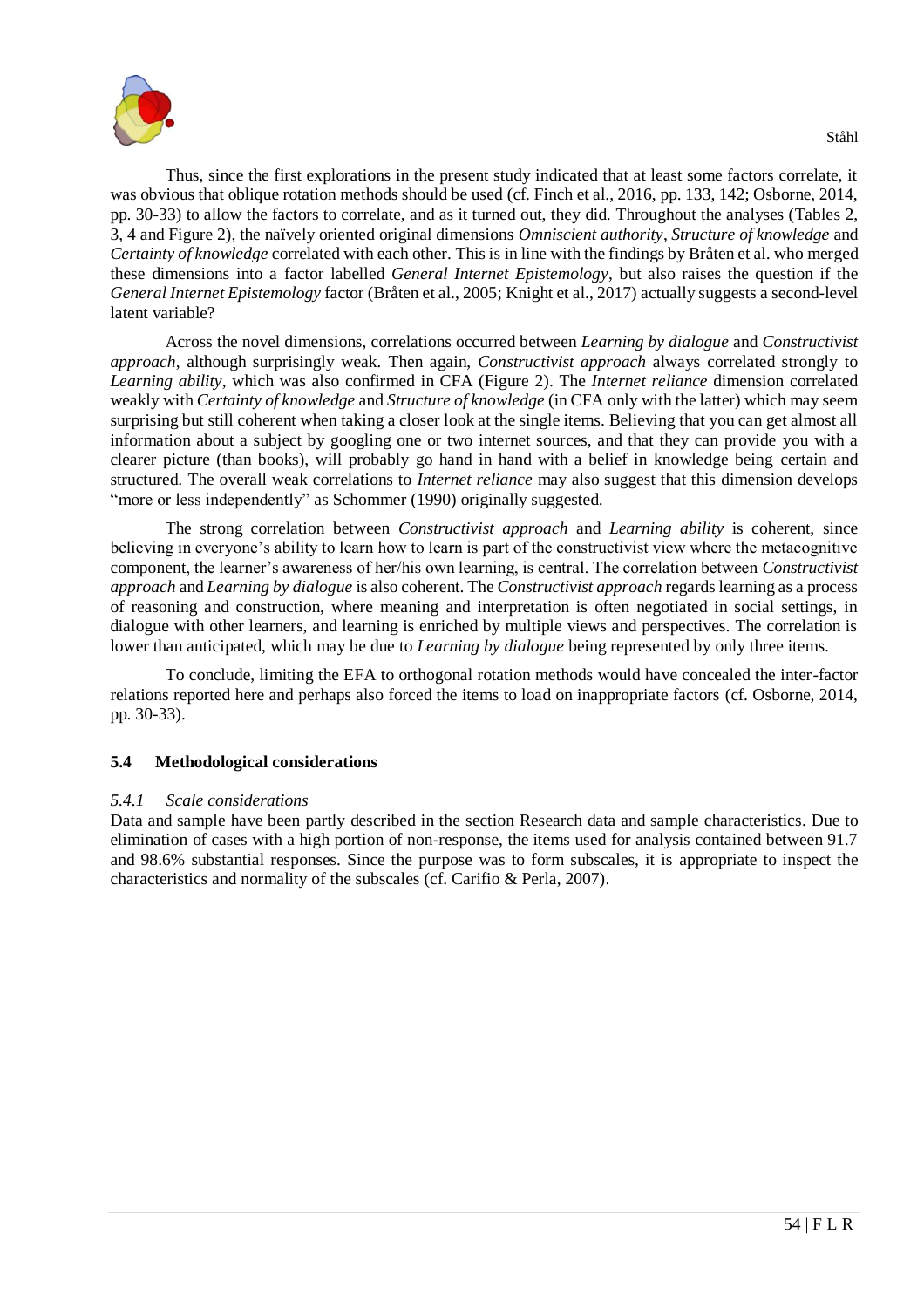

# Table 5

*Comparison of subscale item means, number of items and subscale internal consistencies in FEE (Moschner et al., 2005), in hypothesized and in proposed model subscales*

|                               | <b>FEE</b> |         |       |         | Novel subscales              |                        |  |
|-------------------------------|------------|---------|-------|---------|------------------------------|------------------------|--|
| Subscale                      |            | Items   |       | Items   |                              | Items                  |  |
|                               | Means      | (alpha) | Means | (alpha) | Means                        | (alpha)                |  |
| Certainty of knowledge        | 3.72       | 7(.78)  | 3.39  | 4(.63)  | 2.97                         | $3(.54)$ <sup>b)</sup> |  |
| Omniscient authority          | 2.33       | 6(.71)  | 2.99  | 6(.73)  | 2.95                         | 3(.67)                 |  |
| Structure of knowledge        |            |         | 3.87  | 8(.74)  | 4.04                         | 4(.63)                 |  |
| Just-in-time learners         |            |         | 3.93  | 5(.63)  |                              |                        |  |
| Internet reliance             |            |         | 2.78  | 5(.75)  | 3.07                         | 3(.70)                 |  |
| Learning ability              | 4.49       | 4(.73)  | 4.69  | 4(.56)  | 4.92                         | 3(.64)                 |  |
| Constructivist approach       |            |         | 4.76  | 6(.79)  | 4.65                         | $7(.83)$ <sup>c)</sup> |  |
| Reflective nature of learning | 4.94       | 5(.79)  | 4.27  | 4(.73)  |                              |                        |  |
| Connectivist approach         |            |         | 4.15  | 7(0.71) |                              |                        |  |
| Valuing diversity             |            |         | 4.75  | 5(.64)  |                              |                        |  |
| Learning by dialogue          |            |         |       |         | 4.58                         | $3(.50)^{d}$           |  |
|                               |            |         |       |         | Hypothesized subscales<br>a) |                        |  |

Table footnotes

a) Means and alpha values are calculated excluding six items with reverse phrasing, cf. Table 1

b) Containing one item also from Omniscient authority

c) Containing items also from Reflective nature of learning and Valuing diversity

d) Containing items from Connectivist networking and Valuing diversity

The internal consistencies were analysed both for the hypothesized subscales (54 unidirectional items, Table 1) and for the proposed model subscales (26 items, Table 3). As illustrated in Table 5, the subscales showed large variations; for two of the novel dimensions, the internal consistency index was acceptable. However, for the subscales *Certainty of knowledge* and *Learning by dialogue*, the alpha values were disappointingly low, although not necessarily poor compared to earlier studies (e.g. Schommer, 1993; Schraw et al., 2002, pp. 266-267; Wood & Kardash, 2002, p. 253). However, as Wood & Kardash (2002, p. 237) point out, a low internal consistency value should not too hastily be taken as a motive to discard a subscale. Rather, a low value should encourage increasing the number of items and developing them such that they can more precisely express the respondent's stance on a specific matter. Further, as Osborne (2014, p. 105) notes, the alpha values (Table 5) rather express properties of the sample than properties of the instrument.

Carifio & Perla (2007) recommend 6-8 items for each factor in EFA, and the presented model can be criticized for not reaching up to that recommendation. Further, the items within each subscale were unidirectional and thus, the lack of reversely phrased items can be criticized (cf. Carifio & Perla, 2007). However, comparing items within the hypothesized subscales (Table 1, still containing bidirectional items) shows that on average, the sophistically oriented items score higher than naïvely oriented items, which indicates that the items measure accurately.

As factor analyses often show (e.g. Bråten et al., 2005; Chiu et al., 2013; Leal-Soto & Ferrer-Urbina, 2017; Schraw, 2013), the model arrived at in the exploratory procedure is not necessarily identical with the hypothesized conceptual model, regarding neither item set nor factor structure, as was the case here. The results of an EFA are not sufficient to confirm a model (Osborne, 2014, pp. 19, 49) and therefore, the model arrived at was subject to an internal replication, i.e. EFA and CFA on randomized split half data sets (Table 4, Figure 2). These analyses largely hold the same factor structure as the initial EFA model, thereby confirming it. In both split halves, the same inter-factor correlations as in the initial model recurred, which also applies for the cross-loading items k10\_7 and k14\_5.

#### 5.4.2 Data considerations

In addition to methodological issues discussed above, the usability and relevance of the current data set (stemming from 2012) should be assessed against the aim of the study and the research question, while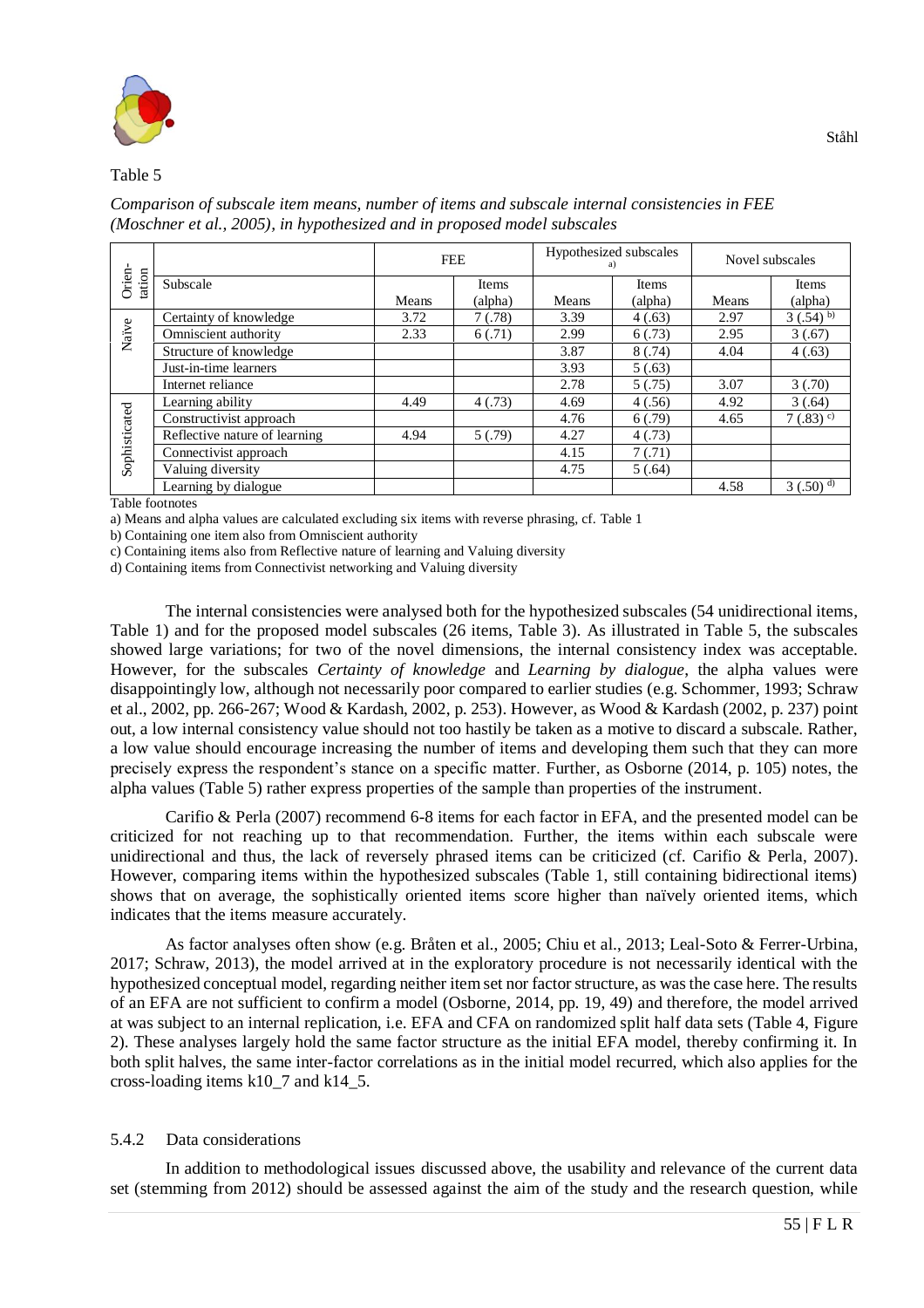

taking into account if and to which extent the past years' technological development has changed the cognitive operating environment.

Firstly, the aim of the study, as expressed in the research question, was not a validated version of a new instrument but rather, a first exploration of new epistemic dimensions that might contribute to a more nuanced epistemic profile, especially regarding the googling attitude. For this purpose, the data set proved sufficient.

Secondly, the googling attitude is highly dependent on access to internet and search engines. As reported earlier (section [Research data and sample characteristics\)](#page-15-0), not much has changed on that point. By 2012, internet penetration within the sample and in Finland had long been close to 100% (OSF, 2010; OSF, 2011), and the majority of the informants had a long history of internet exposure. After 2012, the width of services over mobile devices has undeniably increased beyond browsers and search engines to various applications, probably inducing use habits that rely even more on ubiquity. It is not far-fetched to assume that users today may be even more prone than in 2012 to consult internet-based sources. Consequently, if the current research data can demonstrate even weak signs of a googling attitude, then the data fulfils its purpose and one may assume that a newer set of data would reveal even clearer signs.

To conclude, the current data set has served the aim and provided an answer to the research question of the current study as for the current sample. As further elaborated in the concluding section, I did not produce a validated instrument. Still, the results corroborate the initial assumption about a connection between the googling attitude and epistemic beliefs and encourage further development along this line. Should we choose to regard the current results simply as expressing the 2012 state of affairs, the results will still be relevant for historical comparison.

# **6 Conclusions**

#### **6.1 Dimensions and constructs**

In the present study, five novel dimensions were introduced and operationalized in 33 items, based both on literature about so-called Digital Natives and learning in the digital era as well as empirical observations. Three novel dimensions, described by thirteen items, survived the process; *Constructivist approach, Internet reliance* and *Learning by dialogue*.

The dimension *Constructivist learning approach* appeared as a rather stable dimension, correlating strongly with *Learning ability* and moderately with *Learning by dialogue*. These correlations are conceptually coherent, as is the lack of correlation to *Omniscient authority*. The latter suggests that having a constructivist learning approach does not exclude believing that an *Omniscient authority* can be an important source of knowledge but rather, the *Constructivist learning approach* can be regarded as a learning aspect supplementing *Omniscient authority*, describing a knowledge aspect.

*Learning by dialogue* was mainly inspired by the connectivist model suggested by Siemens (2005; 2006), but during the analyses a picture emerged, where this dimension mainly deals with learning and construction of knowledge as a social process. Just as the dimension *Constructivist learning approach*, *Learning by dialogue* provides a learning aspect not captured by previously described dimensions.

*Internet reliance* poses a dimension with a knowledge aspect, not covered by previous instruments, and is probably the dimension that most of all expresses the googling attitude referred to in the introduction. Furthermore, it expresses a way of relating to knowledge that has not been possible before. Indeed, during the pre-internet era it was possible to offload your memory to books or other external media. However, due to access, time and distance barriers, *"looking it up in a book"* was not an option of the same range as *"looking it up on the net"* (cf. Fisher et al., 2015). Thus, since the introduction of internet, it is in fact possible to refrain from memorizing and instead to offload one's memory and to rely on finding the information on the net, immediately and once you need it, which is not a problem per se. The problems and risks lie in the confusion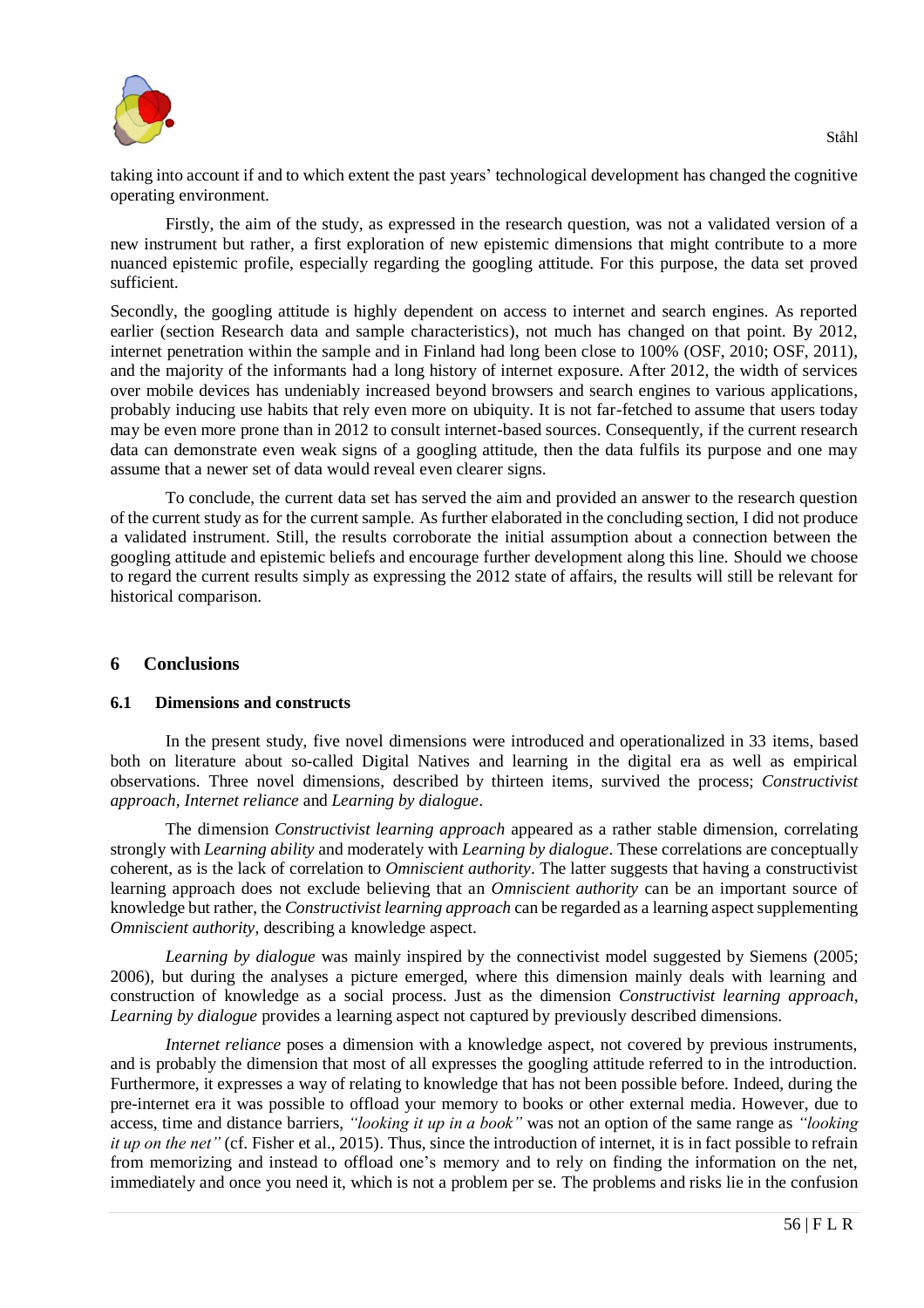

of knowledge and information, where the ubiquitous access to information creates the illusion of possessing personal knowledge (Fisher et al., 2015). Technology developing and becoming more powerful accentuates this problem, when not only information storage but also information processing is outsourced, thereby changing our epistemic practices (Säljö, 2012; Sparrow et al., 2011).

The confusion of knowledge and information can also be viewed from the perspective of cognitive processing as described e.g. in the extended version of Bloom's taxonomy (Krathwohl, 2002). If a person is to achieve a deeper level of knowing about a topic, the first level, Remembering or 'knowing-that', is always a prerequisite for moving on to Understanding, Applying, Analysing, Evaluating and Creating. In this perspective, the googling attitude suggests a 'knowing-where' (Siemens, 2006, p. 10), which can be regarded as a stage of external information, possibly preceding Remembering. However, not until that external information has been memorized and transformed into a 'knowing-that' as part of the personal body of information, it can enable the following levels of knowing.

# **6.2 Epistemic awareness and educational practice**

Muis et al. (2006, p. 42) have drawn our attention to that students should be made aware of their epistemic beliefs, since this awareness may be important for epistemic change. The same challenge has recently been addressed by Bhatt & MacKenzie (2019) but now with focus on the internet context and digital literacy. Thus, epistemic awareness is a component in epistemic competence for both teachers and learners.

Much of the pedagogical potential of the novel dimensions can be deduced from the cross sea between changing pedagogies and the new learning environments emerging with new ICT and media. Many teaching methods and learning activities, such as the flipped classroom (cf. Knewton, 2011) and PBL (cf. Otting et al., 2010), increase the demands on students' self-regulation and their ICT and media literacy (cf. Muis, 2007; Brownlee et al., 2009; Walker et al., 2009; Bhatt & MacKenzie, 2019). Thus, if a study programme is built e.g. upon PBL, it is useful to know to which extent the students in a new group actually have a *Constructivist approach* and readiness for *Learning by dialogue*, and how to support students' self-directedness. Should it turn out that many students lack these prerequisites, appropriate interventions can be applied to develop their epistemic mind-sets on these dimensions, thereby improving their academic performance.

Increased understanding regarding both teachers' and students' epistemic beliefs has been called for (cf. Palmer & Marra, 2008, p. 345). If the novel dimensions can increase awareness regarding the connection between epistemic beliefs and learning tasks over changes in epistemic beliefs by intervention (cf. Kienhues et al., 2008), they have the potential of contributing to instruction and learning strategies that are better aligned to both learning objectives and the learners' epistemic orientations.

Due to internationalization and student mobility, classes will increasingly hold students and teachers with diverse cultural backgrounds. Thus, if epistemic beliefs are dependent on cultural background as suggested by e.g. Zhang & Watkins (2001) and Hofer (2008, pp. 11-12), then awareness about this connection is increasingly important for the teacher to support and guide the learning processes in a multicultural class with students holding diverse, culturally induced, epistemic orientations.

The most crucial finding of this study is the introduction of the *Internet reliance* dimension. Identifying students with a naïve stance on this dimension may prove important especially if these students are over-reliant towards internet-based resources (cf. Bråten, 2008, pp. 369-370). If so, they are at risk of developing an evernarrowing worldview and an epistemology of ignorance resulting from the ranked and filtered results provided by search engines (cf. Bhatt & MacKenzie, 2019; Hinman, 2008, p. 73; Nguyen, 2018).

#### **6.3 Future research**

The results presented above respond to the openly phrased research question by confirming that it is indeed possible to extend epistemic dimensions so that they also express the googling attitude. This is, however, only part of the answer: the novel dimensions need to be further tested e.g. by exploring whether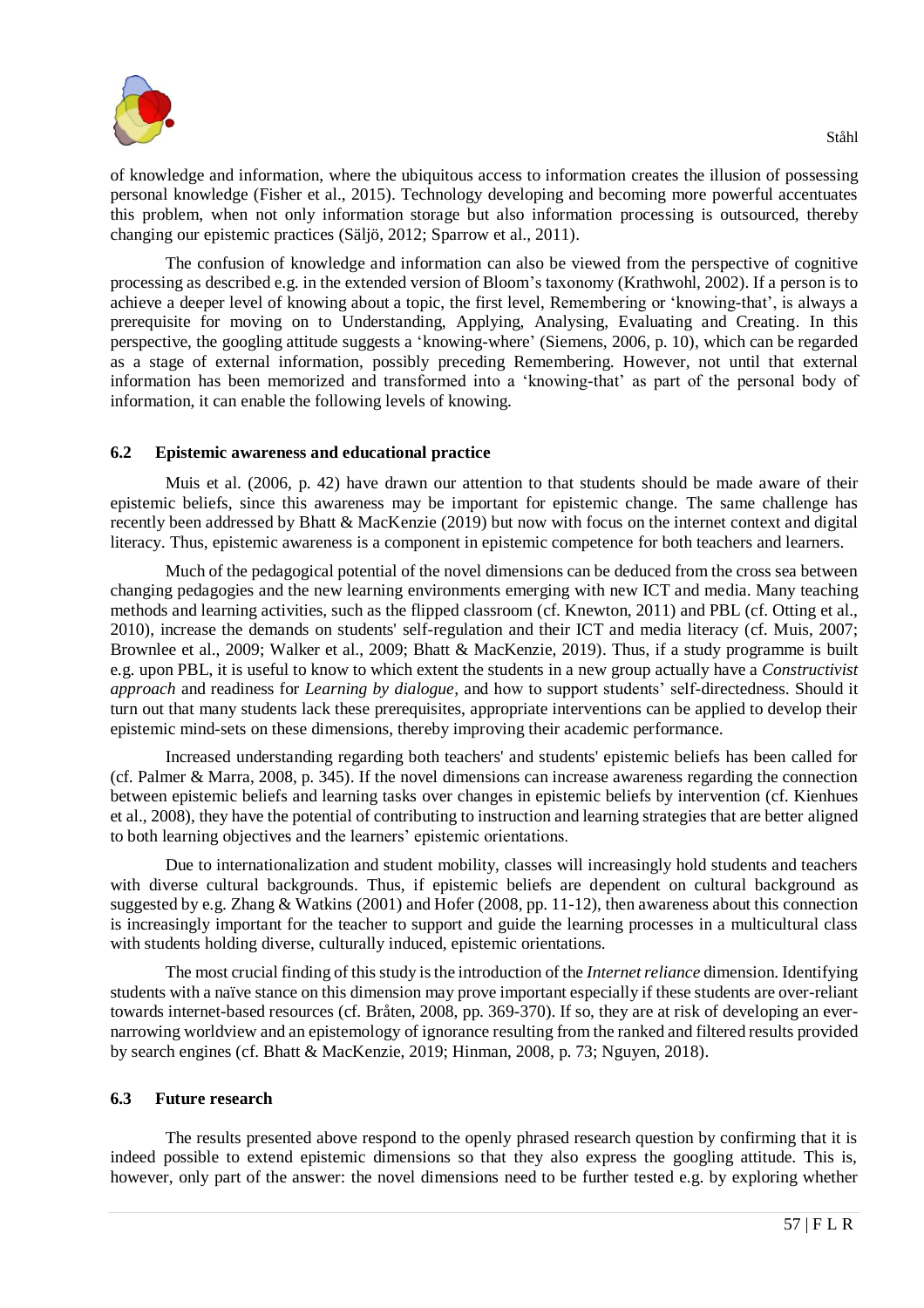

they show between-groups variations congruent with the googling attitude they are expected to express. A connection between epistemic beliefs and academic performance has been suggested (e.g. Aditomo, 2018). If the instrument for measuring epistemic beliefs can be developed to measure more precisely, it will probably have a predictive value in assessing each student's epistemic competence in relation to study context, and a value for teaching practices in supporting students' epistemic competencies by appropriate choice of learning activities. On this point, the picture is disparate with both encouraging (Pieschl et al., 2014) and discouraging (Knight et al., 2017) results and thus, epistemic beliefs as predictors of learning behaviour seems an underresearched area. However, net-based learning environments (LMS, VLE) having started to include learning analytics features will provide better possibilities to investigate the connection between students' epistemic dimensions and trace data from authentic learning contexts, i.e. courses.

There are indicators suggesting that epistemic beliefs dimensions should be measured on a sufficiently fine-grained level, since coarsely composed dimensions as the General Internet Epistemology (Knight et al., 2017), will blur the picture. The study by Trautwein & Lüdtke (2007), focusing on the certainty dimension, is an interesting initiative in this line. The recent study by Bråten, Brandmo & Kammerer (2018) expresses what we might call increased granularity: besides focusing only on the *Justification* dimension, they divide it into three sub-dimensions, justification by authority, multiple sources and personal knowledge. These examples, together with earlier replication problems (Schraw, 2013) expose a challenging tension: should we measure epistemic beliefs as a set of dimensions or as separate constructs?

The proposed model arrived at (Table 3) and confirmed by internal replication (Table 4 and Figure 2) shows fit indices that are not ideal but sufficient to encourage further development. Despite deficiencies, the model provides an interesting input to the debate whether epistemic beliefs should include only views on knowledge, or also views on learning. The CFA path diagram (Figure 2) provides an illustration to this debate: two groups of latent variables, the upper group describing views on learning, and the lower one describing views on knowledge. It is not far-fetched to imagine two second-level latent variables, influencing views on knowledge and views on learning, respectively (cf. section [Correlating dimensions\)](#page-26-0). The correlations within the two groups of latent variables, especially the strong correlation between *Constructivist approach* and *Learning ability*, also point in this direction, and exploring second-level latent constructs is a topic for further investigation.

Topics dealing with the instrument itself include 1) developing the instrument such that each dimension would be represented by more than only three items (cf. Carifio  $\&$  Perla, 2007), 2) improving items with low loadings, and 3) exploring the discarded items regarding common features that might have contributed to their dysfunctionality. In addition to these topics, the functionality of the model should be tested by exploring how well the dimensions distinguish different learners. This will be done by exploring if and to which extent dimensional group differences can be identified e.g. across users representing different digital orientations or study domains.

The extensions to the epistemic beliefs instrument and the proposed (but not validated) model are, needless to say, only a beginning. Considering the twenty years of history with SEQ and its successors gives an idea of the work that still lies ahead.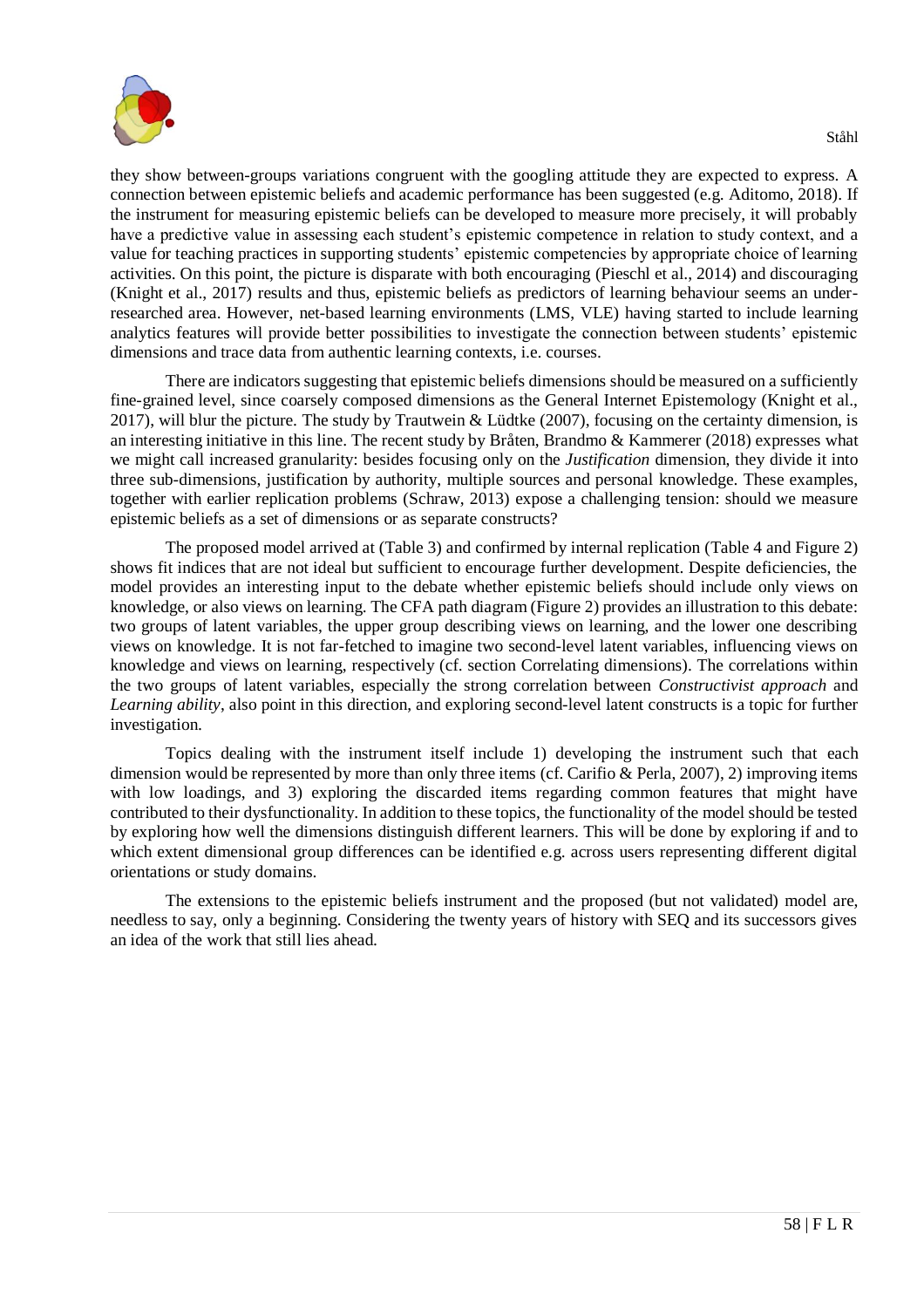

# **Keypoints**

- **C** The novel dimension *Internet reliance* may help in identifying learners that are over-reliant towards Internetbased resources.
- O Beliefs about learning contribute to describing one's epistemic orientation, although they are not regarded as part of the epistemic beliefs concept.
- **C** Although assumed to develop independently, the epistemic beliefs dimensions correlate when using an appropriate rotation method.
- **O** The novel dimensions contribute to an epistemic awareness and to adapting instruction and learning practices to learners' epistemic orientations.
- $\bullet$ An increasingly international learning context and multicultural student body requires awareness about culturally induced epistemic orientations.

# **Acknowledgments**

This research was funded by Föreningen Konstsamfundet, Koulutusrahasto and Svenska Kulturfonden. I am grateful for the support provided by Arcada through Filip Levälahti and all participating students during the data collection process, and for the support from the MEDA project through Matteo Stocchetti. I am grateful also for the feedback provided by my supervisors Marita Mäkelä and Eero Sormunen, and by anonymous reviewers to earlier drafts of this paper.

#### **References**

- Aditomo, A. (2018). Epistemic beliefs and academic performance across soft and hard disciplines in the first year of college. *Journal of further and Higher Education, 42*(4), 482-496. doi:10.1080/0309877X.2017.1281892
- Alexander, P. A. (2006). What Would Dewey Say? Channeling Dewey on the Issue of Specificity of Epistemic Beliefs: A Response to Muis, Bendixen, and Haerle (2006). *Educational Psychology Review, 18*(1), 55-65. doi:10.1007/s10648-006-9002-7
- Anderson, S., & Balsamo, A. (2008). A Pedagogy for Original Synners. In T. McPherson (Ed.), *Digital Young, Innovation, and the Unexpected* (1st ed., pp. 241-259). Cambridge, MA: The MIT Press. doi:10.1162/dmal.9780262633598.241
- Bernholt, A., Gruber, H., & Moschner, B. (Eds.). (2017). *Wissen und Lernen. Wie epistemische Überzeugungen Schule, Universität und Arbeitswelt beeinflussen* [Knowing and learning. The influence of epistemic beliefs on schools, universities and working life]. Münster: Waxmann Verlag.
- Bhatt, I., & MacKenzie, A. (2019). Just Google it! Digital literacy and the epistemology of ignorance. *Teaching in Higher Education, 24*(3), 302-317. doi:10.1080/13562517.2018.1547276
- Bråten, I. (2008). Personal Epistemology, Understanding of Multiple Texts, and Learning Within Internet Technologies. In M. S. Khine (Ed.), *Knowing, Knowledge and Beliefs: Epistemological Studies across Diverse Cultures* (pp. 351-376). Dordrecht: Springer. doi:10.1007/978-1-4020-6596-5\_17
- Bråten, I., Brandmo, C., & Kammerer, Y. (2018). A Validation Study of the Internet-Specific Epistemic Justification Inventory With Norwegian Preservice Teachers. *Journal of Educational Computing Research, (*OnlineFirst), 1-24. doi:10.1177/0735633118769438
- Bråten, I., & Strømsø, H. I. (2006). Epistemological beliefs, interest, and gender as predictors of Internetbased learning activities. *Computers in Human Behavior, 22*(6), 1027-1042. doi:10.1016/j.chb.2004.03.026
- Bråten, I., Strømsø, H. I., & Samuelstuen, M. S. (2005). The Relationship between Internet-Specific Epistemological Beliefs and Learning within Internet Technologies. *Journal of Educational Computing*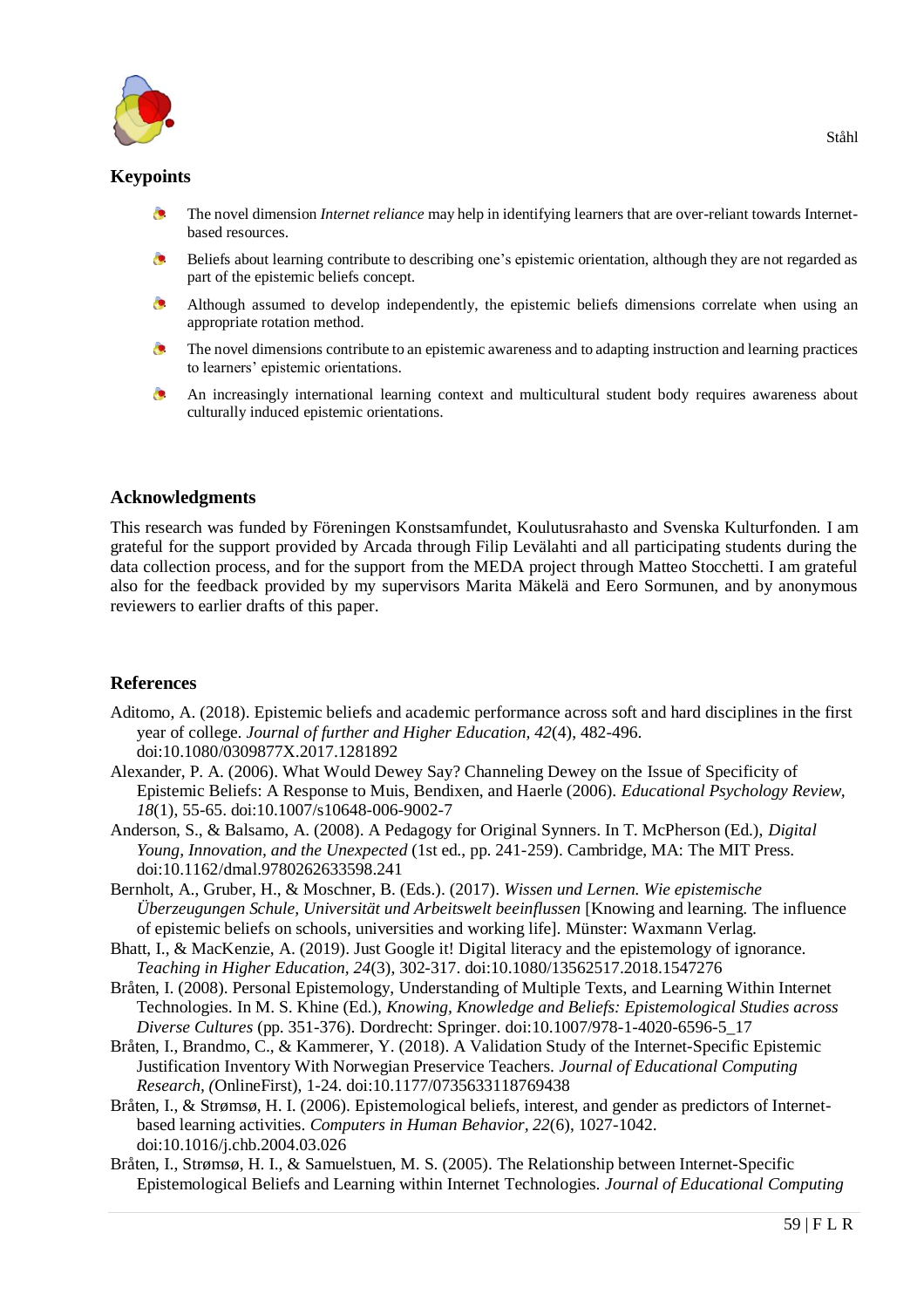

*Research, 33*(2), 141-171. doi:10.2190%2FE763-X0LN-6NMF-CB86

- Brownlee, J., Walker, S., Lennox, S., Exley, B., & Pearce, S. (2009). The first year university experience: using personal epistemology to understand effective learning and teaching in higher education. *Higher Education, 58*(5), 599-618. doi:10.1007/s10734-009-9212-2
- Cape, P. (2010). (2010). Questionnaire Length, Fatigue Effects and Response Quality Revisited. Paper presented at the *Re:Think 2010: The ARF 56th Annual Convention,* NY. Retrieved from https://www.surveysampling.com/
- Carifio, J., & Perla, R. J. (2007). Ten Common Misunderstandings, Misconceptions, Persistent Myths and Urban Legends about Likert Scales and Likert Response Formats and their Antidotes. *Journal of Social Sciences, 3*(3), 106-116. doi:10.3844/jssp.2007.106.116
- Chiu, Y., Liang, J., & Tsai, C. (2013). Internet-specific epistemic beliefs and self-regulated learning in online academic information searching. *Metacognition and Learning, 8*(3), 235-260. doi:10.1007/s11409-013- 9103-x
- Clark, A., & Chalmers, D. (1998). The extended mind. *Analysis, 58*(1), 7-19. doi:10.1093/analys/58.1.7
- DeBacker, T. K., Crowson, H. M., Beesley, A. D., Thoma, S. J., & Hestevold, N. L. (2008). The Challenge of Measuring Epistemic Beliefs: An Analysis of Three Self-Report Instruments. *Journal of Experimental Education, 76*(3), 281-312. doi:10.3200/jexe.76.3.281-314
- Downes, S. (2007). An Introduction to Connective Knowledge. Paper presented at the *Media, Knowledge and Education: Exploring New Spaces, Relations and Dynamics in Digital Media Ecologies,* ed. T. Hug, innsbruck university press, Innsbruck, Austria, 2007, June 25-26, pp. 77-102.
- Elby, A. (2009). Defining Personal Epistemology: A Response to Hofer & Pintrich (1997) and Sandoval (2005). *Journal of the Learning Sciences, 18*(1), 138-149. doi:10.1080/10508400802581684
- Fabrigar, L. R., Wegener, D. T., MacCallum, R. C., & Strahan, E. J. (1999). Evaluating the Use of Exploratory Factor Analysis in Psychological Research. *Psychological Methods, 4*(3), 272-299.
- Ferguson, R. (2012). Learning analytics: drivers, developments and challenges. *International Journal of Technology Enhanced Learning, 4*(5), 304-317. doi:10.1504/IJTEL.2012.051816
- Finch, W. H., Immekus, J. C., & French, B. F. (2016). *Applied Psychometrics Using SPSS and AMOS*. Charlotte, NC: Information Age Publishing Inc.
- Fisher, M., Goddu, M. K., & Keil, F. C. (2015). Searching for Explanations: How the Internet Inflates Estimates of Internal Knowledge. *Journal of Experimental Psychology, General, 144*(3), 674-687. doi:10.1037/xge0000070
- Fokkema, M., & Greiff, S. (2017). How Performing PCA and CFA on the Same Data Equals Trouble. *European Journal of Psychological Assessment, 33*(6), 399-402. doi:10.1027/1015-5759/a000460
- Greene, J. A., Azevedo, R., & Torney-Purta, J. (2008). Modeling Epistemic and Ontological Cognition: Philosophical Perspectives and Methodological Directions. *Educational Psychologist, 43*(3), 142-160. doi:10.1080/00461520802178458
- Greene, J. A., Sandoval, W. A., & Bråten, I. (Eds.). (2016). *Handbook of Epistemic Cognition*. New York: Routledge. doi:10.4324/9781315795225. Retrieved from http://ebookcentral.proquest.com/
- Grossnickle Peterson, E., Alexander, P. A., & List, A. (2017). The argument for epistemic competence. In A. Bernholt, H. Gruber & B. Moschner (Eds.), *Wissen und Lernen. Wie epistemische Überzeugungen Schule, Universität und Arbeitswelt beeinflussen* (pp. 255-270). Münster: Waxmann Verlag.
- Gunter, B., Rowlands, I., & Nicholas, D. (2009). *The Google Generation. Are ICT innovations changing information-seeking behaviour?* Cambridge: Chandos Publishing. Retrieved from http://ebookcentral.proquest.com/
- Hair, J. F., Black, W. C., Babin, B. J., & Anderson, R. E. (2010). *Multivariate Data Analysis: A Global Perspective* (7th ed.). Upper Saddle River (N.J.): Prentice Hall.
- Head, A. J., & Eisenberg, M. B. (2010). How today's college students use Wikipedia for course-related research. *First Monday, 15*(3). doi:10.5210/fm.v15i3.2830
- Hinman, L. M. (2008). Searching Ethics: The Role of Search Engines in the Construction and Distribution of Knowledge. In A. Spink, & M. Zimmer (Eds.), *Web Search - Multidisciplinary Perspectives* (pp. 67-76). Berlin, Heidelberg: Springer. doi:10.1007/978-3-540-75829-7\_3. Retrieved from https://ebookcentral.proquest.com/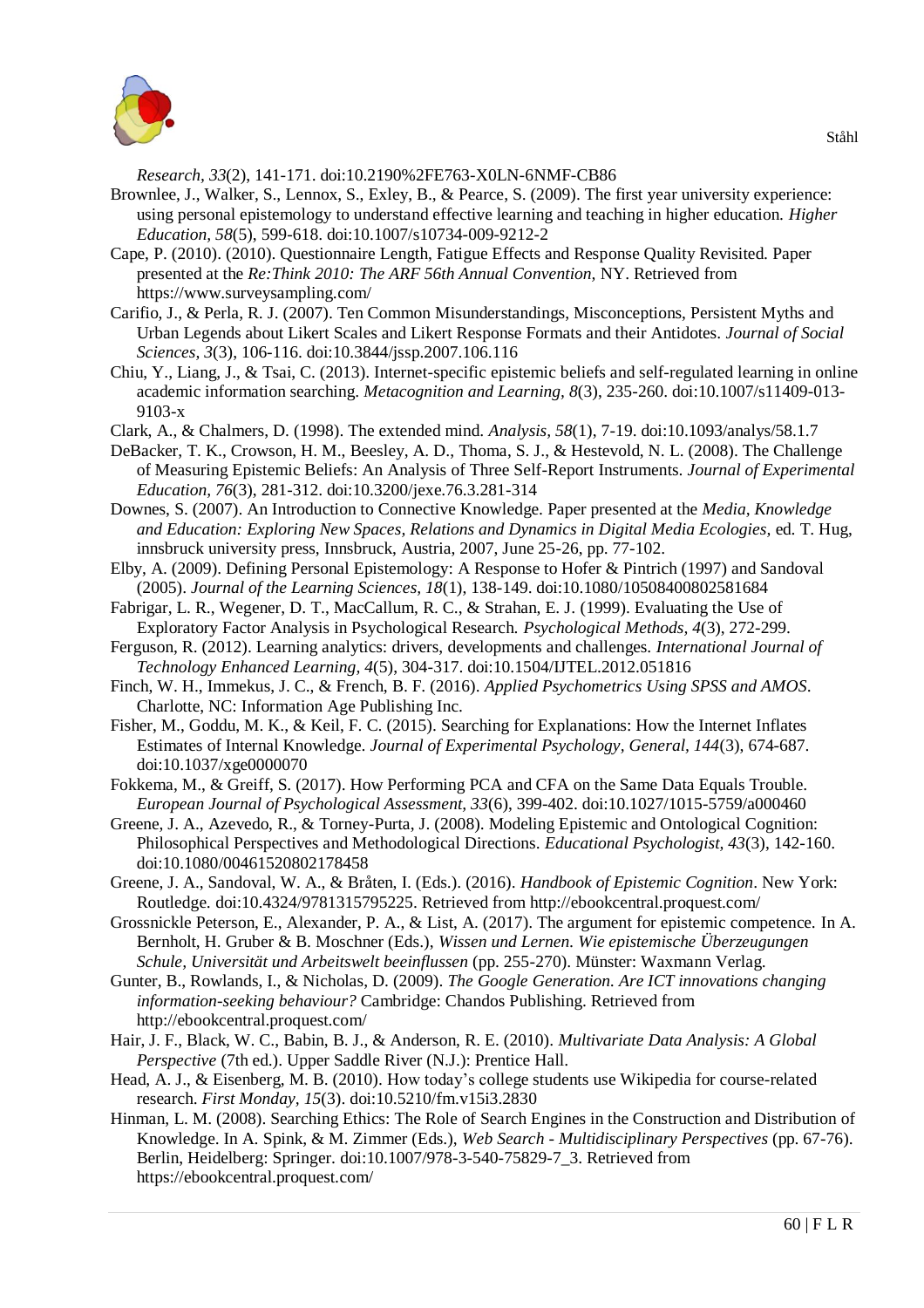

- Hofer, B. K. (2006). Beliefs About Knowledge and Knowing: Integrating Domain Specificity and Domain Generality: A Response to Muis, Bendixen, and Haerle (2006). *Educational Psychology Review, 18*(1), 67-76. doi:10.1007/s10648-006-9000-9
- Hofer, B. K. (2008). Personal Epistemology and Culture. In M. S. Khine (Ed.), *Knowing, Knowledge and Beliefs: Epistemological Studies across Diverse Cultures* (pp. 3-22). Dordrecht: Springer. doi:10.1007/978-1-4020-6596-5\_1
- Hofer, B. K., & Pintrich, P. R. (1997). The Development of Epistemological Theories: Beliefs about Knowledge and Knowing and Their Relation to Learning. *Review of Educational Research, 67*(1), 88- 140. doi:10.2307/1170620
- Hofer, B. K., & Pintrich, P. R. (Eds.). (2002). *Personal Epistemology: The Psychology of Beliefs About Knowledge and Knowing*. Mahwah, N.J: L. Erlbaum Associates. doi:10.4324/9781410604316
- Hooper, D., Coughlan, J., & Mullen, M. (2008). Structural Equation Modelling: Guidelines for Determining Model Fit. *Electronic Journal of Business Research Methods, 6*(1), 53-60. Retrieved from http://www.ejbrm.com/volume6/issue1/p53
- Jones, C., & Hosein, A. (2010). Profiling University Students' Use of Technology: Where is the Net Generation Divide? *International Journal of Technology, Knowledge & Society, 6*(3), 43-58. doi:10.18848/1832-3669/cgp/v06i03/56097
- Kammerer, Y., & Gerjets, P. (2012). Effects of search interface and Internet-specific epistemic beliefs on source evaluations during Web search for medical information: an eye-tracking study. *Behaviour & Information Technology, 31*(1), 83-97. doi:10.1080/0144929X.2011.599040
- Karimi, M. N. (2014). EFL students' grammar achievement in a hypermedia context: Exploring the role of Internet-specific personal epistemology. *System, 42*, 1-11. doi:10.1016/j.system.2013.10.017
- Khine, M. S. (Ed.). (2008). *Knowing, Knowledge and Beliefs: Epistemological Studies across Diverse Cultures*. Dordrecht: Springer. doi:10.1007/978-1-4020-6596-5. Retrieved from https://ebookcentral.proquest.com/
- Kienhues, D., Bromme, R., & Stahl, E. (2008). Changing epistemological beliefs: The unexpected impact of a short-term intervention. *British Journal of Educational Psychology, 78*(4), 545-565. doi:10.1348/000709907x268589
- Kitchener, R. F. (2002). Folk epistemology: An introduction. *New Ideas in Psychology, 20*(2–3), 89-105. doi:10.1016/S0732-118X(02)00003-X
- Knewton. (2011). The Flipped Classroom Infographic. Retrieved from http://www.knewton.com/flippedclassroom/, 03.08.2012
- Knight, S., Rienties, B., Littleton, K., Mitsui, M., Tempelaar, D., & Shah, C. (2017). The relationship of (perceived) epistemic cognition to interaction with resources on the internet. *Computers in Human Behavior, 73*, 507-518. doi:10.1016/j.chb.2017.04.014
- Knight, S., Wise, A. F., & Chen, B. (2017). Time for Change: Why Learning Analytics Needs Temporal Analysis. *Journal of Learning Analytics, 4*(3), 7–17. doi:10.18608/jla.2017.43.2
- Krathwohl, D. R. (2002). A revision of Bloom's taxonomy: An overview. *Theory into Practice, 41*(4), 212- 218. doi:10.1207/s15430421tip4104\_2
- Kuhn, D., & Weinstock, M. (2002). What Is Epistemological Thinking and Why Does It Matter? In B. K. Hofer, & P. R. Pintrich (Eds.), *Personal Epistemology: The Psychology of Beliefs About Knowledge and Knowing* (pp. 121-144). Mahwah, N.J: L. Erlbaum Associates.
- Leal-Soto, F., & Ferrer-Urbina, R. (2017). Three-factor structure for Epistemic Belief Inventory: A crossvalidation study. *PLoS ONE, 12*(3), 1-16. doi:10.1371/journal.pone.0173295
- Martin, E. (2005). Survey Questionnaire Construction. In K. Kempf-Leonard (Ed.), *Encyclopedia of Social Measurement* (pp. 723-732). New York: Elsevier. doi:10.1016/B0-12-369398-5/00433-3. Retrieved from http://www.sciencedirect.com/
- Miller, B., & Record, I. (2013). Justified belief in a digital age: On the epistemic implications of secret internet technologies. *Episteme, 10*(02), 117-134. doi:10.1017/epi.2013.11
- Moschner, B., Gruber, H., & Studienstiftungsarbeitsgruppe EPI. (2005). *Epistemologische Überzeugungen.* Forschungsbericht Nr. 18. Regensburg: Universität Regensburg, Lehrstuhl für Lehr-Lern-Forschung. Retrieved from https://portal.uni-regensburg.de/48/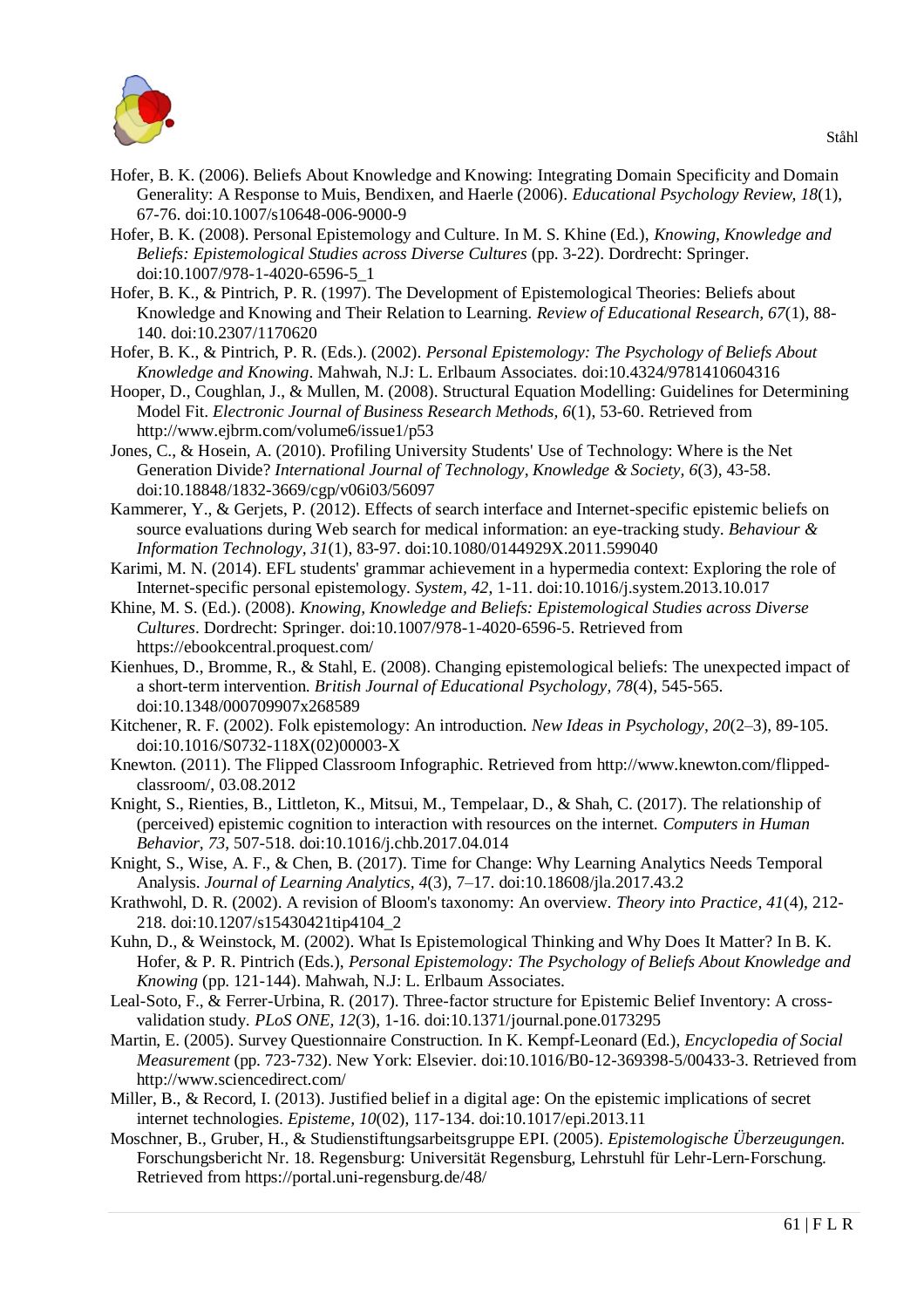

- Muis, K. R. (2007). The Role of Epistemic Beliefs in Self-Regulated Learning. *Educational Psychologist, 42*(3), 173-190. doi:10.1080/00461520701416306
- Muis, K. R., Bendixen, L. D., & Haerle, F. C. (2006). Domain-Generality and Domain-Specificity in Personal Epistemology Research: Philosophical and Empirical Reflections in the Development of a Theoretical Framework. *Educational Psychology Review, 18*(1), 3-54. doi:10.1007/s10648-006-9003-6
- Nguyen, C. T. (2018). Echo chambers and epistemic bubbles. *Episteme,* (FirstView, Sept 13, 2018). doi:10.1017/epi.2018.32
- Niessen, T., Vermunt, J., Abma, T., Widdershoven, G., & Van der Vleuten, C. (2004). On the nature and form of epistemologies: Revealing hidden assumptions through an analysis of instrument design. *European Journal of School Psychology, 2*(1-2), 39-64.
- Osborne, J. W. (2014). *Best Practices in Exploratory Factor Analysis.* Retrieved from http://pareonline.net/
- OSF. (2010). Use of information and communications technology. Official statistics Finland. Retrieved from http://www.stat.fi/til/sutivi/2010/sutivi\_2010\_2010-10-26\_tie\_001\_en.html
- OSF. (2011). Use of information and communications technology by individuals. Official statistics Finland. Retrieved from http://www.stat.fi/til/sutivi/2011/sutivi 2011 2011-11-02 tie 001 en.html
- Otting, H., Zwaal, W., Tempelaar, D., & Gijselaers, W. (2010). The structural relationship between students' epistemological beliefs and conceptions of teaching and learning. *Studies in Higher Education, 35*(7), 741-760. doi:10.1080/03075070903383203
- Palmer, B., & Marra, R. M. (2008). Individual Domain-Specific Epistemologies: Implications for Educational Practice. In M. S. Khine (Ed.), *Knowing, Knowledge and Beliefs: Epistemological Studies across Diverse Cultures* (pp. 325-350). Dordrecht: Springer. doi:10.1007/978-1-4020-6596-5\_16
- Perry, W. G. (1970). *Forms of intellectual and ethical development in the college years: A scheme*. New York: Holt, Rinehart and Winston.
- Personal Data Act of 22.4.1999. Retrieved from http://www.finlex.fi/fi/laki/ajantasa/1999/19990523
- Pieschl, S., Stallmann, F., & Bromme, R. (2014). High School Students' Adaptation of Task Definitions, Goals and Plans to Task Complexity - The Impact of Epistemic Beliefs. *Psychological topics, 23*(1), 31- 52. doi:10.31820/pt
- Prensky, M. (2001). Digital Natives, Digital Immigrants Part 1. *On the Horizon, 9*(5), 1-6. doi:10.1108/10748120110424816
- Purcell, K., Brenner, J., & Rainie, L. (2012). *Search Engine Use 2012*. Washington, DC: Pew Research Center. Retrieved from http://www.pewinternet.org/2012/03/09/search-engine-use-2012/
- Purcell, K., Rainie, L., Heaps, A., Buchanan, J., Friedrich, L., Jacklin, A., . . . Zickuhr, K. (2012). *How Teens Do Research in the Digital World*. Washington DC: Pew Research Center. Retrieved from http://www.pewinternet.org/2012/11/01/how-teens-do-research-in-the-digital-world/
- Säljö, R. (2012). Literacy, Digital Literacy and Epistemic Practices: The Co-Evolution of Hybrid Minds and External Memory Systems. *Nordic Journal of Digital Literacy, 7*(1), 5-19. Retrieved from http://www.idunn.no/ts/dk/2012/01/art08
- Sandoval, W. A. (2005). Understanding students' practical epistemologies and their influence on learning through inquiry. *Science Education, 89*(4), 634-656. doi:10.1002/sce.20065
- Schommer, M. (1990). Effects of Beliefs About the Nature of Knowledge on Comprehension. *Journal of Educational Psychology, 82*(3), 498-504. doi:10.1037/0022-0663.82.3.498
- Schommer, M. (1993). Epistemological Development and Academic Performance Among Secondary Students. *Journal of Educational Psychology, 85*(3), 406-411. doi:10.1037/0022-0663.85.3.406
- Schommer, M. (1998). The influence of age and education on epistemological beliefs. *British Journal of Educational Psychology, 68*(4), 551-562. doi:10.1111/j.2044-8279.1998.tb01311.x
- Schommer-Aikins, M. (2004). Explaining the Epistemological Belief System: Introducing the Embedded Systemic Model and Coordinated Research Approach. *Educational Psychologist, 39*(1), 19-29. doi:10.1207/s15326985ep3901\_3
- Schraw, G. (2013). Conceptual Integration and Measurement of Epistemological and Ontological Beliefs in Educational Research. *ISRN Education, vol. 2013,* 1-19. doi:10.1155/2013/327680
- Schraw, G., Bendixen, L., & Dunkle, M. E. (2002). Development and Validation of the Epistemic Belief Inventory (EBI). In B. K. Hofer, & P. R. Pintrich (Eds.), *Personal Epistemology: The Psychology of*